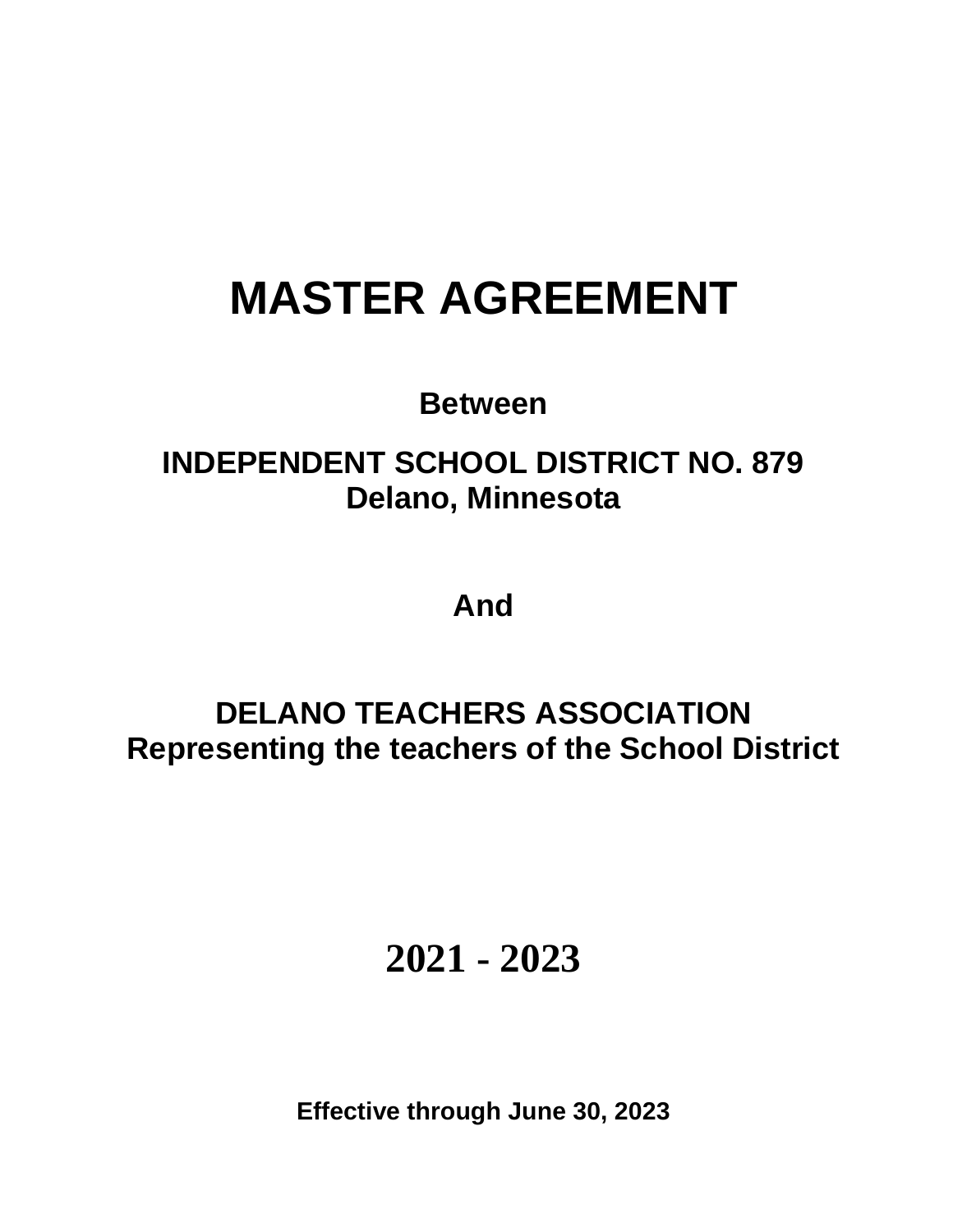# **Table of Contents**

| <b>ARTICLE I PURPOSE</b>                                  | 6 |
|-----------------------------------------------------------|---|
| <b>Section 1. Parties:</b>                                | 6 |
| <b>ARTICLE II RECOGNITION OF EXCLUSIVE REPRESENTATIVE</b> | 6 |
| <b>Section 1. Recognition:</b>                            | 6 |
| <b>Section 2. Appropriate Unit:</b>                       | 6 |
| <b>ARTICLE III DEFINITIONS</b>                            | 6 |
| <b>Section 1. Terms and Conditions of Employment:</b>     | 6 |
| <b>Section 2. Teacher:</b>                                | 6 |
| <b>Section 3. School District:</b>                        | 6 |
| <b>Section 4. Other Terms:</b>                            | 6 |
| <b>Section 5. Immediate Family:</b>                       | 6 |
| <b>Section 6. Experience Credit:</b>                      | 6 |
| <b>ARTICLE IV SCHOOL DISTRICT RIGHTS</b>                  | 7 |
| <b>Section 1. Inherent Managerial Rights:</b>             | 7 |
| <b>Section 2. Management Responsibilities:</b>            | 7 |
| Section 3. Effect of Laws, Rules and Regulations:         | 7 |
| <b>Section 4. Reservation of Managerial Rights:</b>       | 7 |
| <b>Section 5. Notice of Assignment Change:</b>            | 7 |
| <b>ARTICLE V TEACHER AND ASSOCIATION RIGHTS</b>           | 7 |
| <b>Section 1. Right to Views:</b>                         | 7 |
| Section 2. Right to Join:                                 | 8 |
| <b>Section 3. Request for Dues Check Off:</b>             | 8 |
| <b>Section 4. Right to Information:</b>                   | 8 |
| <b>Section 5. Legal Counsel:</b>                          | 8 |
| <b>Section 6. Personnel Files:</b>                        | 8 |
| <b>Section 7. Request for Transfer:</b>                   | 9 |
| <b>Section 8. Part Time Teacher Return to Full Time:</b>  | 9 |
| <b>Section 9. School Mail:</b>                            | 9 |
| <b>Section 10. Notice Posting:</b>                        | 9 |
| <b>Section 11. Copy, Patent and Residual Rights:</b>      | 9 |
| <b>Section 12. Honorarium for Supervising Teachers:</b>   | 9 |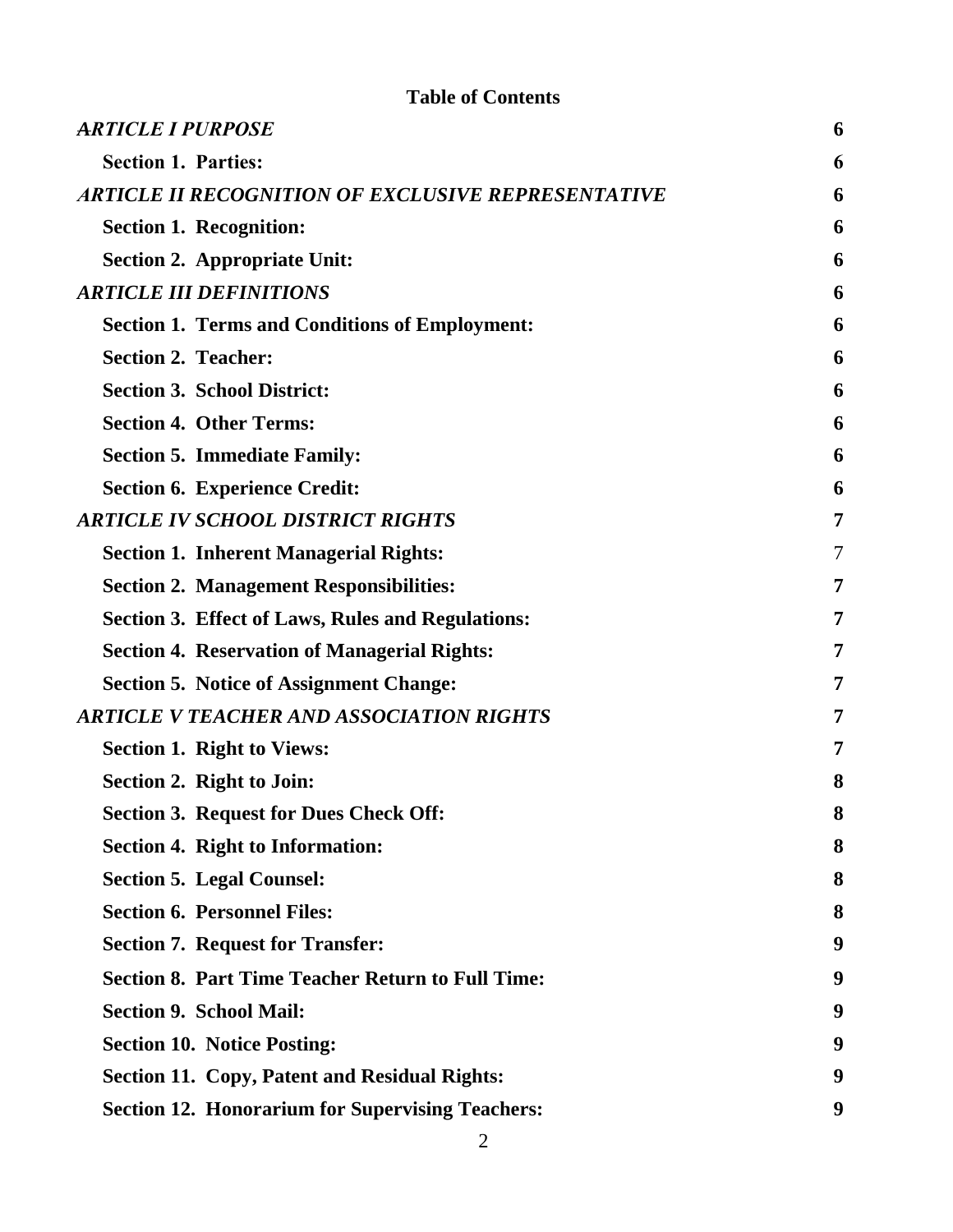| <b>Section 13. Preparation Time:</b>                       | 9         |
|------------------------------------------------------------|-----------|
| <b>ARTICLE VI BASIC SCHEDULES AND RATES OF PAY</b>         | <b>10</b> |
| <b>Section 1. Salary Schedule:</b>                         | 10        |
| <b>Section 2. Status of Salary Schedule:</b>               | 10        |
| <b>Section 3. Placement on Salary Schedule:</b>            | 10        |
| <b>Section 4. Mileage Allowance:</b>                       | 12        |
| <b>Section 5. Career Increments:</b>                       | 12        |
| <b>ARTICLE VII SUBSTITUTE TEACHERS</b>                     | 13        |
| <b>Section 1. Eligibility:</b>                             | 13        |
| <b>Section 2. Salary and Benefits:</b>                     | 13        |
| <b>ARTICLE VIII EXTRA COMPENSATION</b>                     | 14        |
| <b>Section 1. Schedules:</b>                               | 14        |
| <b>Section 2. Assignment of Extra-Curricular Duties:</b>   | 14        |
| <b>Section 3. Department Facilitator:</b>                  | 14        |
| <b>Section 4. 403b Defined Contribution:</b>               | 15        |
| <b>ARTICLE IX GROUP INSURANCE</b>                          | 16        |
| <b>Section 1. Selection of Carrier:</b>                    | <b>16</b> |
| <b>Section 2. Health and Hospitalization Insurance:</b>    | 16        |
| <b>Section 3. Income Protection Insurance:</b>             | 19        |
| <b>Section 4. Term Life Insurance:</b>                     | 20        |
| <b>Section 5. Dental Insurance:</b>                        | 20        |
| <b>Section 6. Duration of Insurance Contribution:</b>      | 20        |
| <b>Section 7. Claims Against the School District:</b>      | 20        |
| <b>Section 8. Retiree Health Insurance:</b>                | 20        |
| <b>ARTICLE X LEAVES OF ABSENCE</b>                         | 22        |
| <b>Section 1. Sick Leave:</b>                              | 22        |
| <b>Section 2. Family Leave:</b>                            | 23        |
| <b>Section 3. Adoption Leave:</b>                          | 24        |
| <b>Section 4. Personal Business Leave:</b>                 | 24        |
| <b>Section 5. Professional Leave and Activities:</b>       | 25        |
| <b>Section 6. Extended Leave:</b>                          | 25        |
| <b>Section 7. Leave for Selective Service Examination:</b> | 25        |
| <b>Section 8. Bereavement Leave:</b>                       | 25        |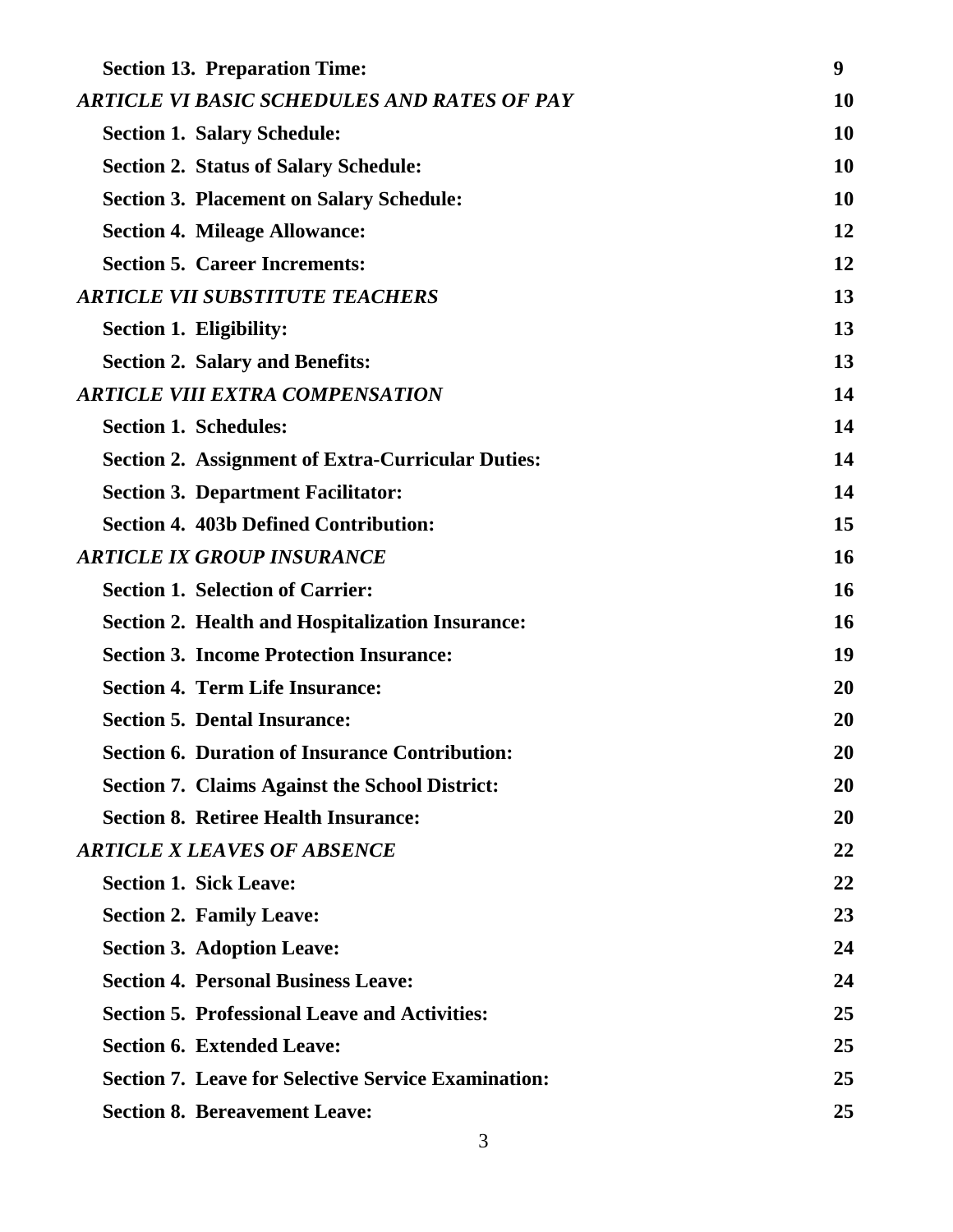| <b>Section 9. Sabbatical Leave:</b>                                    | 25 |
|------------------------------------------------------------------------|----|
| <b>Section 10. Status:</b>                                             | 27 |
| <b>Section 11. Worker's Compensation:</b>                              | 27 |
| <b>Section 12. Jury Duty:</b>                                          | 27 |
| <b>Section 13. Association Leave:</b>                                  | 27 |
| <b>Section 14. Short Term Leave Without Pay:</b>                       | 28 |
| <b>ARTICLE XI HOURS OF SERVICE</b>                                     | 28 |
| <b>Section 1. Basic Duty Day:</b>                                      | 28 |
| <b>Section 2. Part-Time Employees:</b>                                 | 28 |
| <b>Section 3. Lunch Period:</b>                                        | 28 |
| <b>Section 4. Additional Activities:</b>                               | 28 |
| <b>ARTICLE XII LENGTH OF THE SCHOOL YEAR</b>                           | 28 |
| <b>Section 1. Teacher Duty Days:</b>                                   | 28 |
| <b>Section 2. Emergency Closings:</b>                                  | 29 |
| <b>Section 3. Meet and Confer:</b>                                     | 29 |
| Section 4. Modifications in Calendar, Length of School Day:            | 29 |
| ARTICLE XIII UNREQUESTED LEAVE AND SENIORITY LIST                      | 29 |
| <b>Section 1. Purpose:</b>                                             | 29 |
| <b>Section 2. Definitions:</b>                                         | 29 |
| <b>Section 3. Grounds for ULA:</b>                                     | 30 |
| <b>Section 4. Placement on ULA:</b>                                    | 30 |
| <b>Section 5. No Dropping of License:</b>                              | 30 |
| <b>Section 6. Notification of Placement on ULA and Hearing Rights:</b> | 30 |
| <b>Section 7. Rights During Leave:</b>                                 | 31 |
| <b>Section 8. Reinstatement Rights:</b>                                | 31 |
| <b>Section 9. Notification of Reinstatement:</b>                       | 31 |
| <b>Section 10. Teacher Responsibilities on ULA:</b>                    | 31 |
| <b>Section 11. Seniority List:</b>                                     | 31 |
| <b>ARTICLE XIV TITLE I AND ECFE TEACHERS</b>                           | 32 |
| <b>Section 1. Salary:</b>                                              | 32 |
| <b>Section 2. Leave of Absence:</b>                                    | 32 |
| <b>Section 3. Unrequested Leave and Seniority List:</b>                | 32 |
| <b>Section 4. New Teaching Positions:</b>                              | 32 |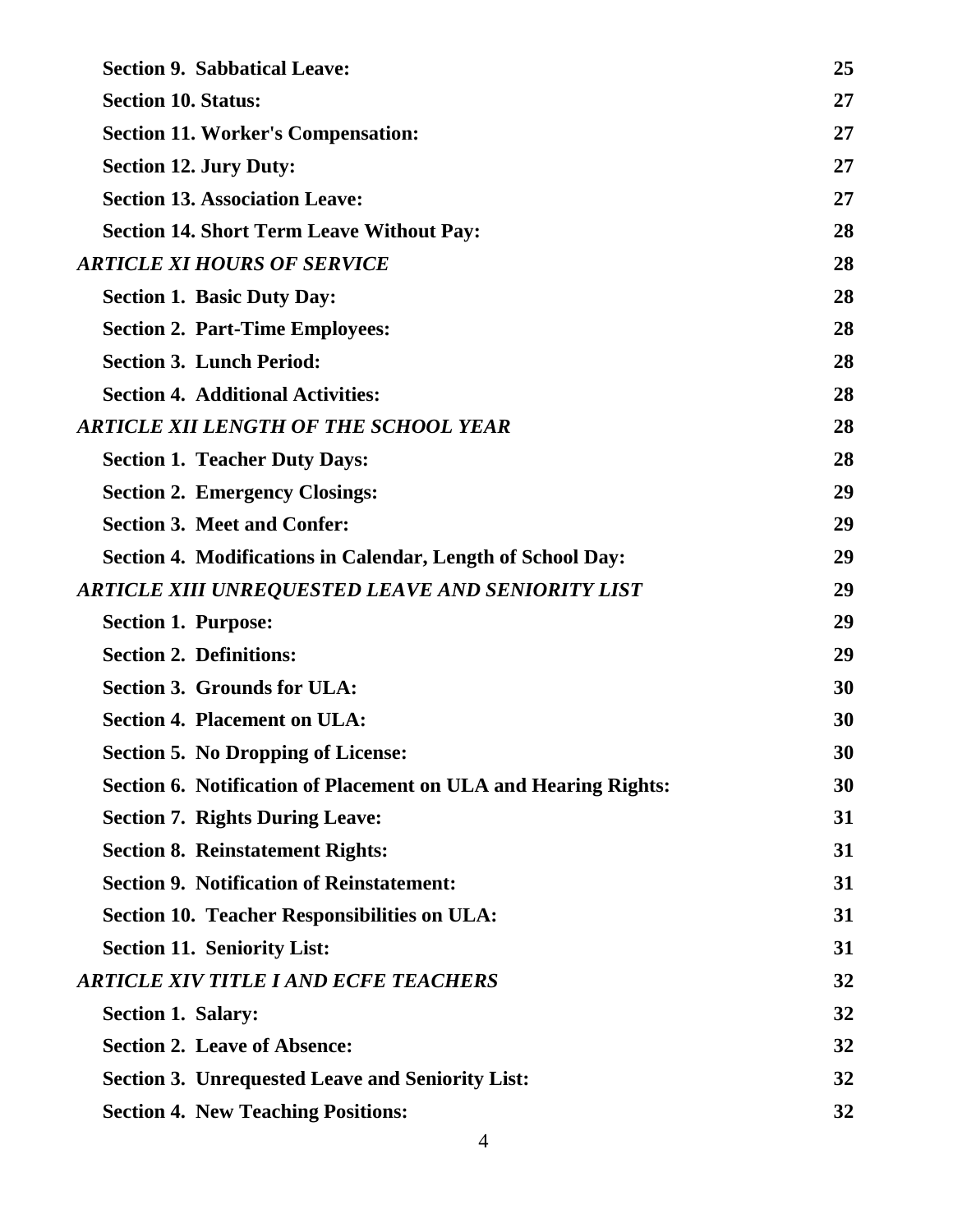| <b>ARTICLE XV SUSPENSION WITHOUT PAY</b>                                                                                      | 33       |
|-------------------------------------------------------------------------------------------------------------------------------|----------|
| <b>Section 1. Without Pay:</b>                                                                                                | 33       |
| <b>Section 2. Notice:</b>                                                                                                     | 33       |
| <b>Section 3. Hearing:</b>                                                                                                    | 33       |
| <b>Section 4. Effective Date:</b>                                                                                             | 33       |
| <b>Section 5. Grievance:</b>                                                                                                  | 33       |
| <b>ARTICLE XVI MEET AND CONFER</b>                                                                                            | 33       |
| <b>Section 1. Rights:</b>                                                                                                     | 33       |
| <b>ARTICLE XVII GRIEVANCE PROCEDURE</b>                                                                                       | 33       |
| <b>Section 1. Definitions and Interpretations:</b>                                                                            | 33       |
| <b>Section 2. Time Limitation and Waiver:</b>                                                                                 | 34       |
| <b>Section 3. Adjustment of Grievance:</b>                                                                                    | 34       |
| <b>Section 4. Denial of Grievance:</b>                                                                                        | 35       |
| <b>Section 5. Rights of Teachers to Participate:</b>                                                                          | 35       |
| <b>Section 6. Arbitration Procedures:</b>                                                                                     | 35       |
| <b>ARTICLE XVIII DURATION</b>                                                                                                 | 36       |
| <b>Section 1. Term and Reopening Negotiations:</b>                                                                            | 36       |
| <b>Section 2. Effect:</b>                                                                                                     | 37       |
| <b>Section 3. Finality:</b>                                                                                                   | 37       |
| <b>Section 4. Severability:</b>                                                                                               | 37       |
| <b>SCHEDULE A DELANO PUBLIC SCHOOLS-21-22 SALARY SCHEDULE</b>                                                                 | 38       |
| <b>SCHEDULE B DELANO PUBLIC SCHOOLS 22-23 SALARY SCHEDULE</b>                                                                 | 39       |
| SCHEDULE C DELANO PUBLIC SCHOOL 21-23 EXTRA-CURRICULAR SALARY                                                                 | 40       |
| <b>SCHEDULE D</b>                                                                                                             | 45       |
|                                                                                                                               | 46       |
|                                                                                                                               | 47       |
| APPENDIX 2 403b ANNUAL DISTRICT CONTRIBUTIONS PLUS INTEREST<br>APPENDIX 3 403b ANNUAL DISTRICT CONTRIBUTIONS PLUS INTERESTFOR | 48<br>49 |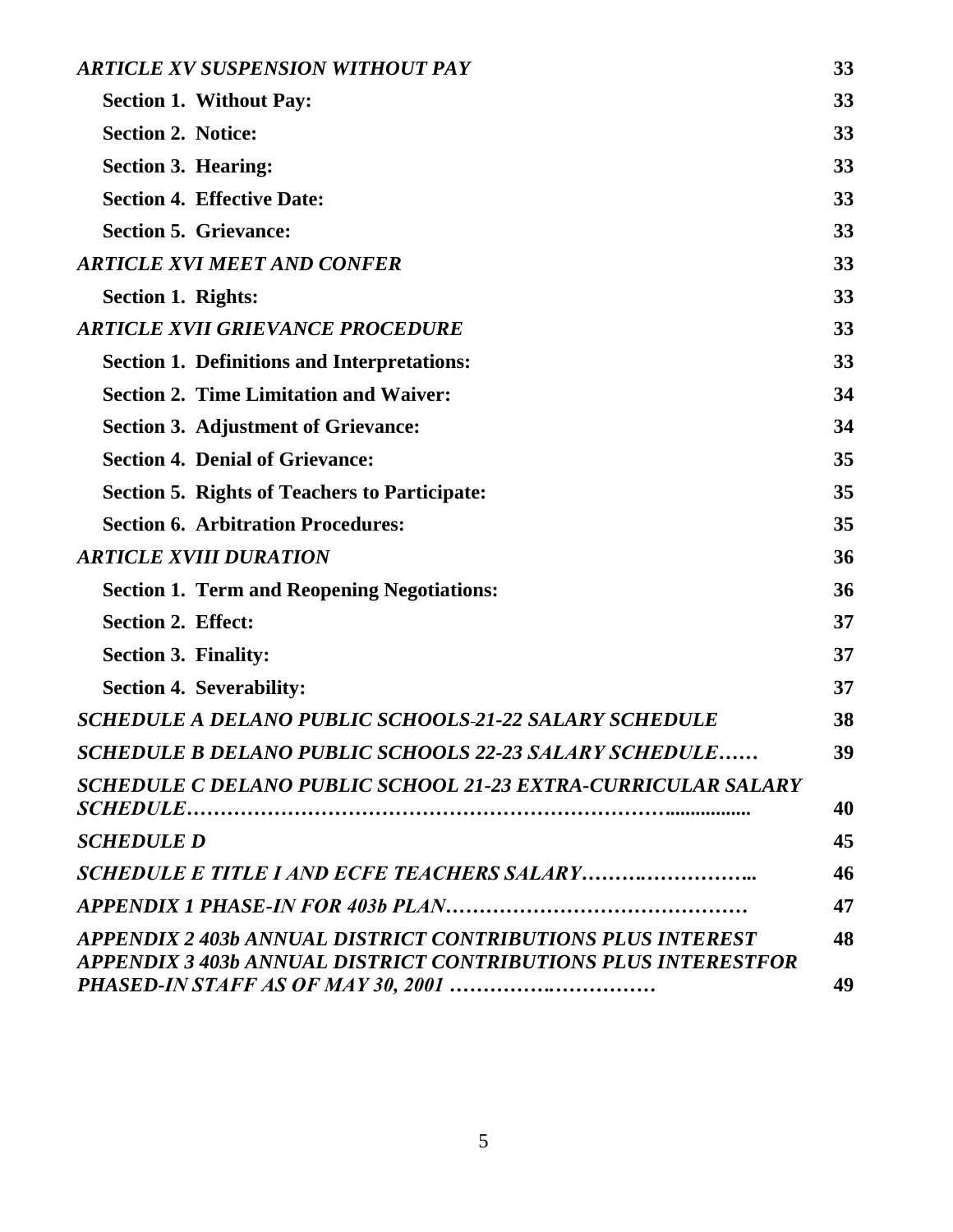# **ARTICLE I PURPOSE**

**Section 1. Parties:** THIS AGREEMENT is entered into between Independent School District No. 879, Delano, Minnesota, hereinafter referred to as the School District, and the Delano Teachers Association, hereinafter referred to as exclusive representative, pursuant to and in compliance with the Public Employment Labor Relations Act of 1971, as amended, (P.E.L.R.A.) to provide the terms and conditions of employment for teachers during the duration of this Agreement.

#### **ARTICLE II RECOGNITION OF EXCLUSIVE REPRESENTATIVE**

**Section 1. Recognition:** In accordance with the P.E.L.R.A., the School District recognizes Delano Teachers Association as the exclusive representative of teachers employed by Independent School District No. 879 which exclusive representative shall have those rights and duties as prescribed by the P.E.L.R.A. and as described in the provisions of this Agreement.

**Section 2. Appropriate Unit:** The exclusive representative shall represent all the teachers of the district contained in the appropriate unit as defined in Article III, Section 2 of this Agreement and the P.E.L.R.A. and in certification by the Director of Mediation Services, if any.

# **ARTICLE III DEFINITIONS**

**Section 1. Terms and Conditions of Employment:** "Terms and conditions of employment" shall mean the hours of employment, the compensation therefore including fringe benefits, except retirement contributions or benefits, and the employer's personnel policies affecting the working condition of the employees. "Terms and conditions of employment" do not include educational policies of the School District but are subject to the provisions of M.S. 179A.07 regarding the rights of public employers and the scope of negotiations.

**Section 2. Teacher:** The term "teacher" shall mean all persons as defined by Minn. Stat., Sec. 179A.03, Subd. 18.

**Section 3. School District:** For purposes of this Agreement, the term "School District" shall mean the School Board or its designated representative.

**Section 4. Other Terms:** Terms not defined in this Agreement shall have those meanings as defined by the P.E.L.R.A.

**Section 5. Immediate Family:** The term "immediate family" shall mean father, mother, sister, brother, spouse, child, grandparent, grandchild, father-in-law or mother-in-law.

**Section 6. Experience Credit:** Any reference to a year of service or experience in this Agreement means a school year during which a teacher completes at least 120 days of service within the School District. In counting the number of days, days of paid leave shall be included, but days for which no pay is received shall be excluded.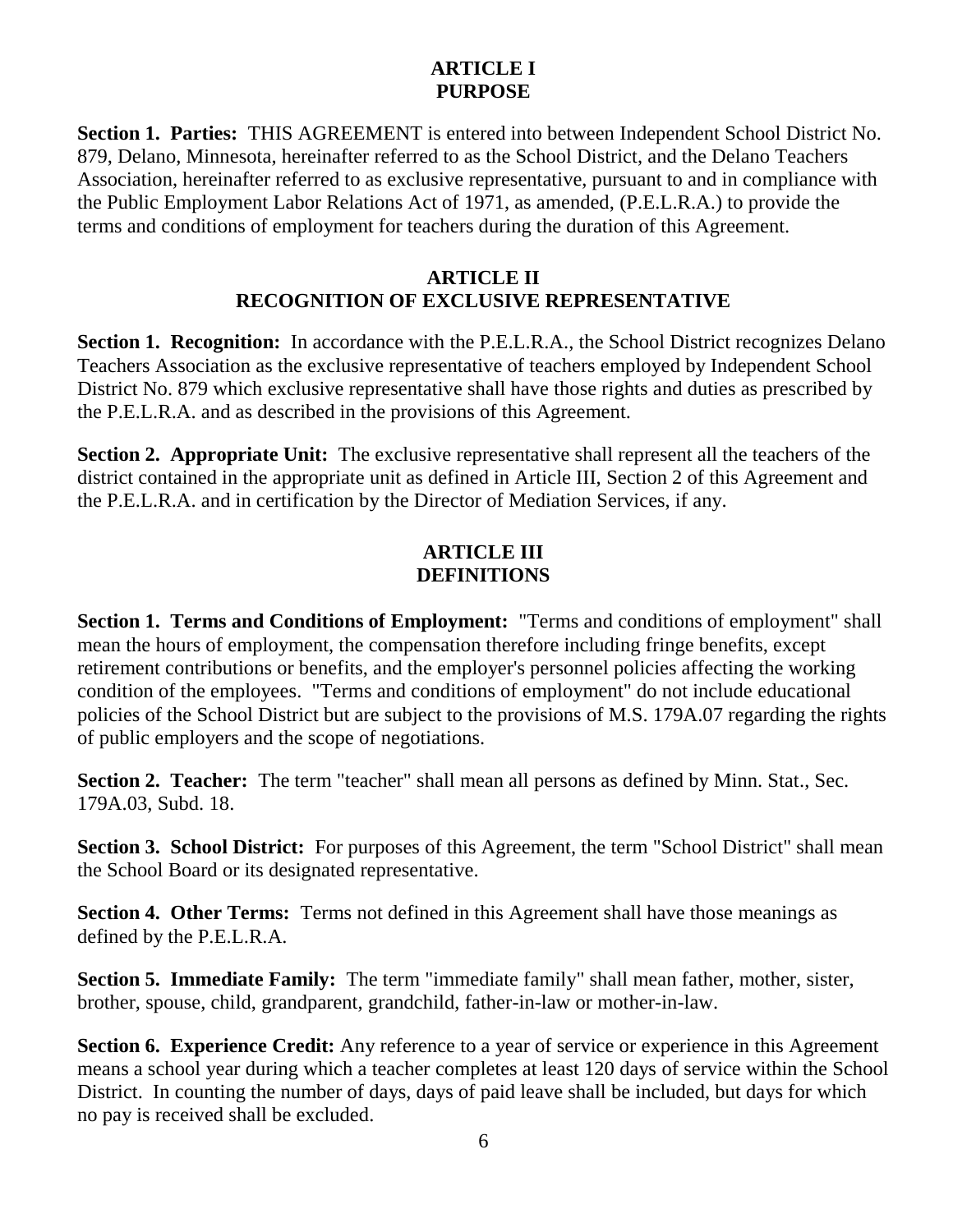## **ARTICLE IV SCHOOL DISTRICT RIGHTS**

**Section 1. Inherent Managerial Rights:** The exclusive representative recognizes that the School District is not required to meet and negotiate on matters of inherent managerial policy, which include, but are not limited to, such areas of discretion or policy as the functions and programs of the employer, its overall budget, utilization of technology, the organizational structure and selection and direction and number of personnel.

**Section 2. Management Responsibilities:** The exclusive representative recognizes the right and obligation of the School Board to efficiently manage and conduct the operation of the School District within its legal limitations and with its primary obligation to provide educational opportunity for the students of the School District. The rights and responsibilities shall be executed by the School District in conformity with the provisions of this Agreement.

**Section 3. Effect of Laws, Rules and Regulations:** The exclusive representative recognizes that all teachers covered by this Agreement shall perform the educational and co-curricular services and duties prescribed by the School District in conformity with this Agreement and shall be governed by the laws of the State of Minnesota, and by School District rules, regulations, directives and orders, issued by properly designated officials of the School District. The exclusive representative also recognizes the right, obligation and duty of the School District to promulgate rules, regulations, directives and orders from time to time as deemed necessary by the School District insofar as such rules regulations, directives and orders are not inconsistent with the terms of this Agreement and recognizes that the School District, all employees covered by this Agreement, and all provisions of this Agreement are subject to the laws of the State. Any provisions of this Agreement found to be in violation of any such laws, rules, regulations, directives or orders shall be null and void and without force and effect.

**Section 4. Reservation of Managerial Rights:** The foregoing enumeration of rights and duties shall not be deemed to exclude other inherent management rights and management functions not expressly included herein, and all management rights and management functions not expressly delegated in this Agreement are reserved to the School District.

**Section 5. Notice of Assignment Change:** The School District shall give written notice to any teacher whose assignment for the upcoming year is going to change from the previous year. Such notice shall be given within a reasonable time and in no case later than August 15 except under emergency conditions. Failure to provide notice hereunder does not relieve the teacher from assuming responsibility for the new assignment.

# **ARTICLE V TEACHER AND ASSOCIATION RIGHTS**

**Section 1. Right to Views:** Nothing contained in this Agreement shall be construed to limit, impair or affect the right of any teacher or his or her representative to the expression or communication of a view, grievance, complaint or opinion on any matter related to the conditions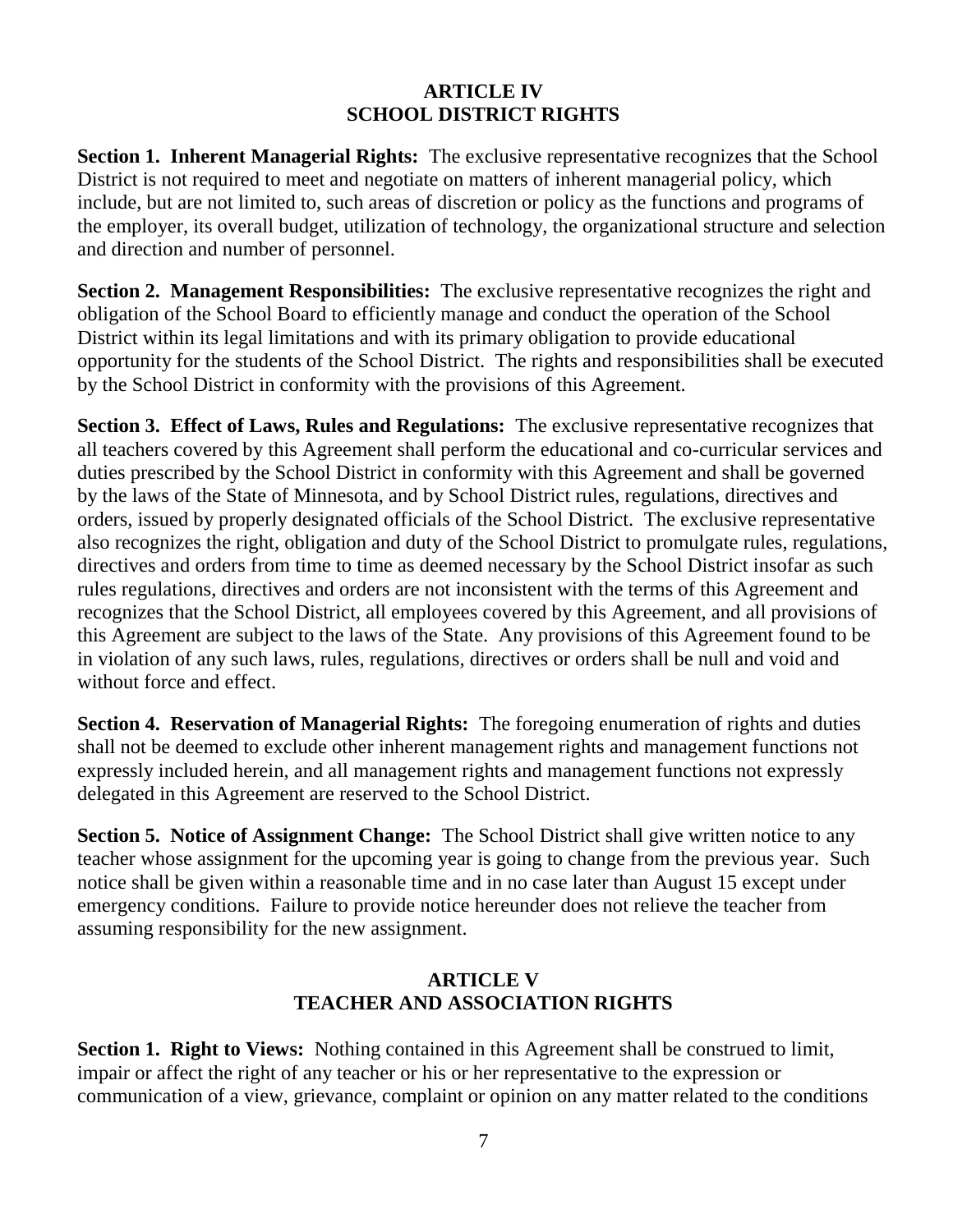or compensation of public employment or their betterment, so long as the same is not designed to and does not interfere with the full, faithful and proper performance of the duties of employment or circumvent the rights of the exclusive representative; nor shall it be construed to require any teacher to perform labor or services against his or her will.

**Section 2. Right to Join:** Teachers shall have the right to form and join labor or employee organizations, and shall have the right not to form and join such organizations. Teachers in an appropriate unit shall have the right by secret ballot to designate an exclusive representative for the purpose of negotiating grievance procedures and the terms and conditions of employment for teachers of such unit with the School District.

**Section 3. Request for Dues Check Off:** Teachers shall have the right to request and be allowed dues check off for the exclusive representative, provided that dues check off and the proceeds thereof shall not be allowed any exclusive representative that has lost its right to dues check off pursuant to P.E.L.R.A. Upon receipt of a properly executed authorization card of the teacher involved, the School District will deduct from the teacher's paycheck the dues that the teacher has agreed to pay to the exclusive representative during the period provided in said authorization.

Deductions may be terminated by the teacher by giving thirty (30) days written notice within the time period, if any, that was mutually agreed upon between the teacher and the exclusive representative. The written notice must be given to the school business office and the exclusive representative. Deductions shall be made each month, for nine (9) months, and transmitted to the exclusive representative together with a list of names of the teachers from whom deductions were made. The deductions will begin the first pay period on or after October 15.

**Section 4. Right to Information:** The exclusive representative shall have the right to obtain upon request information pertaining to the School District's budget, both present and proposed revenues and other financial information, including access to information relating to teacher compensation and lane or step placement.

**Section 5. Legal Counsel:** Upon the written request of a teacher against whom claim is made or action is brought for recovery of damages in any tort action involving physical injury to any person or property or for wrongful death arising out of or in connection with employment of such teacher with the School District, the School District shall provide legal counsel in accordance with Minnesota Statutes section 123B.25.

**Section 6. Personnel Files:** Each teacher shall have the right, upon written request, to review the contents of his or her own personnel file during regular school business hours. A representative of the teacher's choice may, at the teacher's written request, accompany the teacher in this review. The teacher shall have the right to reproduce any of the contents of such files at the teacher's expense and to submit for inclusion in the file written information in response to any material contained therein; provided, however, the School District may destroy such files as provided by law.

Teachers will be given copies of all materials to be placed in the teacher's personnel file which are not initiated by a request of the teacher. The teacher shall acknowledge having had an opportunity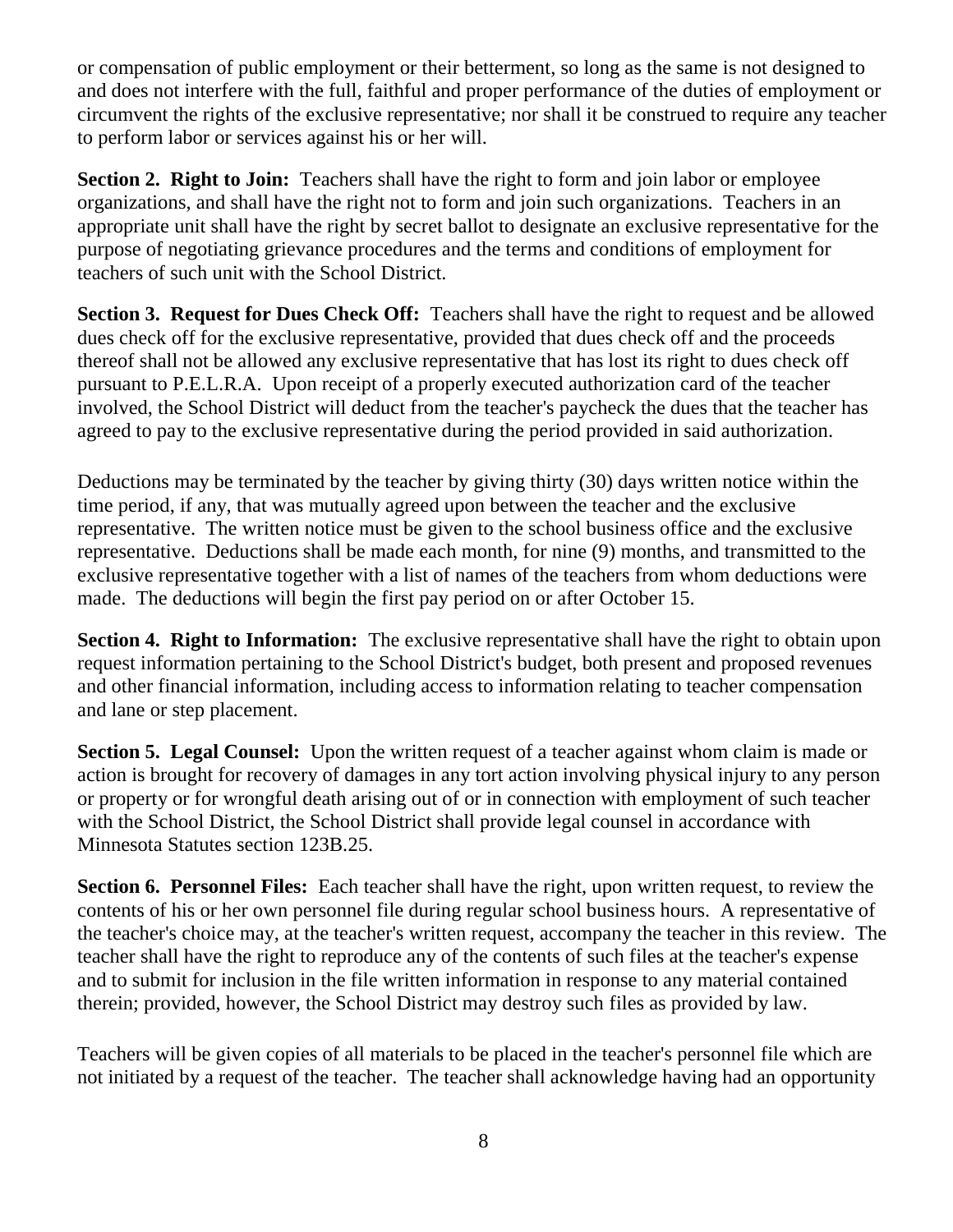to review such material by affixing the teacher's signature thereto with the express understanding that such signature in no way indicates agreement with the contents thereof.

**Section 7. Request for Transfer:** Teachers shall have the right to request a transfer to a different class, building, or position. Such a request shall be made in writing, on forms furnished by the School District, one (1) copy of which shall be filed with the superintendent and one (1) copy shall be filed with the exclusive representative. The request shall set forth the reasons for transfer, the school, grade, or position sought, and the teacher's academic qualifications. Such requests may be renewed once each year to assure active consideration by the School District. The School District's judgment in filling positions shall be final.

The School District shall post all teaching vacancies as they occur, and will guarantee an interview to all or any currently employed teacher who has fulfilled the specifications in the preceding paragraph. The School District reserves the right to fill all positions with the person it determines to be best qualified for the position or for any other reason.

**Section 8. Part Time Teacher Return to Full Time:** Part time teachers who have previously been full time shall be entitled to teach full time if a full time teaching vacancy occurs in their area of licensure and if they request a transfer to full time teaching. If more than one (1) part time teacher requests a transfer to full time, the teacher with the greatest seniority shall be the teacher transferred to the full time position.

**Section 9. School Mail:** The Association shall have the right to use the District provided communication systems including the District's intra-district mail service, teacher mailboxes, and email to communicate with teachers in quantities which do not interfere with the regular school mail or electronic operations.

**Section 10. Notice Posting:** The District shall provide bulletin board space in each building for use by the Association in areas not normally accessible to students.

**Section 11. Copy, Patent and Residual Rights:** All teachers covered under this Agreement who produce tapes, publications, or other educational material shall retain full copy, patent and residual rights to such material, provided this material is produced on the teachers' own time without use of District equipment or materials.

**Section 12. Honorarium for Supervising Teachers:** In the event a college places a student teacher with a supervising teacher, the honorarium shall go to the supervising teacher.

**Section 13. Preparation Time:** Each full-time secondary and middle school teacher shall be provided with a minimum of 45 minutes per student contact day for the purpose of preparation time and each full-time elementary teacher will receive preparation time comparable to secondary and middle school teachers in blocks of no less than 25 minutes. Preparation periods are intended for classroom teachers. Excluded are counselors, social worker and other similar positions.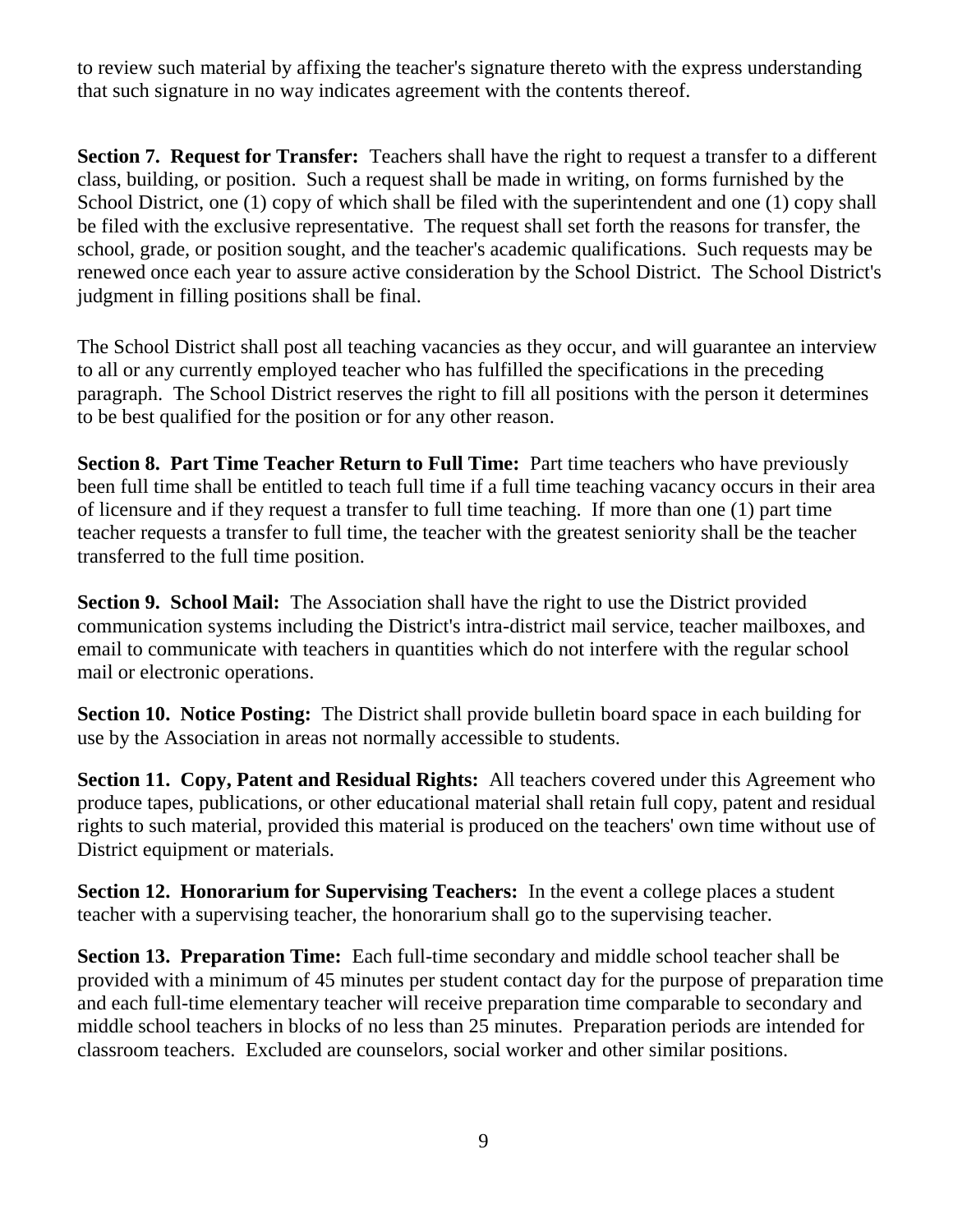#### **ARTICLE VI BASIC SCHEDULES AND RATES OF PAY**

**Section 1. Salary Schedule:** The wages and salaries reflected in Schedule A, attached hereto, shall be part of this Agreement for 2021-2022 and wages and salaries reflected in Schedule B, attached hereto, shall be part of this Agreement for 2022-2023.

Lane advancement will be granted for qualified teachers in 2021-2022 and in 2022-2023.

**Section 2. Status of Salary Schedule:** The salary schedules are not to be construed as a part of a teacher's continuing contract. The School District will issue a notice of assignment to each teacher with the amount they expect to pay. The School District reserves the right to withhold increment advancement, lane changes, or any other salary increase for cause. The School District shall give fourteen (14) days' written notice prior to denying any salary increase, and such denial shall be subject to the grievance procedure. The School District reserves the right to grant additional pay to secure competent persons in critical fields.

If a successor Agreement is not executed prior to commencement of the 2022-2023 school year, each teacher shall be compensated according to the last notice of assignment executed between the teacher and the School District until such time as a successor Agreement is executed.

**Section 3. Placement on Salary Schedule:** The following rules shall be applicable in determining placement of a teacher on the appropriate salary schedule.

**Subd. 1. Germane:** Credits to be considered for application on any lane of the salary schedule must be germane to the teaching assignment as determined by the School District. Credits to apply to lanes beyond a particular degree lane must be earned subsequent to the earning of the degree, except pre-BA credits applicable toward an MA degree shall apply on the MA lane.

**Subd. 2 Prior Approval:** In order to be considered for lane advancement on the salary schedule, all credits toward an advanced degree, including entrance into a Master's Degree program, must be approved by the School District in writing prior to the taking of the course or such program. Internet classes may be used for each lane change, subject to approval by the Superintendent or the Director of Teaching and Learning.

**Subd. 3. Successful Completion:** All credits which are used for lane change shall have a grade of "B-" or higher. No credits will be accepted for lane change with a grade of "P" (Pass).

**Subd. 4. Effective Dates:** Individual contracts will be modified to reflect qualified lane changes two times each year as of September 15, or March 15, provided a transcript of qualified credits is submitted to the superintendent's office no later than the 15th of the month lane advancement is sought. Credits submitted after the 15th, even though otherwise qualifying, shall not be considered until the 15th of the next lane change month. If a transcript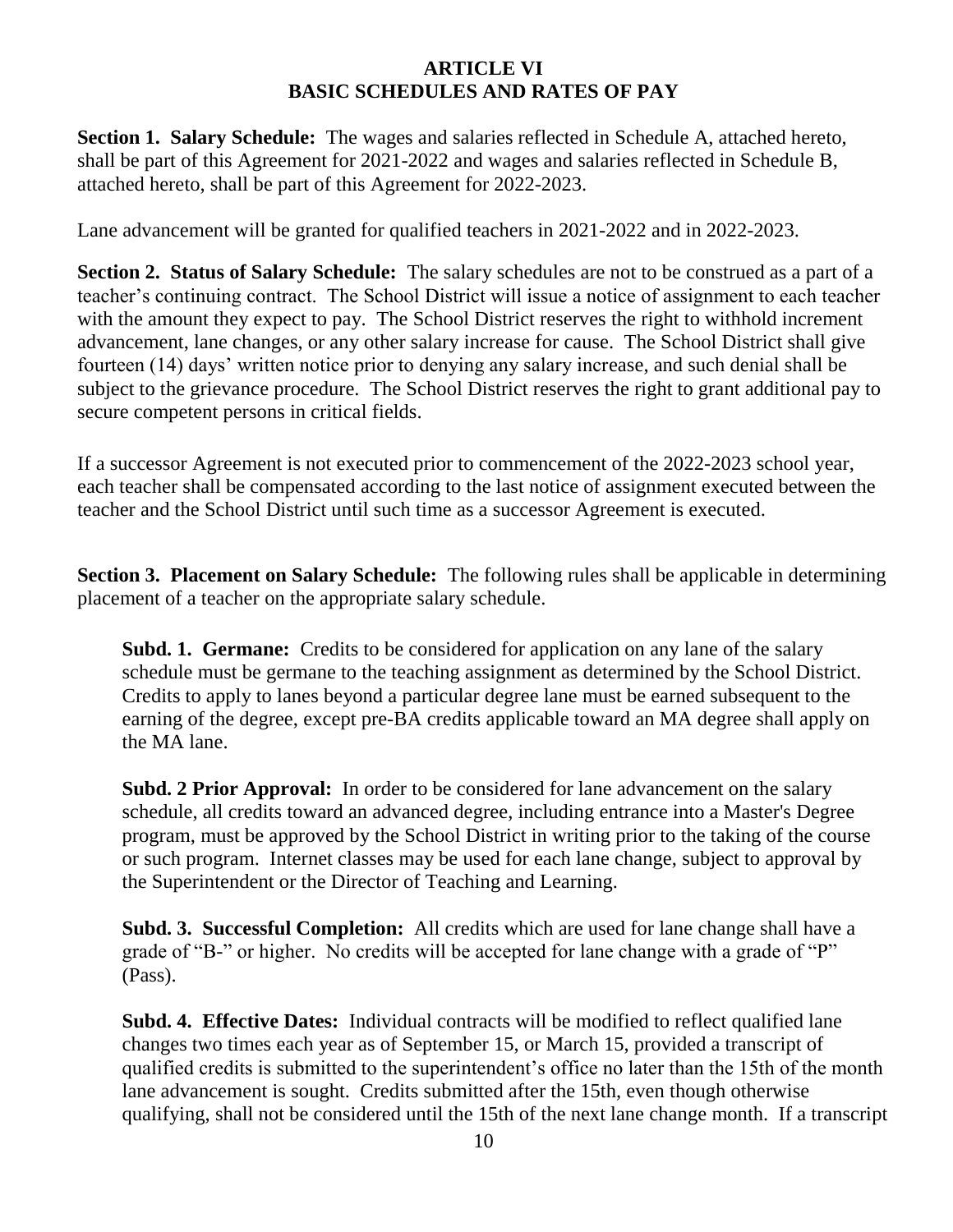is not available by the 15th, other satisfactory evidence of successful completion of the course will be accepted pending the receipt of the transcript. Salary adjustment shall not be made until the official transcript is received.

**Subd. 5. Advanced Degree Program:** A teacher shall be paid on the master's degree/5th year degree lane, or higher degree lane only if the degree program is germane to the teaching assignment as approved by the School District and the degree program is approved in writing by the School District in advance.

**Subd. 6. New Hires:** At the time of initial employment, a teacher who has had teaching experience in other accredited school systems will be placed on the salary schedule as agreed between the School District and the teacher. The superintendent has complete discretion in determining whether credits will be accepted or considered for determining the lane placement of a new hire. To be considered for lane placement, credits must be germane to the subject area for which the teacher is being hired, and they must have been earned in graduate level courses.

**Subd. 7. Payment of Present Salary:** The rules contained herein relating to the application of credits on the salary schedule shall not deprive any teacher of any salary schedule placement already recognized and presently being paid.

**Subd. 8. Part Time Teacher:** Part time teachers shall be entitled to salary on a prorated basis.

**Subd. 9. Regular Teacher as Substitute Teacher Salary:** When a teacher uses his/her preparation period to take an absent teacher's class, he/she will have two options for compensation:

- A. To be paid at \$18 per period.
- B. After the accumulation of 8 full periods of subbing, the teacher may elect to take a day of paid leave subject to the selection of the day being mutually agreed to with the principal. For Purposes of this provision, a "period" is defined as 45 minutes. Eight full periods of subbing equates to 360 minutes. In considering the requested day, the principal shall weigh the following factors: availability of substitutes; expected absences of other faculty due to sickness; workshops or personal leave. Principals do have the right to defer the requested leave date if they feel that normal instruction is jeopardized. The option of taking a day of paid leave shall not exceed three days per year and must be taken in no less than one hour increments.

It is the teacher's responsibility to notify the school's bookkeeper of which option is to be elected. Any disputes regarding substitute pay or leave time will be resolved in favor of the record kept by the school's bookkeeper.

**Subd. 10. Payroll Schedule:** Teachers' salaries shall be paid on a schedule set by the school board. Teachers' salaries may be elected to be paid on a ten (10) or twelve (12) month basis,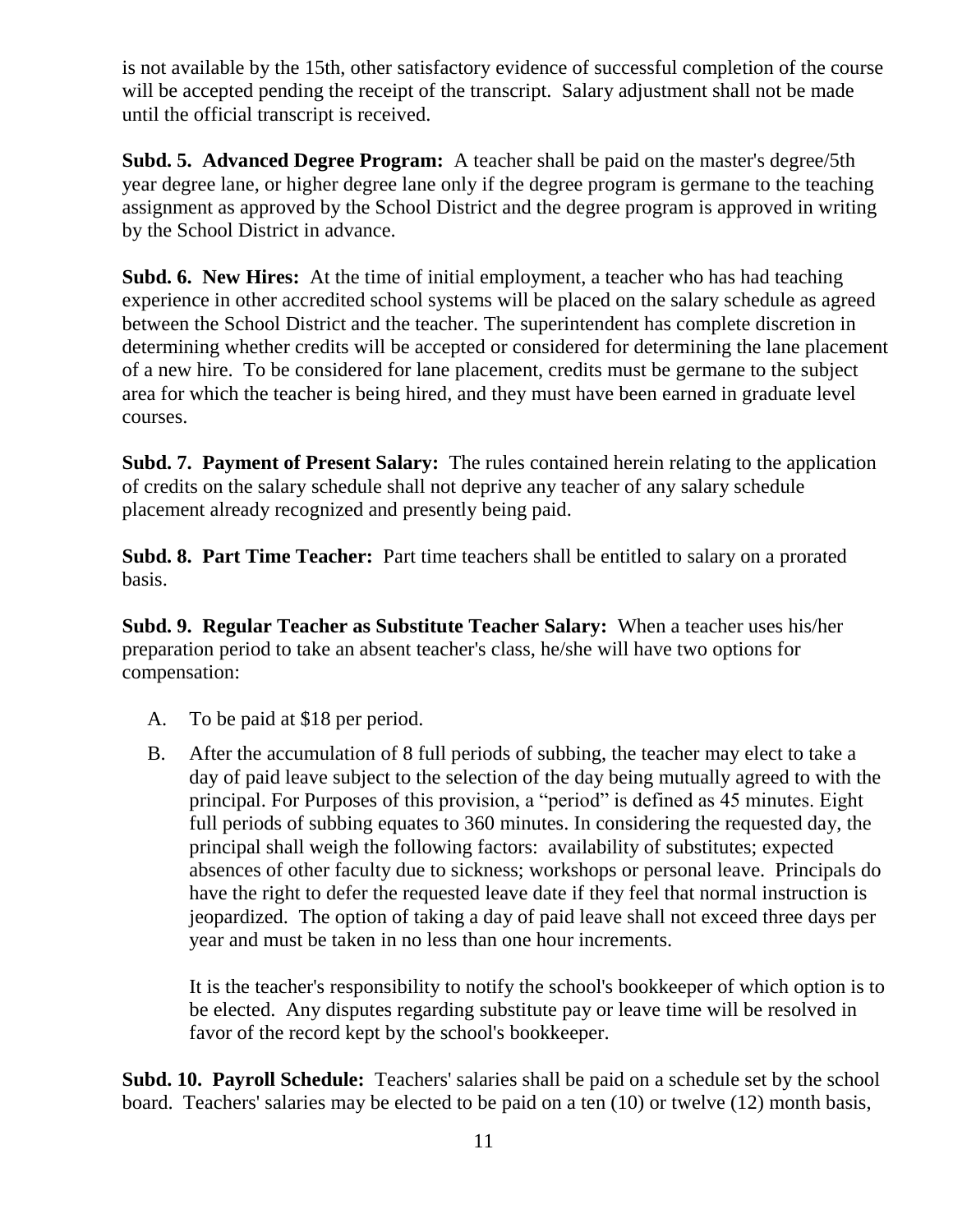but any teacher electing a ten (10) month basis for the ensuing school year must notify the superintendent's office in writing of such selection no later than the second working day of the school year and may then not change it until the following school year. Teachers not returning to the school district the following year may receive their remaining checks on June 20 if they desire. Application for such early payment must be made to the superintendent's office in writing prior to June 1.

**Subd. 11. Deduction:** Whenever pay deduction is made for a teacher's unauthorized absence, the annual salary divided by the number of teacher's duty days shall be deducted for each day's absence. Whenever pay is deducted for less than a day's absence, the deduction shall be the daily rate of pay divided by eight (8) for each hour of unauthorized absence.

**Subd. 12. Vocational License:** A vocational license shall be equivalent to fifteen (15) college credits and may be applied by a teacher, if his or her teaching position requires a vocational license, toward any lane of the salary schedule.

**Subd. 13. Credits Earned While on Leave:** Upon returning to the School District, a teacher will be placed on the salary schedule subject to Section 3 Subd. 1 and 2 of this Article.

**Section 4. Mileage Allowance:** A per mile allowance shall be paid for use of personal cars authorized by the superintendent in connection with School District business. It is understood that this section shall not apply to normal commuting or commuting done in connection with extracurricular assignments, but shall apply only to personnel who as part of their instructional assignment, must commute between school buildings within the District. The per mile rate shall be identical to the prevailing IRS rate.

#### **Section 5. Career Increments:**

**Subd. 1.** Full time teachers will receive a yearly career increment based on their years of experience in the School District using the following schedule:

| 2021-2022               | 2022-2023               |
|-------------------------|-------------------------|
| $$1,781$ after 15 years | $$1,817$ after 15 years |
| $$2,944$ after 18 years | \$3,003 after 18 years  |
| \$4,098 after 21 years  | \$4,180 after 21 years  |
| \$5,252 after 24 years  | \$5,357 after 24 years  |
| \$6,426 after 27 years  | \$6,555 after 27 years  |
| \$7,562 after 30 years  | \$7,714 after 30 years  |

These rates shall **not** be cumulative.

**Subd 2.** Career increments shall be granted if the preceding criterion is met, regardless of a teacher's placement on the salary schedule. In addition, solely for purposes of receiving a career increment under Article VI, Section 5, the Superintendent or a designee has discretion to grant additional years of experience to teachers upon hire. This provision is unrelated to,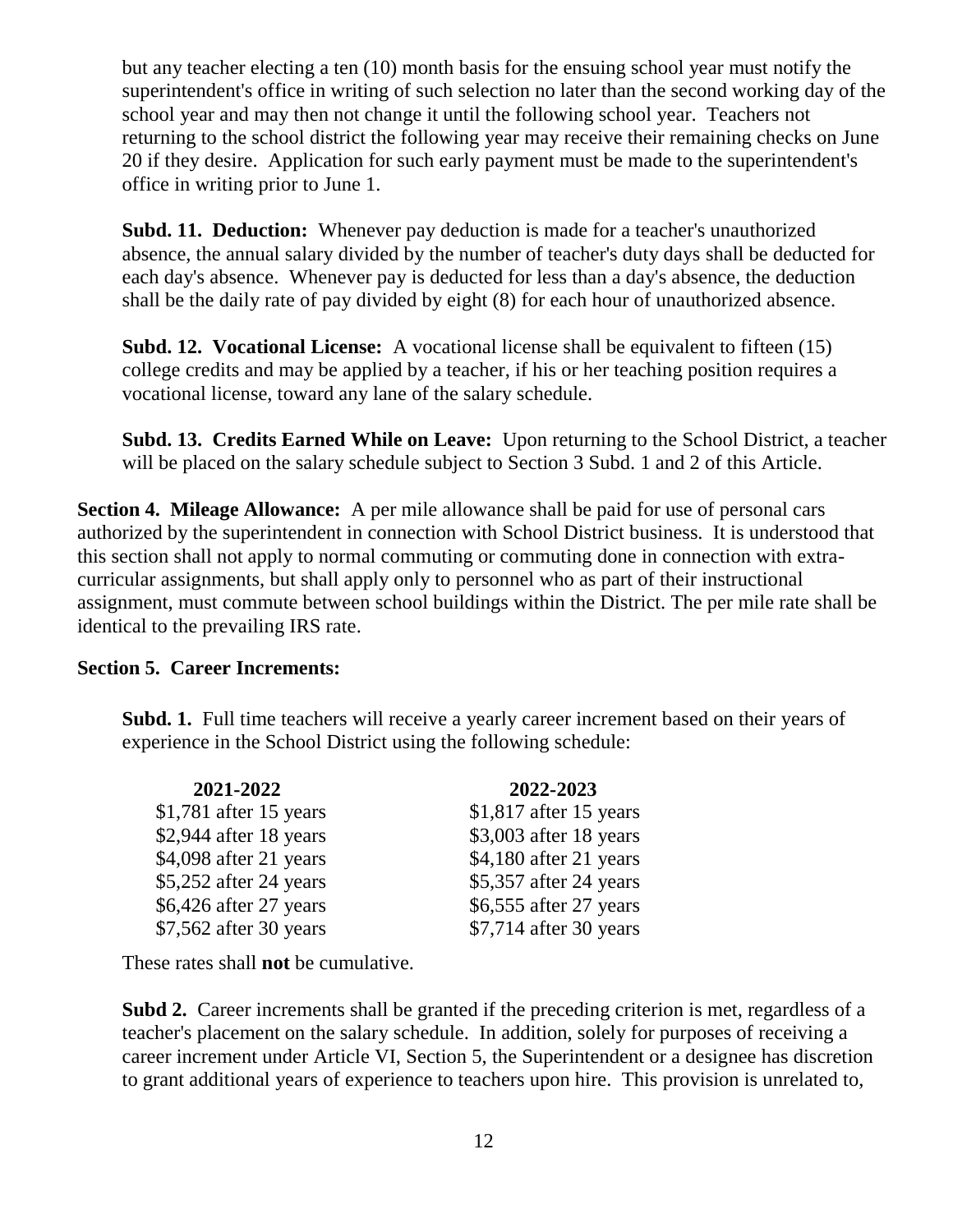and will not impact, any teacher's placement on the salary schedule. Once granted, a career increment shall remain in effect until modified by an additional career increment.

**Subd. 3.** Military leave of absence shall be considered the same as years of employment for purposes of the career increment.

**Subd. 4.** Effective upon ratification of the 2015-2017 Contract, the District will grant up to three (3) years of experience, for career increment purposes only, to all current teachers in the District who had experience teaching in another public school district before being hired by this District. This provision is unrelated to, and will not impact, any teacher's placement on the salary schedule. The number of years of experience to be granted to a teacher will depend on the number of years the teacher worked in another public school district, as reflected in the teachers' personnel file. For example, a teacher whose personnel file shows that the teacher worked for one year in another public school district would receive one year of experience for career increment purposes only. As another example, a teacher whose personnel file shows that the teacher worked for seven years in another public school district would receive three years of experience for career increment purposes only.

# **ARTICLE VII SUBSTITUTE TEACHERS**

**Section 1. Eligibility:** Individuals hired as substitute teachers, who become public employees pursuant to PELRA, will have only those benefits described in this Article. A substitute teacher becomes a public employee and is eligible for unit membership on the 31st day (not necessarily continuous) of serving as a substitute for the same unit member. Qualification is non-continuing and must be renewed each year.

#### **Section 2. Salary and Benefits:**

**Subd. 1. 0 - 30 days:** Substitute teachers who work for less than 31 days in a single school year, for the same unit member (or for multiple teachers) will be paid at the daily substitute rates. Upon working 31 days for the same unit member, Subd. 2 will apply. Substitutes working under 31 days will receive no benefits outlined in the Master Agreement.

**Subd. 2. 31 to 100 days:** Substitute teachers who have worked at least 31 days, but not more than 100 days, in a single school year for the same unit member will be paid at BA lane, Step Probationary 1. Substitutes in this category (31-100 days) will receive no benefits outlined in the Master Agreement.

**Subd. 3. 100 days - Ongoing:** Substitute teachers who have worked 100 days or more in a single school year for the same unit member will be placed on the salary schedule (not to exceed Step Career 1). Substitutes in this category (100 days - on-going) will receive no benefits outlined in the Master Agreement.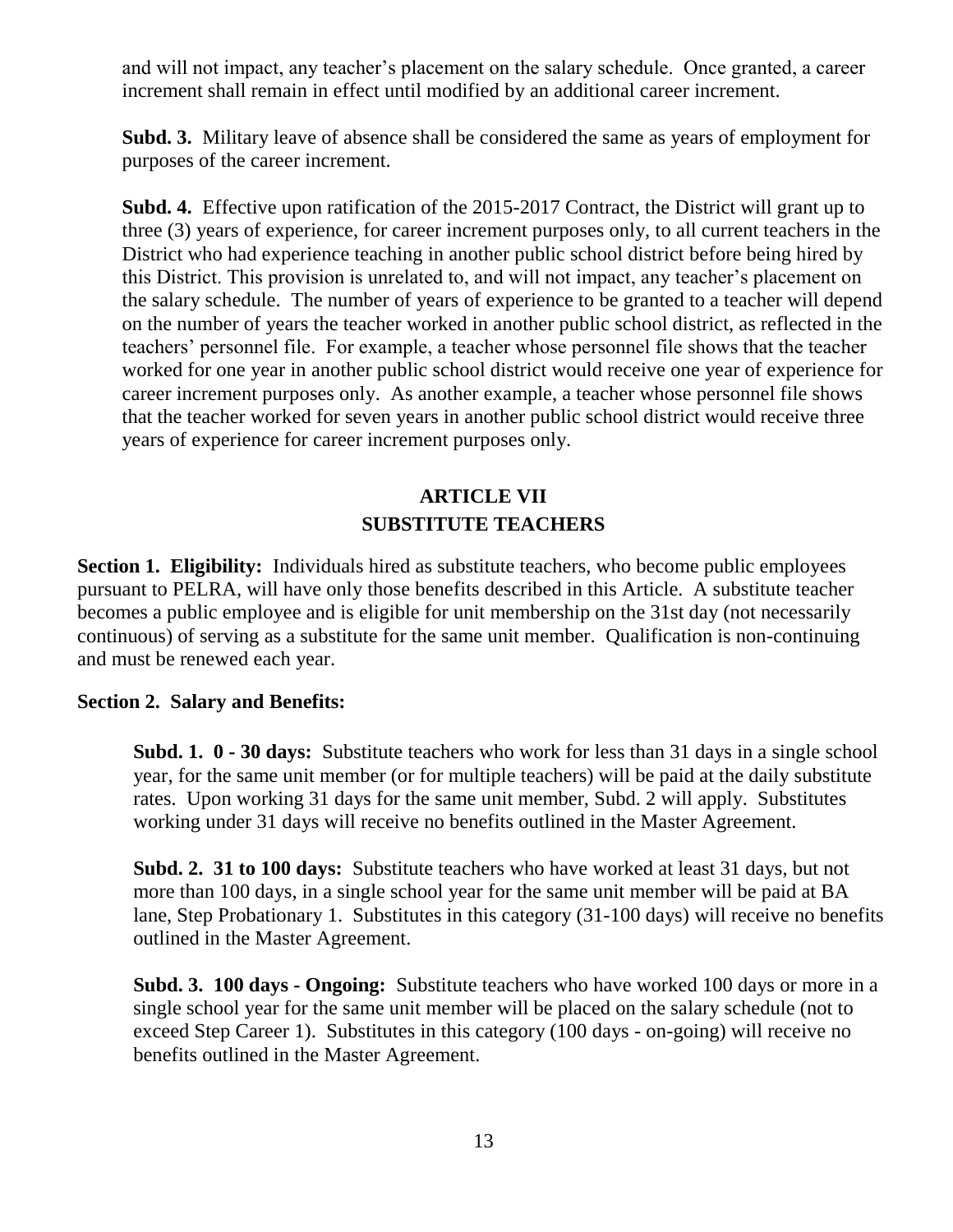**Subd. 4. Regular Contract Employment:** Substitute teaching time will not count toward regular contract employment; whether full-time or part-time.

## **ARTICLE VIII EXTRA COMPENSATION**

**Section 1. Schedules:** The wages and salaries reflected in Schedule C and D, attached hereto, shall be a part of this Agreement for the 2021-2022 and 2022-2023 school years.

**Section 2. Assignment of Extra-Curricular Duties:** The School District may assign a teacher to extra-curricular assignments subject to established compensation for such services which exceed the teaching or non-teaching services prescribed in the basic contract. An assignment shall not be made without agreement of the teacher except where no qualified teacher is willing to assume the assignment. In such case, the assignment shall be only on a year to year basis by letter of assignment until a qualified teacher is available to accept the assignment. In the event that involuntary assignments are necessary, such assignments shall be rotated as equitably as practicable among the eligible staff and consideration shall be given to a teacher's training, experience, aptitude and teaching load.

#### **Section 3. Department Facilitator:**

**Subd. 1.** Faculty members serving as department facilitators will do so on the basis of mutual agreement between the individual teacher and the School District.

**Subd. 2.** Facilitators are strongly encouraged to continue as facilitators the year following purchasing of curriculum.

**Subd. 3.** The School District will provide guidance for and must approve the proposed yearly goals to be accomplished by each department facilitator. Payment will be made upon satisfactory completion of these goals. Payment may be made by one separate check no later than June. In the event the yearly goals are not satisfactorily met, the department facilitator will be notified in writing prior to the end of the year. Such notice shall include suggestions to remedy the situation so the compensation can be received by the facilitator.

**Subd. 4.** Salary stipends of facilitators will be as follows (subject to Subd. 3):

|                                               | $2021 - 2023$ |
|-----------------------------------------------|---------------|
| Facilitator                                   | \$1,000.00    |
| District Professional Development Chairperson | \$725.00      |

The salary stipends stated above are based on the following curriculum areas (number of stipends in parenthesis): Communications (3), Mathematics (3), Social Studies (3), Science (2), Health (1), Physical Education (1), Music (1), Visual Arts (2), World Languages (1), Family and Consumer Science (1), Business Education (1) and Industrial Technology, (1) for a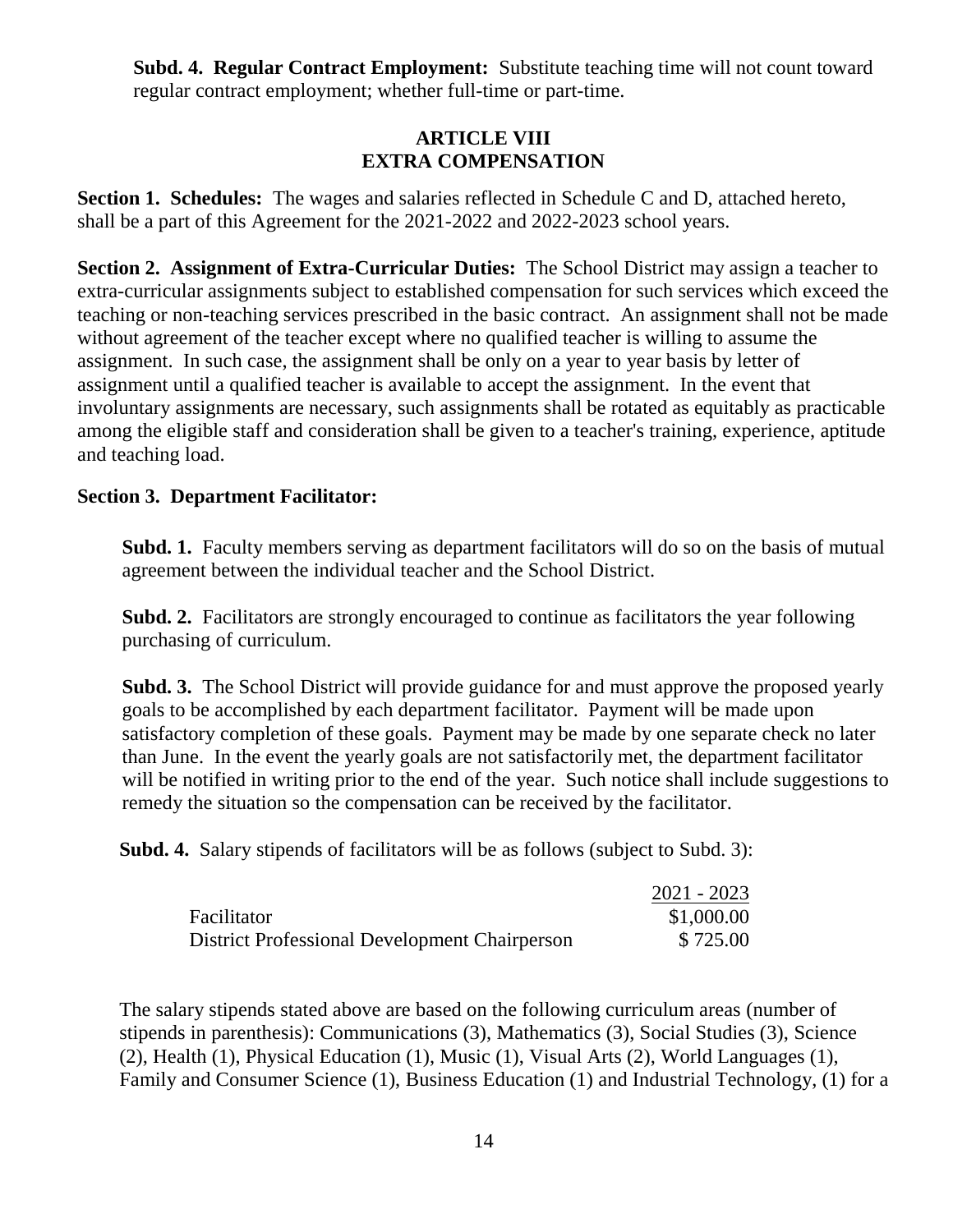total of 20 stipends. The School District may add to the number of facilitators as it deems necessary.

Any department desiring to utilize more facilitators than provided above shall divide the pay proportionally.

**Subd. 5.** In addition, department facilitators who agree to do summer curriculum writing shall be compensated for such writing as provided in Schedule D. When a department is in the curriculum review and revision year, every effort will be made to allow adequate time to complete the writing in the summer.

#### **Section 4. 403b Defined Contribution:**

**Subd. 1.** District is to provide a 403b matching option subject to IRS regulations and M.S. 356.24, subd. 1(5) II governing matching Tax-Sheltered Annuities (TSA). Said 403b shall be in the name of the employee and can be taken with the employee upon severance from the district.

A teacher who was employed by this School District as of May 30, 2001, and who has at least 18 years of full-time employment, with this District on the date his or her employment ends, shall receive a payment to his or her 403b post-retirement account in the amount of \$31,276, less any District 403b contribution/match that the teacher was eligible to receive during their entire term of employment, including related interest earnings on those contributions at an annual rate of 6% (whether or not the teacher actually participated in the 403b Contribution plan). This deduction would include any and all eligible years of contribution which were not accessed by the teacher. See Appendix 2 for the deduction schedule.

**Subd. 2.** Staff members will be eligible for the 403b option following the completion of their third year of full-time employment as a teacher in this School District.

**Subd. 3.** Employees participating in the 403b matching program must contribute, each fiscal year, an amount at least equal to that listed in the chart below. The School District shall contribute a maximum of \$31,276 for any one employee. Any year in which a teacher chooses not to participate in this program, it cannot be made up at a later time. Each year's contribution is independent of the other and at the discretion of the employee.

| $4th$ year of experience           | 355       |
|------------------------------------|-----------|
| 5 <sup>th</sup> year of experience | 355       |
| 6 <sup>th</sup> year of experience | \$<br>575 |
| $7th$ year of experience           | 690       |
| 8 <sup>th</sup> year of experience | 850       |
| $9th$ year of experience           | 850       |
| $10th$ year of experience          | \$1,200   |
| Each year thereafter*              | \$1,200   |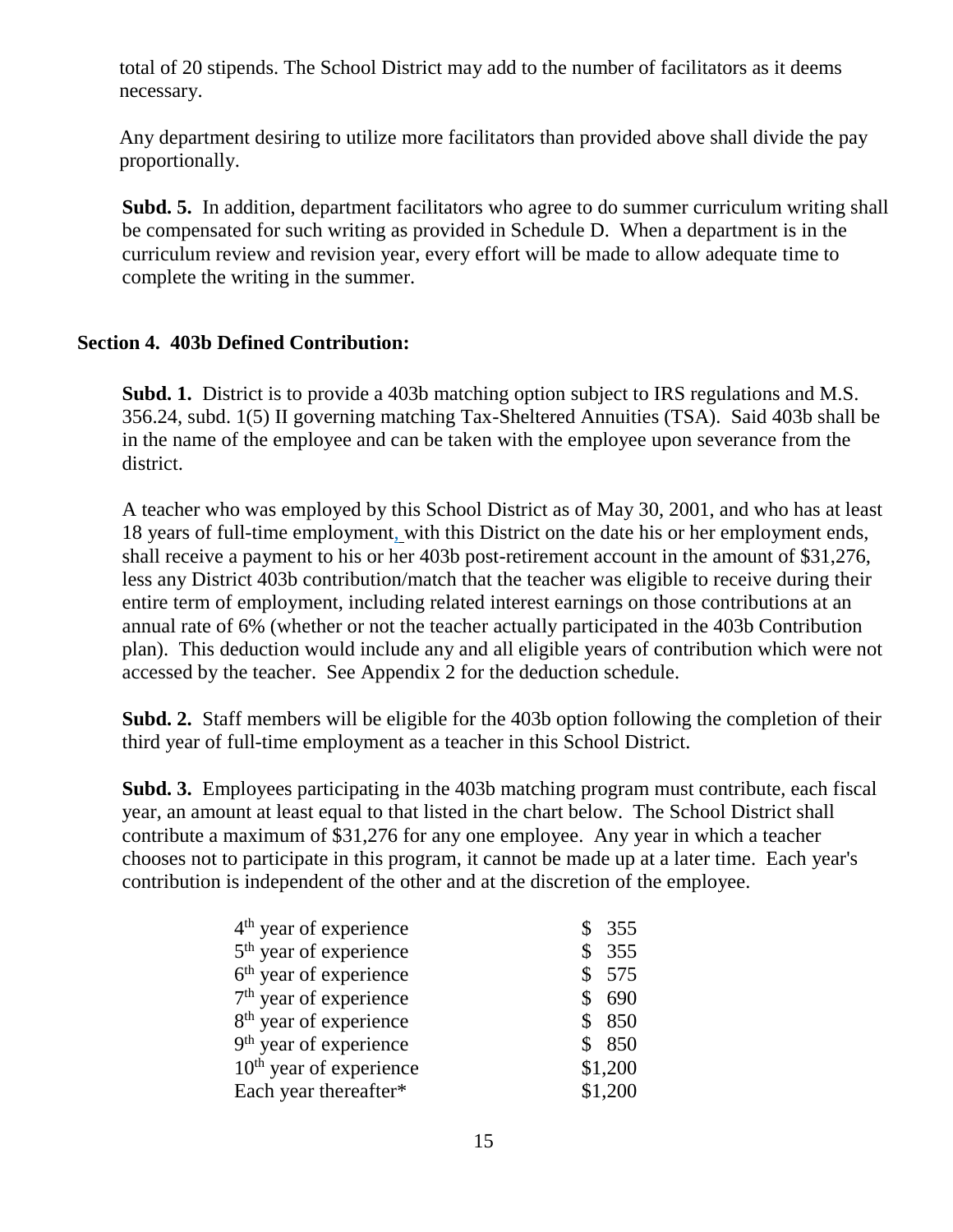**Subd. 4.** Teachers employed by the Delano Public Schools as of May 30, 2001, with at least five years of experience, shall be "phased-into" this program, depending upon their years of experience in this district as of that date. The amount of annual district contribution, 403b match, will increase according to the schedule as shown in Appendix 1. A Teacher shall remain in the same column of that schedule throughout the remainder of his/her career.

A teacher who was employed by this School District as of May 30, 2001 and who has at least 18 years of full-time employment with this District on the date his or her employment ends, shall receive a payment to his or her 403b post-retirement account in the amount of \$31,276, less any District 403b contribution/match that the teacher was eligible to receive during their entire term of employment, including related interest earnings on those contributions at an annual rate of 6% (whether or not the teacher actually participated in the 403b Contribution plan). This deduction would include any and all eligible years of contribution which were not accessed by the teacher. See Appendix 2 for the deduction schedule.

#### **ARTICLE IX GROUP INSURANCE**

**Section 1. Selection of Carrier:** The selection of the insurance carrier and policy shall be made by the School District. The exclusive representative shall be notified and afforded an opportunity to meet and confer regarding the selection of the specifications, carrier, and policy.

# **Section 2. Health and Hospitalization Insurance:**

**Subd. 1.** The School District will make the following group health insurance plans available in 2021- 2022 and 2022-2023, and the District will contribute the following amounts toward the cost of the premiums for these plans in 2021-2022 and 2022-2023:

Option A: Advantage High Plan. From September 1, 2021 through June 30, 2022, the District will contribute up to six hundred ninety-four dollars and eighty-two cents (\$694.82) per month toward the cost of the premium for each full-time employee who has selected single coverage under PEIP's Advantage High Plan. Alternatively, from September 1, 2021 through June 30, 2022, the District will contribute up to one thousand five hundred eighty-three dollars and thirty-two cents (\$1,583.32) per month toward the cost of the premium for each full-time employee who has selected family coverage under PEIP's Advantage High Plan. The employee must pay any remaining premium costs by payroll deduction. The District will not make any contribution toward the cost of any deductible under PEIP's Advantage High Plan.

> Advantage High Plan. From September 1, 2022 through June 30, 2023, the District will contribute up to seven hundred twenty-seven dollars and eight cents (\$727.08) per month toward the cost of the premium for each full-time employee who has selected single coverage under PEIP's Advantage High Plan. Alternatively, from September 1, 2022 through June 30, 2023, the District will contribute up to one thousand six hundred sixty-six dollars and sixty-six cents (\$1,666.66) per month toward the cost of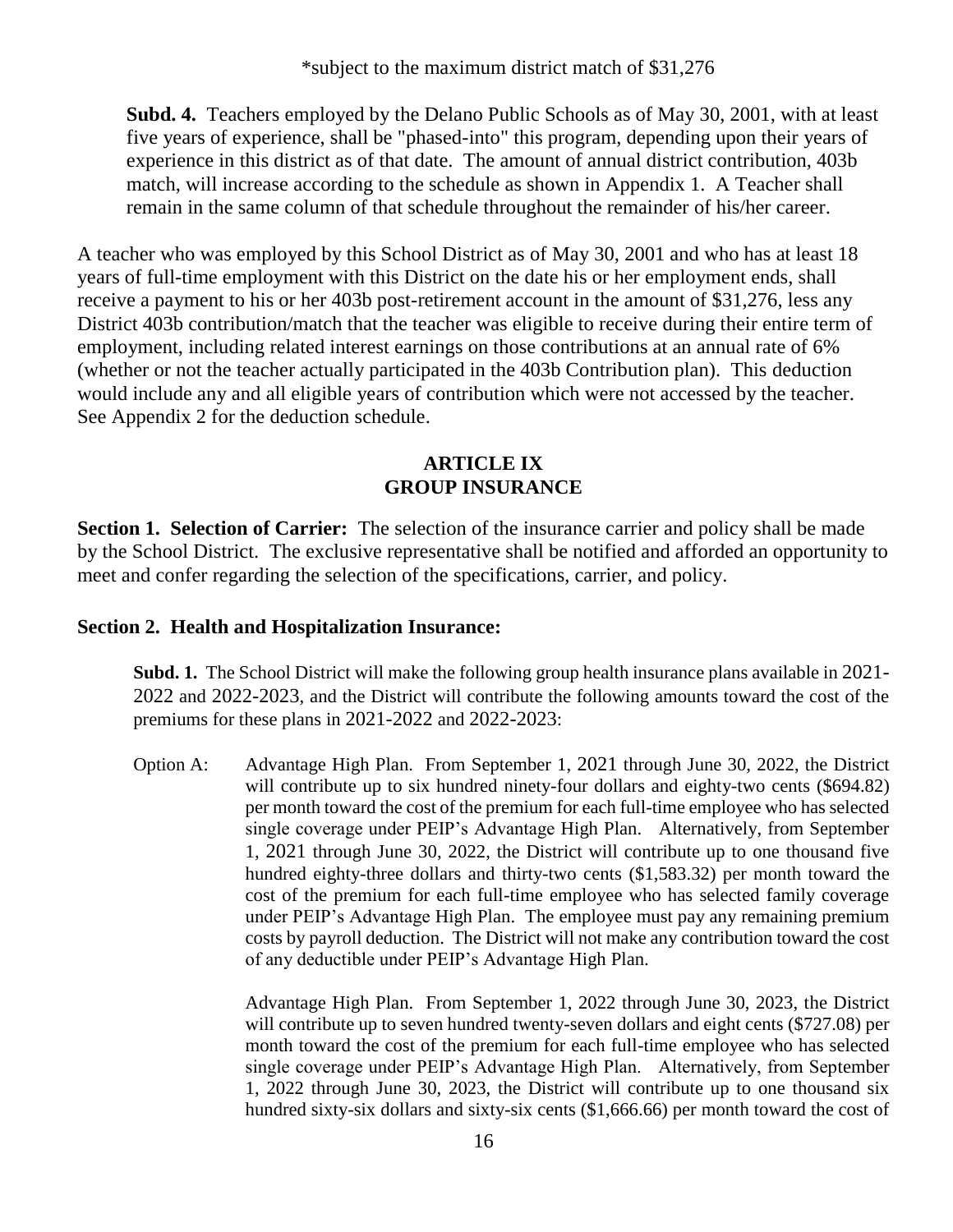the premium for each full-time employee who has selected family coverage under PEIP's Advantage High Plan. The employee must pay any remaining premium costs by payroll deduction. The District will not make any contribution toward the cost of any deductible under PEIP's Advantage High Plan.

Option B: Advantage Value Plan. From September 1, 2021 through June 30, 2022, the District will contribute up to six hundred ninety-four dollars and eighty-two cents (\$694.82) per month toward the cost of the premium for each full-time employee who has selected single coverage under PEIP's Advantage Value Plan. Alternatively, from September 1, 2021 through June 30, 2022, the District will contribute up to one thousand five hundred eighty-three dollars and thirty-two cents (\$1,583.32) per month toward the cost of the premium for each full-time employee who has selected family coverage under PEIP's Advantage Value Plan. The employee must pay any remaining premium costs by payroll deduction. The District will not make any contribution toward the cost of any deductible under PEIP's Advantage Value Plan.

> Advantage Value Plan. From September 1, 2022 through June 30, 2023, the District will contribute up to seven hundred twenty-seven dollars and eight cents (\$727.08) per month toward the cost of the premium for each full-time employee who has selected single coverage under PEIP's Advantage Value Plan. Alternatively, from September 1, 2022 through June 30, 2023, the District will contribute up to one thousand six hundred sixty-six dollars and sixty-six cents (\$1,666.66) per month toward the cost of the premium for each full-time employee who has selected family coverage under PEIP's Advantage Value Plan. The employee must pay any remaining premium costs by payroll deduction. The District will not make any contribution toward the cost of any deductible under PEIP's Advantage Value Plan.

Option C: Advantage HSA Compatible Plan. From September 1, 2021 through June 30, 2022, the District will contribute up to four hundred forty-four dollars and eighty cents (\$444.80) per month toward the cost of the premium for each full-time employee who has selected single coverage under PEIP's Advantage HSA Compatible Plan. Alternatively, from September 1, 2021 through June 30, 2022, the District will contribute up to one thousand one hundred seventy-seven dollars and ten cents (\$1,177.10) per month toward the cost of the premium for each full-time employee who has selected family coverage under PEIP's Advantage HSA Compatible Plan. The employee must pay any remaining premium costs by payroll deduction.

> Advantage HSA Compatible Plan. From September 1, 2022 through June 30, 2023, the District will contribute up to four hundred seventy-seven dollars and ten cents (\$477.10) per month toward the cost of the premium for each full-time employee who has selected single coverage under PEIP's Advantage HSA Compatible Plan. Alternatively, from September 1, 2022 through June 30, 2023, the District will contribute up to one thousand two hundred sixty-three dollars and thirty cents (\$1,263.30) per month toward the cost of the premium for each full-time employee who has selected family coverage under PEIP's Advantage Value Plan. The employee must pay any remaining premium costs by payroll deduction.

In addition: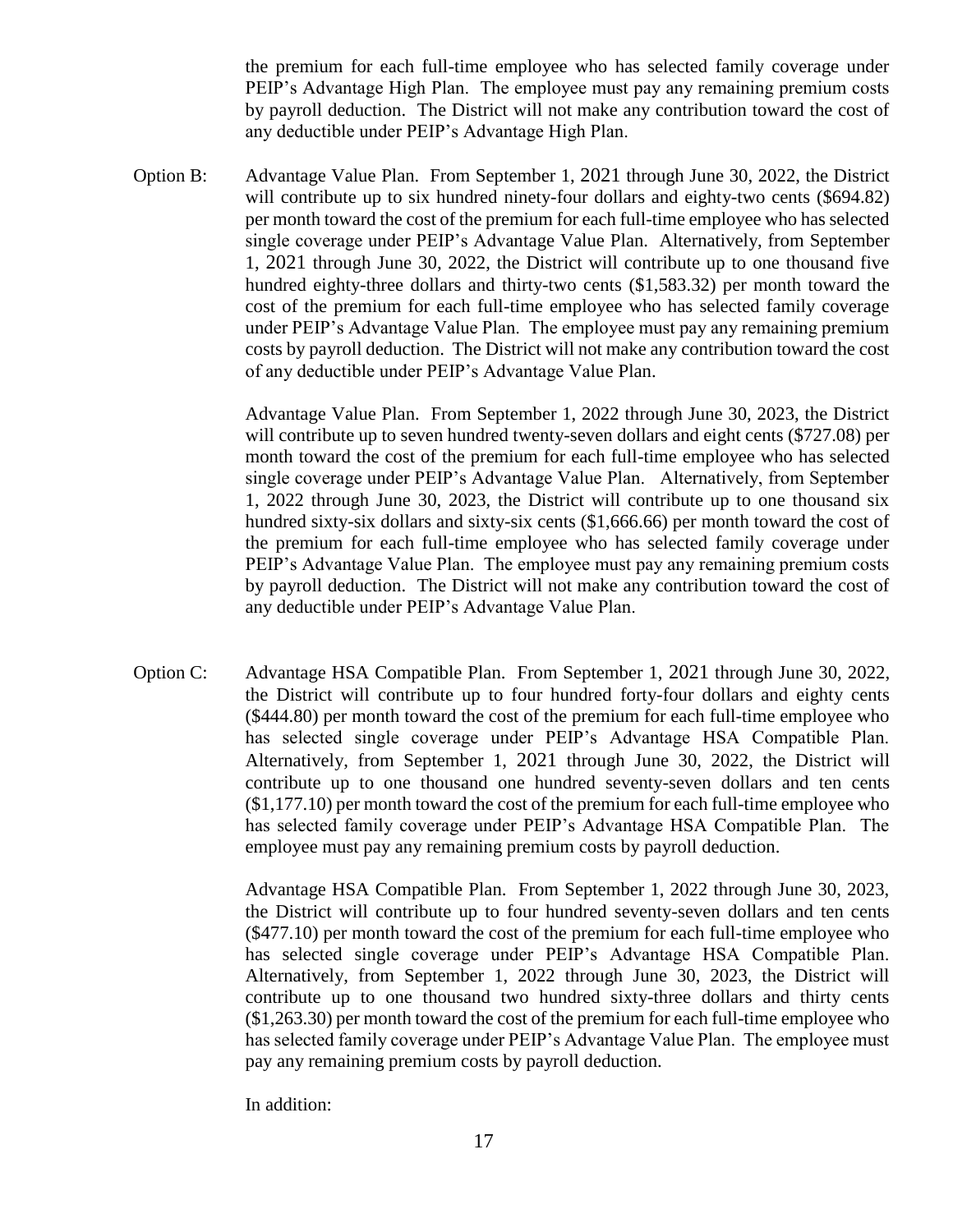- a. For the period of September 1, 2021 through December 31, 2021, the District will contribute one thousand dollars and zero cents (\$1,000.00) to the VEBA or HSA account of each full-time employee who has selected single coverage under PEIP's Advantage HSA Compatible Plan, or two thousand dollars and zero cents (\$2,000.00) to the VEBA or HSA account of each full-time employee who selected family coverage under PEIP's Advantage HSA Compatible Plan. The District will make this payment to each employee's VEBA or HSA account in September 2021.
- b. For the period of January 1, 2022 through August 31, 2022, the District will contribute two thousand dollars and zero cents (\$2,000.00) to the VEBA or HSA account of each full-time employee who has selected single coverage under PEIP's Advantage HSA Compatible Plan, or four thousand dollars and zero cents (\$4,000.00) to the VEBA or HSA account of each full-time employee who selected family coverage under PEIP's Advantage HSA Compatible Plan. The District will make this payment to each employee's VEBA or HSA account in January 2022.
- c. For the period of September 1, 2022 through December 31, 2022, the District will contribute one thousand dollars and zero cents (\$1,000.00) to the VEBA or HSA account of each full-time employee who has selected single coverage under PEIP's Advantage HSA Compatible Plan, or two thousand dollars and zero cents (\$2,000.00) to the VEBA or HSA account of each full-time employee who selected family coverage under PEIP's Advantage HSA Compatible Plan. The District will make this payment to each employee's VEBA or HSA account in September 2022.
- d. For the period of January 1, 2023 through August 31, 2023, the District will contribute two thousand dollars and zero cents (\$2,000.00) to the VEBA or HSA account of each full-time employee who has selected single coverage under PEIP's Advantage HSA Compatible Plan, or four thousand dollars and zero cents (\$4,000.00) to the VEBA or HSA account of each full-time employee who selected family coverage under PEIP's Advantage HSA Compatible Plan. The District will make this payment to each employee's VEBA or HSA account in January 2023.

**Subd. 2. Separation of Employment.** If an employee selects the Advantage HSA Compatible Plan and separates from employment with the District for any reason before the last teacher duty day of the 2021-2022 school calendar, the employee must repay the District a proportionate amount of \$3,000 single or \$6,000 family contribution the District made to the employee's VEBA or HSA account for the twelve-month period of September 1, 2021 to August 31, 2022. Similarly, if an employee receives a single contribution or a family contribution to a VEBA or HSA account in September 2022 and January 2023, and the employee separates from employment with the District for any reason before the last teacher duty day of the 2022-2023 school calendar, the employee must repay the District a proportionate amount of the \$3,000 single or \$6,000 family contribution the District made to the employee's VEBA or HSA account for the twelve-month period of September 1, 2022 to August 31, 2023.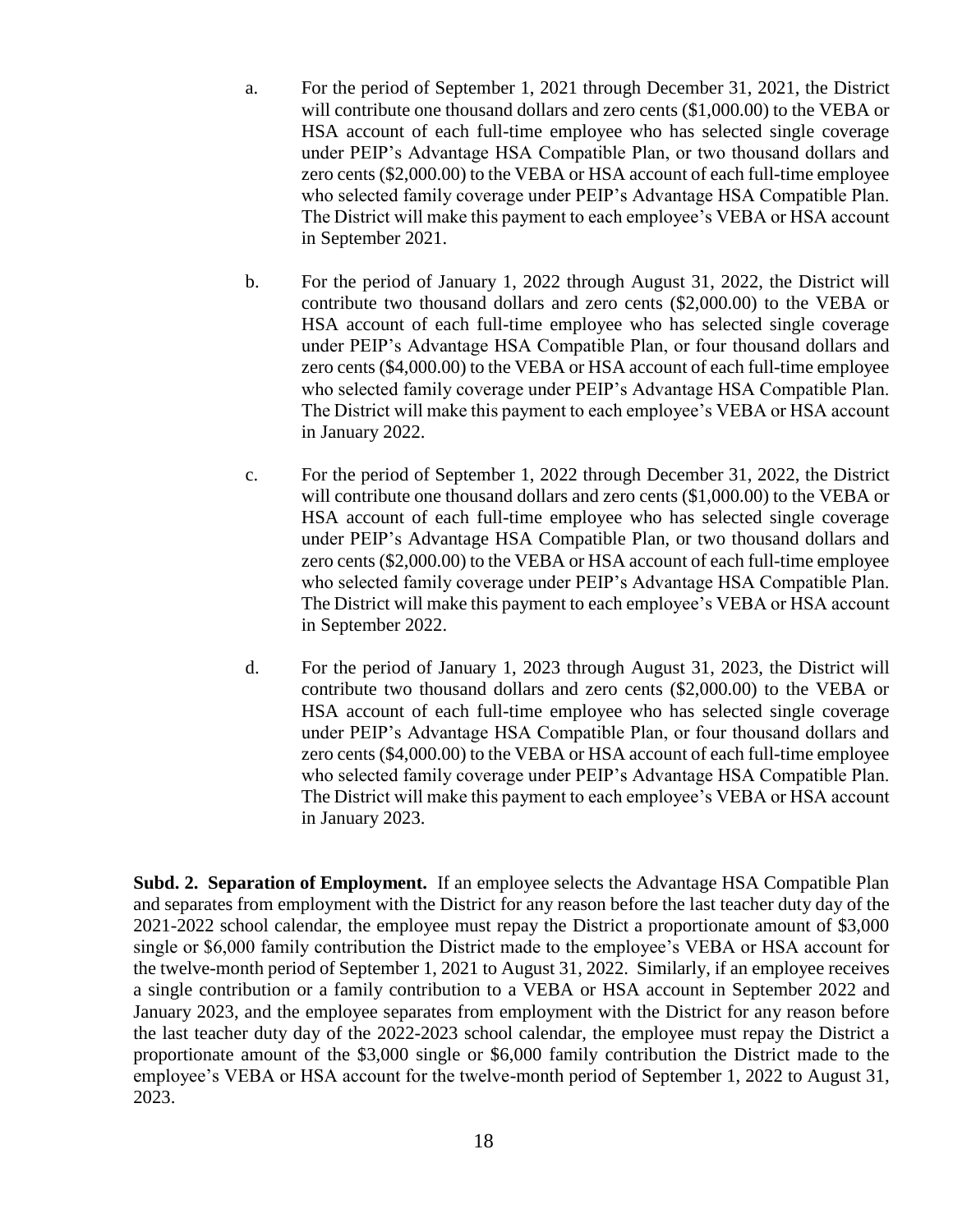- a. The repayment will occur by payroll deduction from the employee's final paycheck. If the amount of the final paycheck is insufficient to cover the proportionate amount owed by the employee, the employee must submit a check to the District returning the amount owed within thirty calendar days.
- b. Each employee in the bargaining unit must sign a VEBA/HSA Funds Reimbursement Agreement. A copy of the Reimbursement Agreement is attached as Exhibit B.

**Subd. 3. No Claims Against District.** The District is not guaranteeing that any particular claim will be paid or covered by insurance, or that any specific amount will be paid out under any insurance policy. No grievance, claim, or cause of action may be brought against the District as the result of a denial of insurance benefits by the insurance carrier.

**Subd. 4. Eligibility.** If a part-time employee works twenty-five (25) or more hours per week and at least 100 days per year, the District will contribute the District will contribute a pro-rata share of the District contribution for a full-time employee for single coverage under PEIP's Advantage Plan, Advantage Value Plan, or Advantage HSA Compatible Plan, as selected by the employee, but the amount will be prorated based on the number of hours the part-time employee works. Alternatively, if such an employee selects family coverage, the District will contribute a pro-rata share of the District contribution for family coverage under the applicable PEIP plan.

**Subd. 5. No Cash In Lieu**. In no event shall a teacher receive cash in lieu of all or any part of the insurance premium as outlined in Subd. 1.

**Subd. 6. Notice to Exclusive Representative.** If the health insurance carrier proposes to make significant changes in the benefits provided to the employees covered by this Article, the employer will call for representatives of the employees to meet with the School District to discuss the proposed changes.

**Subd. 7. Notice to Other Representatives.** The School District, at its option, may call for representatives from any or all employee groups within the District who will be similarly affected by a proposed coverage change to attend any or all meetings scheduled under this section.

#### **Section 3. Income Protection Insurance:**

**Subd. 1.** The School District shall pay the full cost of the premium for disability income protection insurance that pays sixty-six and two-thirds percent (66 2/3%) of each eligible teacher's annual income following an absence of sixty (60) calendar days with a maximum gross monthly benefit of \$2,500.

**Subd. 2.** The School District shall contribute \$ 0.54 per \$100 of each teacher's salary per month (Year 1) and \$ 0.54 per \$100 of each teacher's salary per month (Year 2) toward the monthly premium. Any cost above this amount will be paid by the participating teachers.

**Subd. 3.** During the period a teacher is receiving LTD benefits, the School District shall continue to grant sick leave days at a rate of five (5) days per month, every month, until the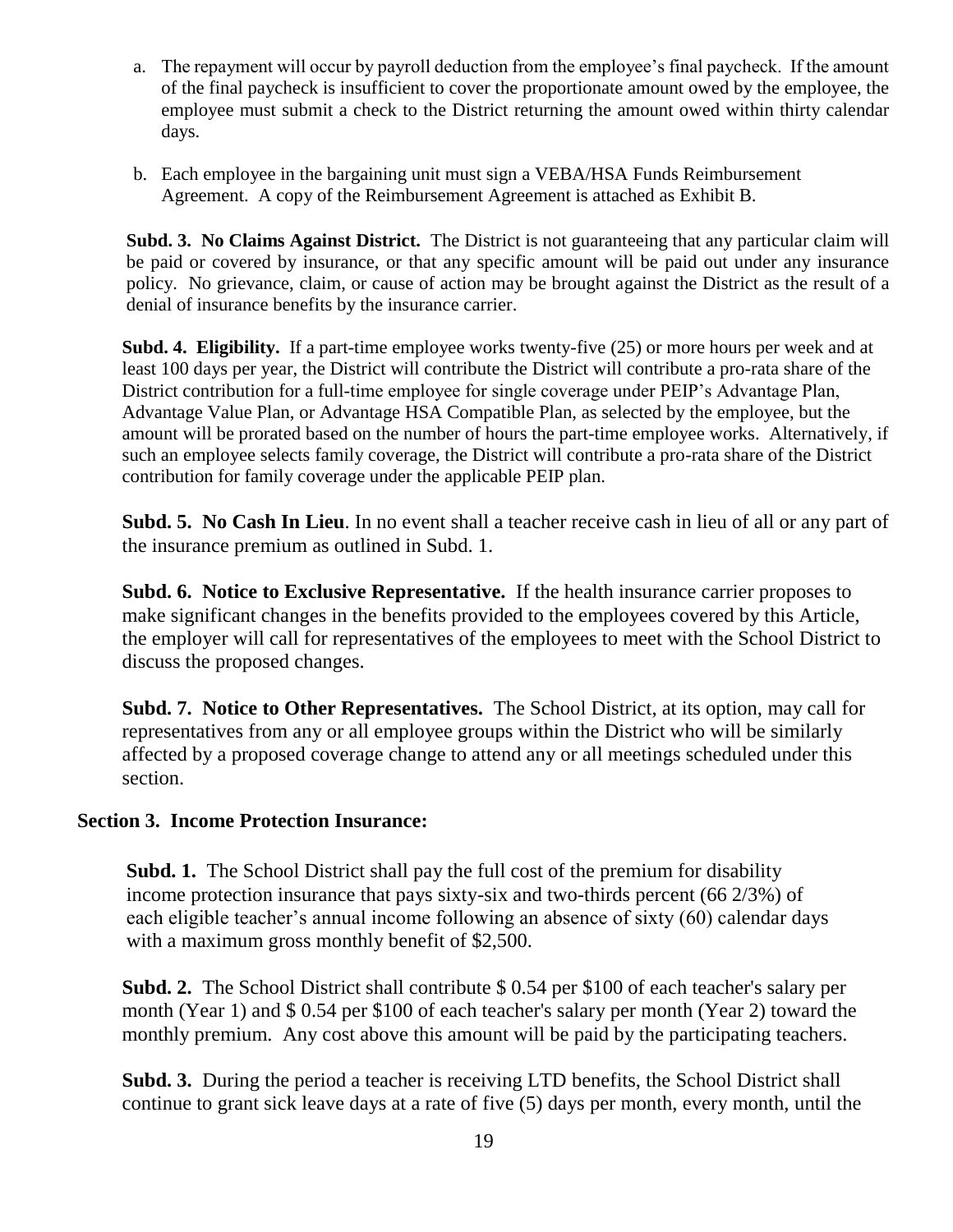teacher's accumulated sick leave is exhausted. If the LTD benefits are only received for part of a month, the five (5) sick days will be prorated based on the number of days LTD benefits were paid that month.

**Subd. 4.** Specifications for the L.T.D. insurance may be changed by mutual agreement.

**Section 4. Term Life Insurance:** The School District shall contribute up to \$10.08 per month (Year 1) and \$10.08 per month Year 2) toward the monthly premium toward the premium of \$74,700 of AD & D term life insurance of each eligible teacher.

# **Section 5. Dental Insurance:**

**Subd. 1.** The School District shall contribute \$52.08/month, \$625 annual, toward the cost of family dental premiums and \$31.50/month, \$378 annual, toward the cost of single dental premiums. The School District will contribute on behalf of each part-time teacher who works 20 or more hours per week and at least 100 days per year an amount equal to that given to a full-time teacher for single dental coverage and a pro-rata share of the family school district contribution.

**Subd. 2.** The cost of the premium in excess of the School District contribution shall be borne by the teacher and paid by payroll deduction.

**Subd. 3.** In no event shall a teacher receive cash in lieu of all or any part of the insurance premium as outlined in Subd. 1.

**Section 6. Duration of Insurance Contribution:** A teacher is eligible for School District contributions as provided in this Article as long as the teacher is employed by the School District or is covered under the provision of Article IX, Section 8 of this contract. Upon termination of employment, all School District participation and contribution shall cease, effective on the last day of the final pay period, excluding those teachers who qualify for and participate in the Retiree Health Insurance Program.

**Section 7. Claims against the School District:** The parties agree that any description of insurance benefits contained in this Article are intended to be informational only and the eligibility of any employee for benefits shall be governed by the terms of the insurance policy purchased by the school district pursuant to this Article. It is understood that no claim shall be made against the School District as a result of a denial of insurance benefits by an insurance carrier.

# **Section 8. Retiree Health Insurance:**

**Subd. 1.** Teachers who have at least 18 years of full-time teaching service in this school district, are at least 55 years of age, and have retired from the teaching profession, shall be eligible to remain in the School District group health and hospitalization program.

**Subd. 2.** Teachers are requested to give written notice of retirement to the Payroll/Human Relations Coordinator's office by the close of business on April 15 of the school year in which the teacher elects to retire.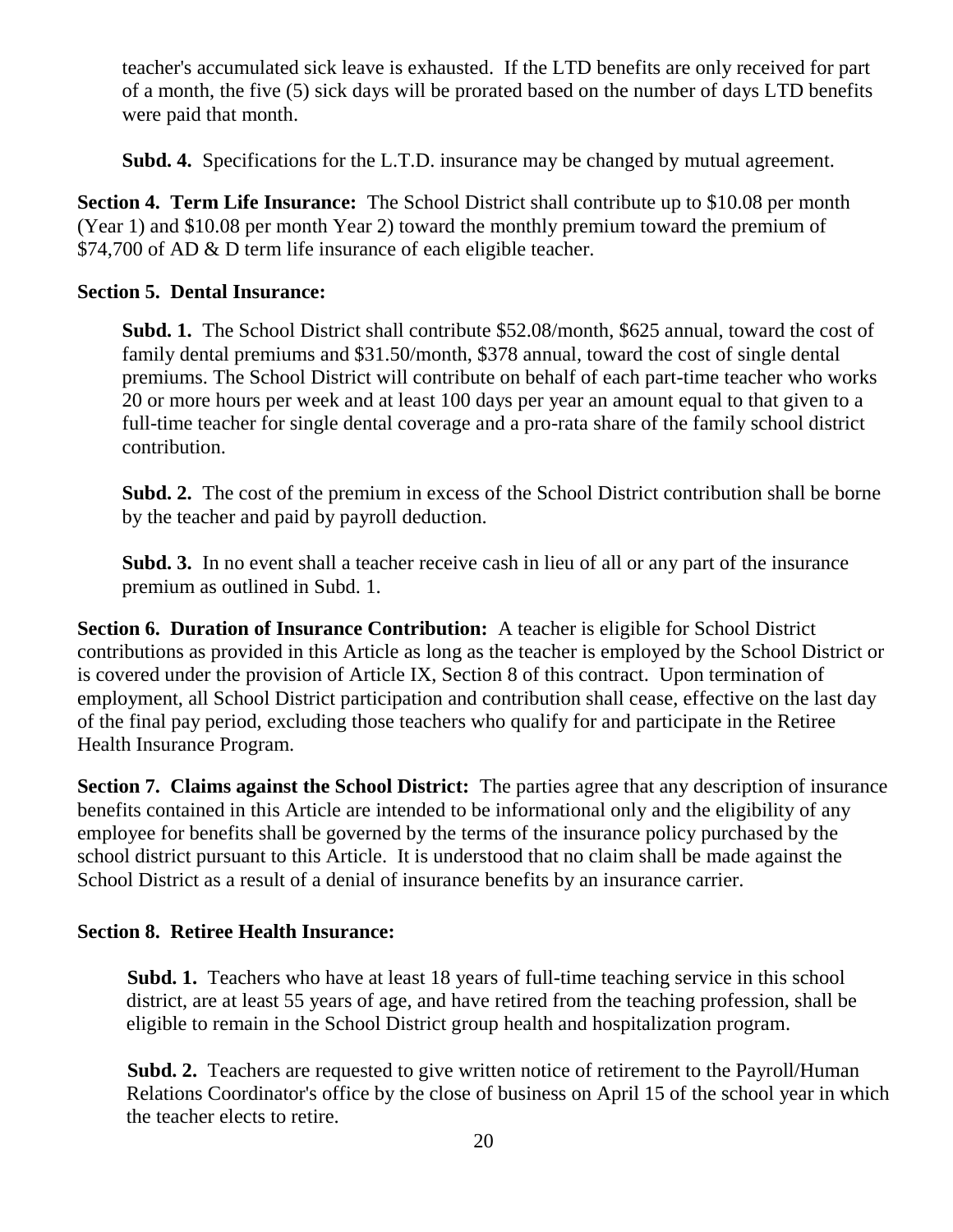**Subd. 3**. Part-time teachers who have been teaching in this School District at least 18 years shall earn this benefit prorated by the number of net full-time years of teaching experience in this School District.

**Subd. 4**. A teacher who is terminated for cause by action of the School District is not eligible for this benefit.

**Subd. 5**. If the district employs two full-time teachers who are married and one spouse qualifies for health benefits under Subd. 1, 2 & 3 of this Section (Retiree Health Insurance) and the other spouse also has 18 years of full-time teaching experience in the School District and is at least 50 years old; both may continue insurance coverage subject to the conditions in Section 8, Subd. 6 of this article.

**Subd. 6.** Eligibility for any District contribution toward the cost of the premium for health and hospitalization insurance shall terminate when the retired teacher becomes eligible for Medicare or when the dollar cap in subdivision 7 has been reached, whichever comes first.

**Subd. 7.** This subdivision applies only to teachers who are eligible for retiree health insurance under Article IX, Section 8, subdivision 1 of this Agreement. For each retired teacher who is eligible for retiree health insurance but is not eligible for Medicare, the School District shall contribute toward the cost of the premium for group health and hospitalization insurance in the amount specified in Article IX, Section 2 for the option that is selected by the retired teacher. The Board's obligation to make any contribution toward the cost of the premium for group health and hospitalization insurance will cease as soon as the teacher becomes eligible for Medicare. Within three months after the date the teacher becomes eligible for Medicare, the District will pay to the State of Minnesota's Health Care Savings Plan, (HCSP) administered by the Minnesota State Retirement System (MSRS) an amount that is equal to the difference between fifty thousand dollars (\$50,000) and the total amount that the District contributed toward the cost of the premiums for retiree health insurance before the teacher became eligible for Medicare. The District's total contribution toward all post-employment insurance premiums and the Minnesota Post-Retirement Health Care Plan shall not exceed fifty thousand dollars (\$50,000) for any teacher under any circumstances. This paragraph is subject to the vested rights of retirees.

**Subd. 8.** Upon the death of a retiree who is eligible for Retiree Health Benefits under this section, the surviving spouse will be covered for single health insurance subject to the conditions in Section 8, Subd. 6 of this article.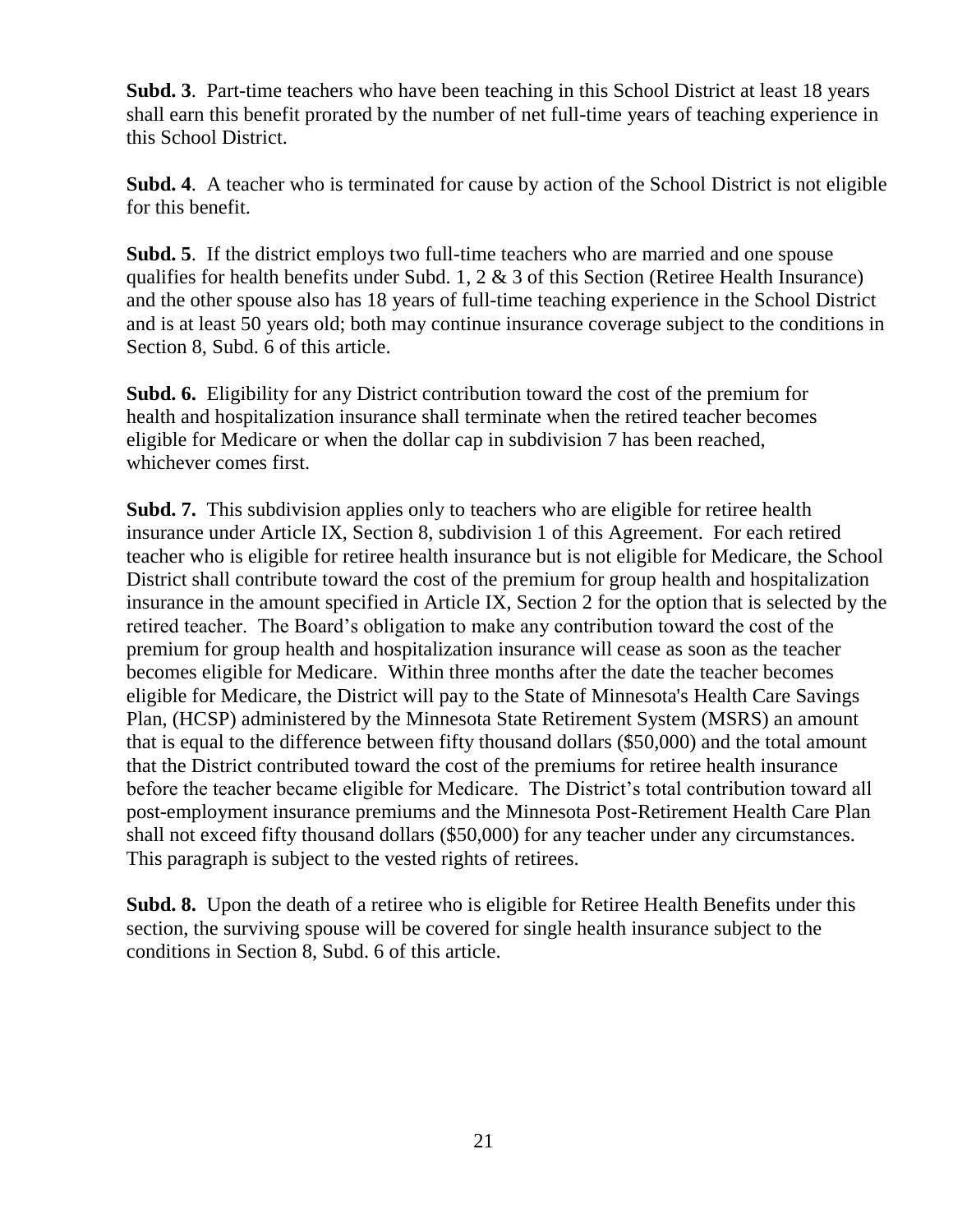# **ARTICLE X LEAVES OF ABSENCE**

#### **Section 1. Sick Leave:**

**Subd. 1**. Each teacher shall be credited with sick leave at the rate of twelve (12) days each year of teaching service (pro-rata for part-time) in the employ of the School District. Sick leave shall be available for use at the beginning of the school calendar year. Teachers scheduled to work less than a full year will receive a pro-rated number of sick leave days.

**Subd. 2.** Unused sick leave days may accumulate to a maximum credit of one hundred twenty (120) days of sick leave per teacher.

**Subd. 3**. The School District shall grant sick leave when a teacher's illness or disability prevents his or her attendance at school and the performance of his or her duties. Up to 5 days per year of the teacher's accumulated sick leave may be used for the care of an immediate family member without seeing a doctor.

Sick leave may also be granted for major illness or surgery in the immediate family, which prevents the teacher's attendance and performance of duties on that day or days. The use of sick leave for major illness or surgery in the immediate family must involve the direct examination by a medical doctor, or for tests or treatment prescribed by a medical doctor and performed by qualified medical personnel for the day involved, unless the teacher elects to use sick days allowed by the preceding paragraph.

**Subd. 4.** The School District may require a teacher to furnish a medical certificate from the school health officer or from a qualified physician as evidence of illness or disability, in order to qualify for sick leave pay. However, the final determination as to the eligibility of a teacher for sick leave is reserved to the School District, based upon a reasonable interpretation of the physician's certificate or report.

**Subd. 5.** In the event that a medical certificate will be required, the teacher will be so advised within 14 calendar days of the teacher's return.

**Subd. 6.** Sick leave allowed shall be deducted from the teacher's credited sick leave days.

**Subd. 7.** Sick leave pay shall be approved only upon submission of a signed request upon the authorized sick leave pay request form available at the office.

**Subd. 8**. A teacher who is unable to teach because of personal illness or disability and who has exhausted all accumulated sick leave shall be granted leave without pay to the end of the school year.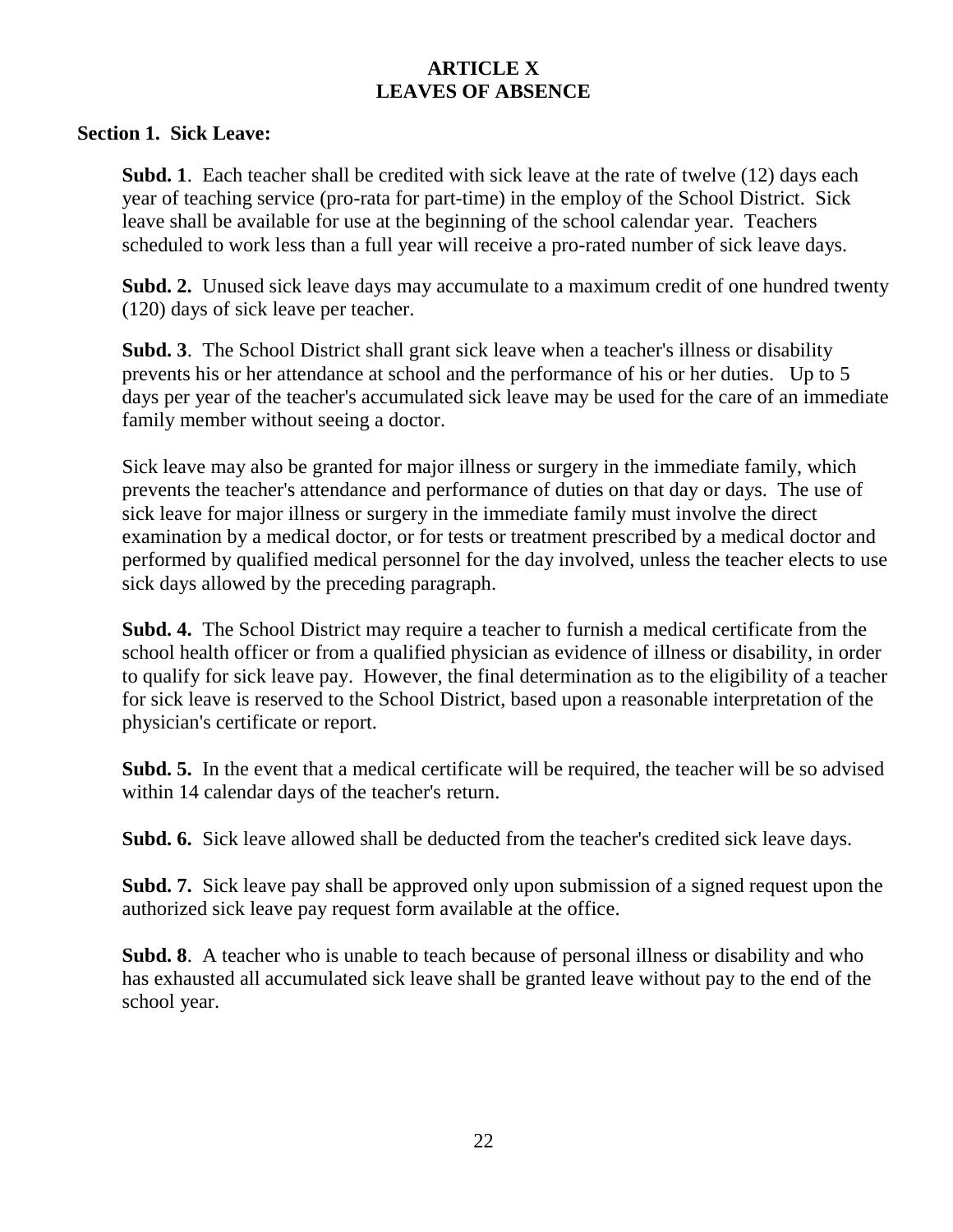#### **Section 2. Family Leave:**

**Subd. 1.** A family leave may be granted by the School District subject to the provisions of this section. Family leave may be granted because of the need to prepare and/or provide parental care for a child or children of the teacher for an extended period of time.

**Subd. 2**. A teacher making application for family leave shall inform the superintendent in writing of the intention to take the leave at least three calendar months before commencement of the intended leave, except in emergency circumstances.

**Subd. 3.** If the reason for the family leave is occasioned by pregnancy, the teacher shall also provide at the time of the leave application, a statement from her physician indicating the expected date of delivery. If a teacher who has requested and been granted family leave because of pregnancy delivers prior to the scheduled beginning date of her family leave, she shall be eligible for sick leave in accordance with the provisions of Section 1 until the scheduled beginning date of her family leave. A teacher is not, however, eligible for sick leave benefits after the effective date of the family leave, unless otherwise permitted by law.

**Subd. 4.** The School District may adjust the proposed beginning or ending date of a family leave so that the dates of the leave are coincident with some natural break in the school year i.e., winter vacation, spring vacation, semester break or quarter break, end of a grading period, end of the school year, or the like.

**Subd. 5**. In making a determination concerning the commencement and duration of a family leave, the School District shall not, in any event, be required to:

- a) Grant any leave more than twelve (12) months in duration;
- b) Permit the teacher to return to his or her employment prior to the date designated in the request for family leave.

**Subd. 6.** A teacher returning from family leave shall be re-employed in a position in which he or she is licensed unless previously discharged or placed on unrequested leave.

**Subd. 7.** Failure of the teacher to return pursuant to the date determined under this Section shall constitute grounds for termination unless the School District and the teacher mutually agree to an extension of the leave.

**Subd. 8.** The parties agree that the applicable periods of probation for teachers as set forth in Minnesota Statutes are intended to be periods of actual service enabling the School District to have opportunity to evaluate a teacher's performance. The parties agree, therefore, that periods of time for which the teacher is on family leave shall not be counted in determining the completion of the probationary period.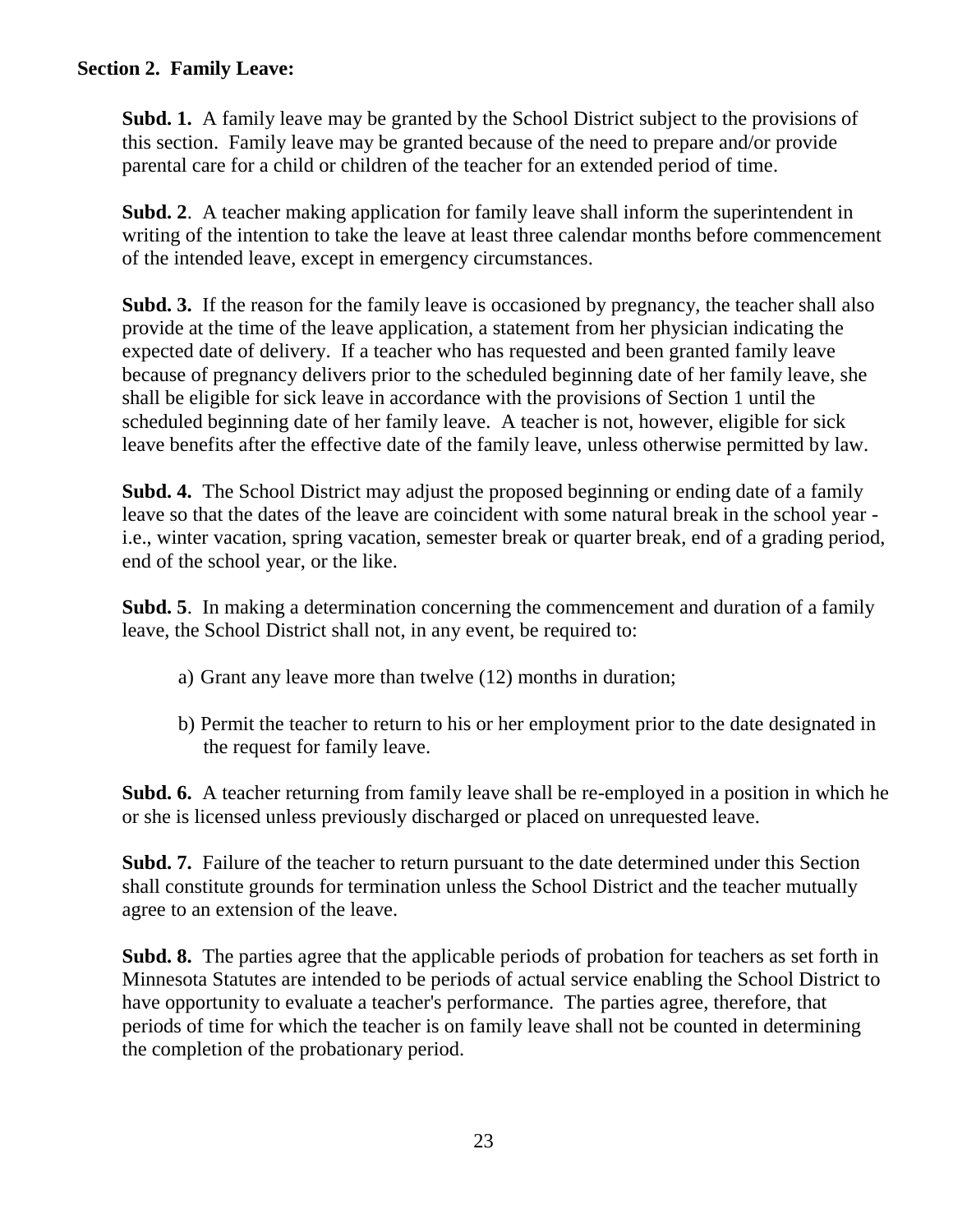**Subd. 9**. A teacher who returns from family leave within the provisions of this Section shall retain all previous experience credit and any unused leave time accumulated under the provisions of this Agreement at the commencement of the beginning of the leave. The teacher shall not accrue additional experience credit or leave time during the period of absence for family leave.

**Subd. 10**. A teacher on family leave is eligible to participate in group insurance programs if permitted under the insurance policy provisions, but shall pay the entire premium for such policies as the teacher wishes to retain, commencing with the beginning of the family leave. The right to continue participation in such group insurance policies, however, will terminate if the teacher does not return to the district pursuant to this section.

**Subd. 11**. Leave under this section shall be without pay or fringe benefits.

**Subd. 12**. Only one parent is eligible for family leave at any one time.

#### **Section 3. Adoption Leave:**

**Subd. 1.** Adoption leave shall be granted by the School District pursuant to applicable provisions of Section 2 and this Section.

**Subd. 2**. Upon learning of the date of adoption, the teacher shall submit a written application for adoption leave to the School District.

**Subd. 3**. Adoption leave will commence at the date of adoption and may be for a period of up to one year.

**Subd. 4.** Adoption leave with pay for the purpose of adopting a child shall be granted up to a total of ten days per child. The number of leave days taken shall be deducted from the teachers credited sick leave days.

#### **Section 4. Personal Business Leave:**

**Subd. 1.** Personal business leave shall be earned at the rate of two (2) days annually at full salary non-accumulative. Such leave shall be granted only for important personal business which cannot be attended to during non-duty hours.

**Subd. 2.** Teachers with 8 or more years of experience in the district shall earn a total of three (3) days annually in 2021-2023.

#### **Subd. 3.** Personal business leave shall not be granted for any of the following: a) First or last day of school (pupil contact day);

The superintendent may grant exceptions.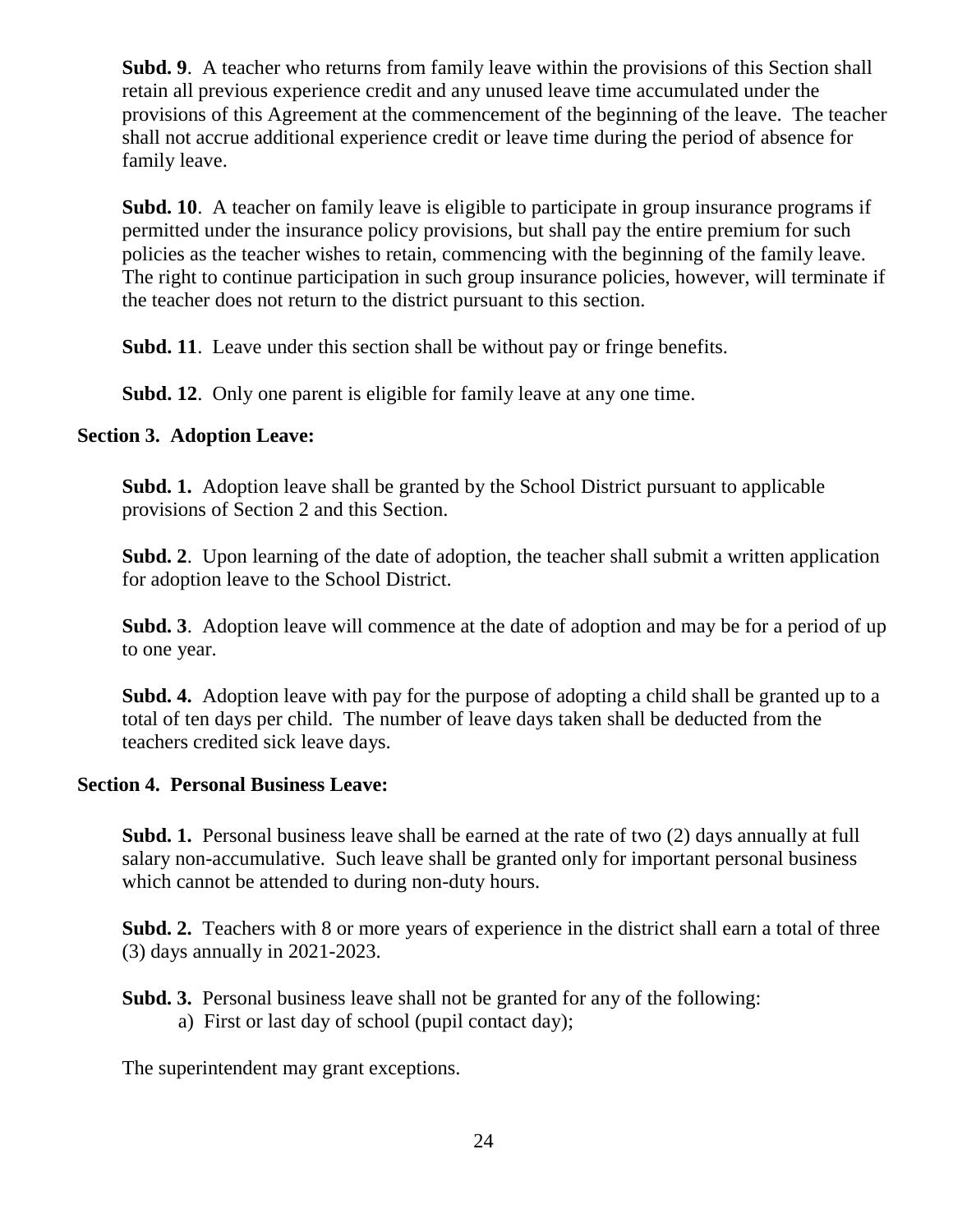**Subd. 4.** Teachers wishing to take a personal business leave day shall give the administration three (3) days' written notice, except in cases of emergency. Not more than seven (7) teachers may be on personal business leave at any one time, unless authorized by the superintendent.

**Subd. 5.** Teachers who have not used their personal leave days by the end of the current school year will be paid for up to three of those days at the rate of one hundred thirty dollars (\$130) per day.

**Section 5. Professional Leave and Activities:** Temporary leave at full salary for professional business necessitated by school position and related to the individual teacher's teaching or extracurricular assignment shall be made available to teachers at the discretion of the building principal. Any teacher granted professional leave shall be entitled to reimbursement from the School District for travel, meals, lodging, and registration fees necessarily incurred in connection with such leave. Such expenses shall also be paid for attendance at professional activities during evenings or weekends when prior approval has been obtained from the School District.

**Section 6. Extended Leave:** Extended leave of absence without salary for such reasons as personal health, family illness, military service, full time campaign and/or election to public office shall be at the discretion of the School District.

**Section 7. Leave for Selective Service Examination:** Teachers called for selective service physical examination shall be excused without loss of pay for such purposes, not to be deducted from accumulated sick leave.

**Section 8. Bereavement Leave:** Bereavement leave with pay for a death in the immediate family, which includes step parents (for this section only), shall be granted up to a total of 5 days per incident. Bereavement leave with pay for deaths of brother-in-law, sister-in-law, daughter-inlaw, son-in-law, shall be granted up to total of 3 days per incident. Bereavement leave with pay for deaths of an aunt, uncle, niece; nephew or spouse's grandparent shall be granted one (1) day per incident. In exceptional cases, bereavement leave not covered in those cases mentioned above may be approved by the building principal and deducted from sick leave.

#### **Section 9. Sabbatical Leave:**

**Subd. 1.** A sabbatical leave may be granted to teachers in the School District for the purpose of professional improvement subject to Minnesota Statutes section 122A.49.

**Subd. 2.** To be eligible for sabbatical leave an individual must have been employed at least six (6) years in the School District.

**Subd. 3.** Sabbatical leave for study shall be limited to an individual centering his or her study in his or her area of employment in the School District and shall not be used for retraining in a new area unless at the request of the School District.

**Subd. 4.** The proposed program of study must be approved in advance by the School District, and such program of study shall be in formal educational course credits.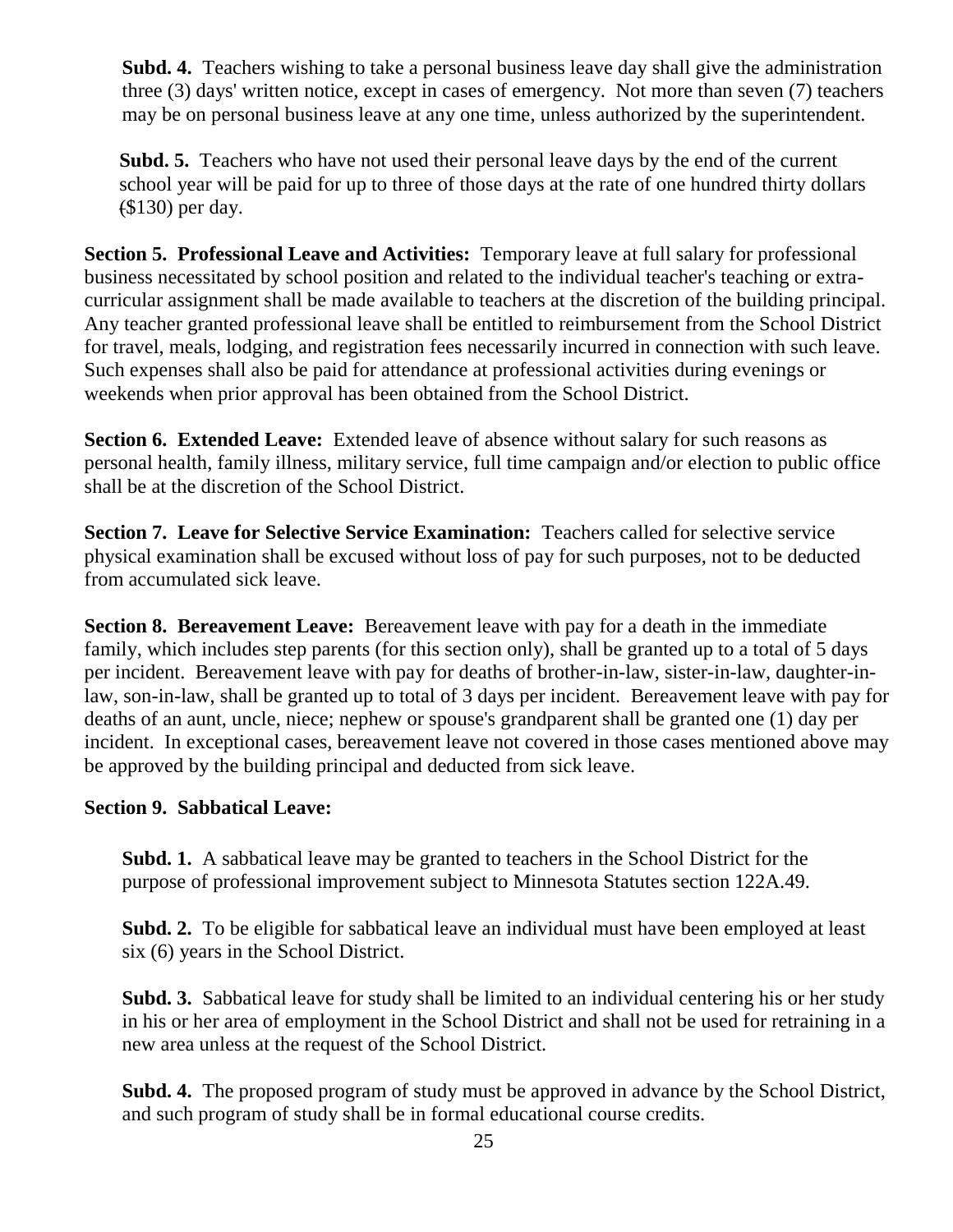**Subd. 5.** Applications for sabbatical leave shall be submitted in writing to the superintendent of schools at the earliest possible date, but in no case shall this be after January 1st of the year preceding the school year in which the leave is sought. The teacher applying for leave shall be notified of approval or non-approval within thirty (30) days of the deadline date.

**Subd. 6.** The number of teachers on sabbatical leave shall be limited to three teachers in any one year. The granting of sabbatical leave, however, is purely within the discretion of the School District and the School District reserves the right to refuse to grant any and all sabbatical leaves, if, in the judgment of the School District, such leaves should not be granted.

**Subd. 7.** The allowance granted to a teacher on sabbatical leave shall be one-half (1/2) of the basic agreement salary (not including any extra-curricular pay) of the individual for the school term in which the application for sabbatical leave is made. The sabbatical leave stipend shall be paid to the teacher upon return to the School District. The lump sum payment shall be included in the first salary check issued to the teacher in the year following the end of the sabbatical leave.

**Subd. 8.** A teacher who is granted a sabbatical leave must return to teach in the School District for two (2) full years following the termination of leave. If the teacher's service is discontinued for any reason other than the individual's incapacity determined by the physician or by discontinuance of position by School District action pursuant to this Agreement, before the expiration of the two (2) years, the teacher shall pay back to the School District, in full, the sabbatical allowance which was provided.

**Subd. 9.** The application for a sabbatical leave shall contain a detailed description of the intended activity and expected benefit to the School District, including, but not limited to, the institution where study will take place, courses and number of credits to be carried, and all other details surrounding the program.

**Subd. 10.** The School District may grant sabbatical leave upon the condition that a satisfactory substitute can be secured by March 1 of the school year preceding the year for which leave is being requested.

**Subd. 11.** Upon completion of a sabbatical leave the individual shall be assigned to a position commensurate with the one the teacher occupied prior to the leave.

**Subd. 12.** A teacher on sabbatical leave shall retain such amount of sick leave days and other accrued benefits which the teacher had accrued, if any, at the time the teacher went on sabbatical leave for use upon his or her return pursuant to the sick leave policy. No additional sick leave shall accrue for the period of time that a teacher is on sabbatical leave.

**Subd. 13.** A teacher is eligible to continue his or her group insurance benefits, including School District contribution pursuant to Article VIII of this Agreement, providing the teacher makes arrangements to remit to the School District the teacher's share, if any, of any premiums on such benefits, as due.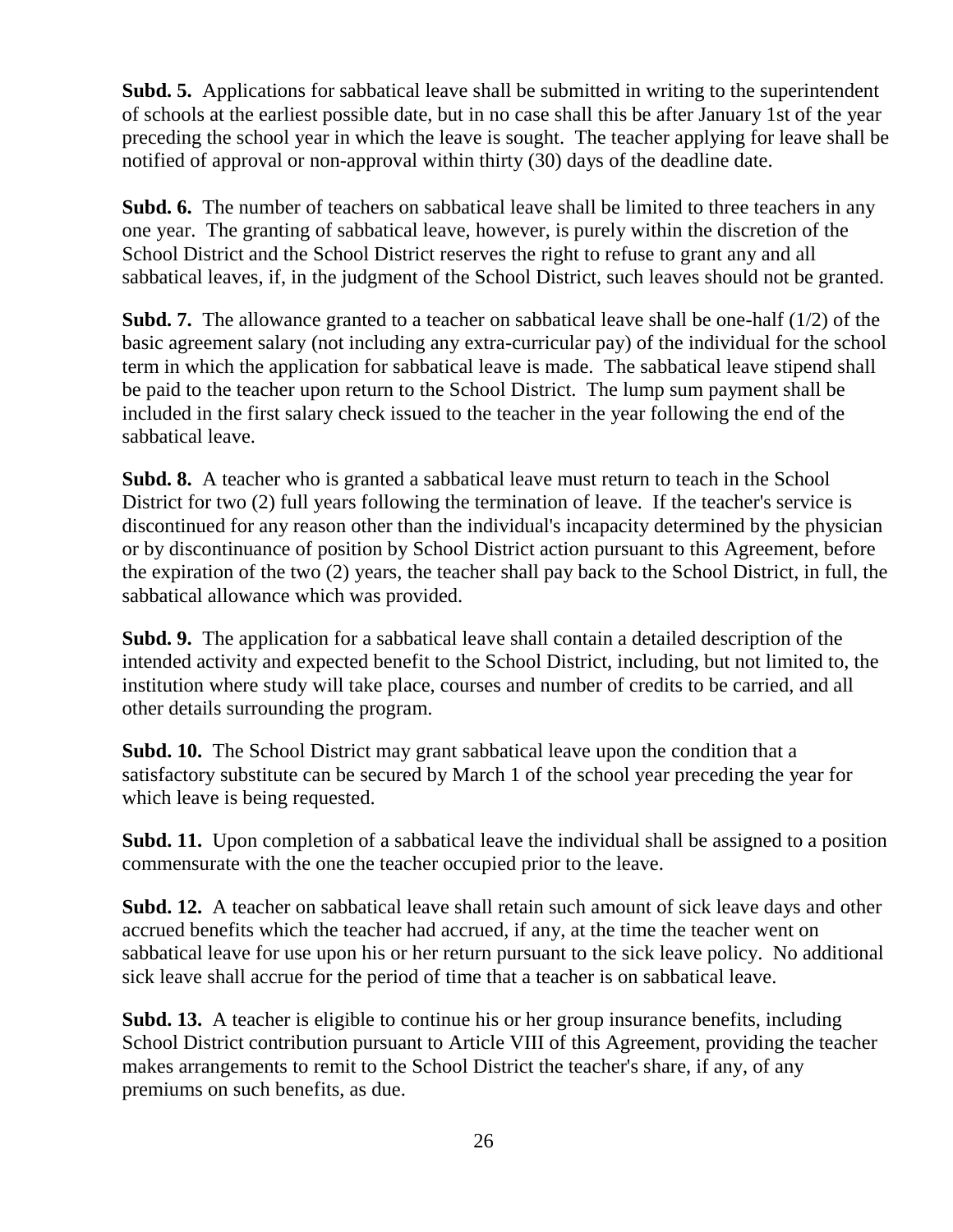**Section 10. Status:** Unless specifically provided otherwise herein, a teacher on unpaid leave of absence shall retain such amount of sick leave days, experience credit and other accrued benefits which the teacher had accrued, if any, at the time the teacher went on leave for use upon his or her return but shall not earn benefits while absent.

#### **Section 11. Worker's Compensation:**

**Subd. 1.** Upon the request of a teacher who is absent from work as a result of a compensable injury under the provisions of the Worker's Compensation Act, the School District will pay the difference between the compensation received pursuant to the Worker's Compensation Act by the teacher and the teacher's regular rate of pay to the extent of the teacher's earned accrual of sick leave.

**Subd. 2.** A deduction shall be made from the teacher's accumulated sick leave accrual time according to the pro rata portions of days of sick leave which is used to supplement worker's compensation.

**Subd. 3.** Such payment shall be paid by the School District to the teacher only during the period of disability.

**Subd. 4.** In no event shall the additional compensation paid to the teacher by virtue of sick leave result in the payment of the total daily, weekly, or monthly compensation that exceeds the normal compensation of the teacher.

**Subd. 5.** A teacher who is absent from work as a result of an injury compensable under the Worker's Compensation Act who elects to receive sick leave pursuant to this policy shall display his or her worker's compensation check at the school office prior to receiving payment from the School District for his or her absence.

**Section 12. Jury Duty:** Any teacher involuntarily called upon to serve as a juror in a federal or state court shall be granted a leave of absence by the School District for that purpose and for those days the teacher is required to be in Court. The teacher shall receive all pay and other benefits that would have accrued had he or she been teaching during the period of absence for jury duty, less all per diem allowance and expenses received for such duty.

#### **Section 13. Association Leave:**

**Subd. 1.** The School District shall afford time off to the officers or appointed representatives of the D.T.A. for the purpose of conducting the duties of the Association. For each year of the Agreement, the School District will offer the option of purchasing up to five (5) days at the current substitute daily rate of pay.

**Subd. 2.** The building principal must be notified of the prospective use of such leave at least two (2) days prior to the date of such leave.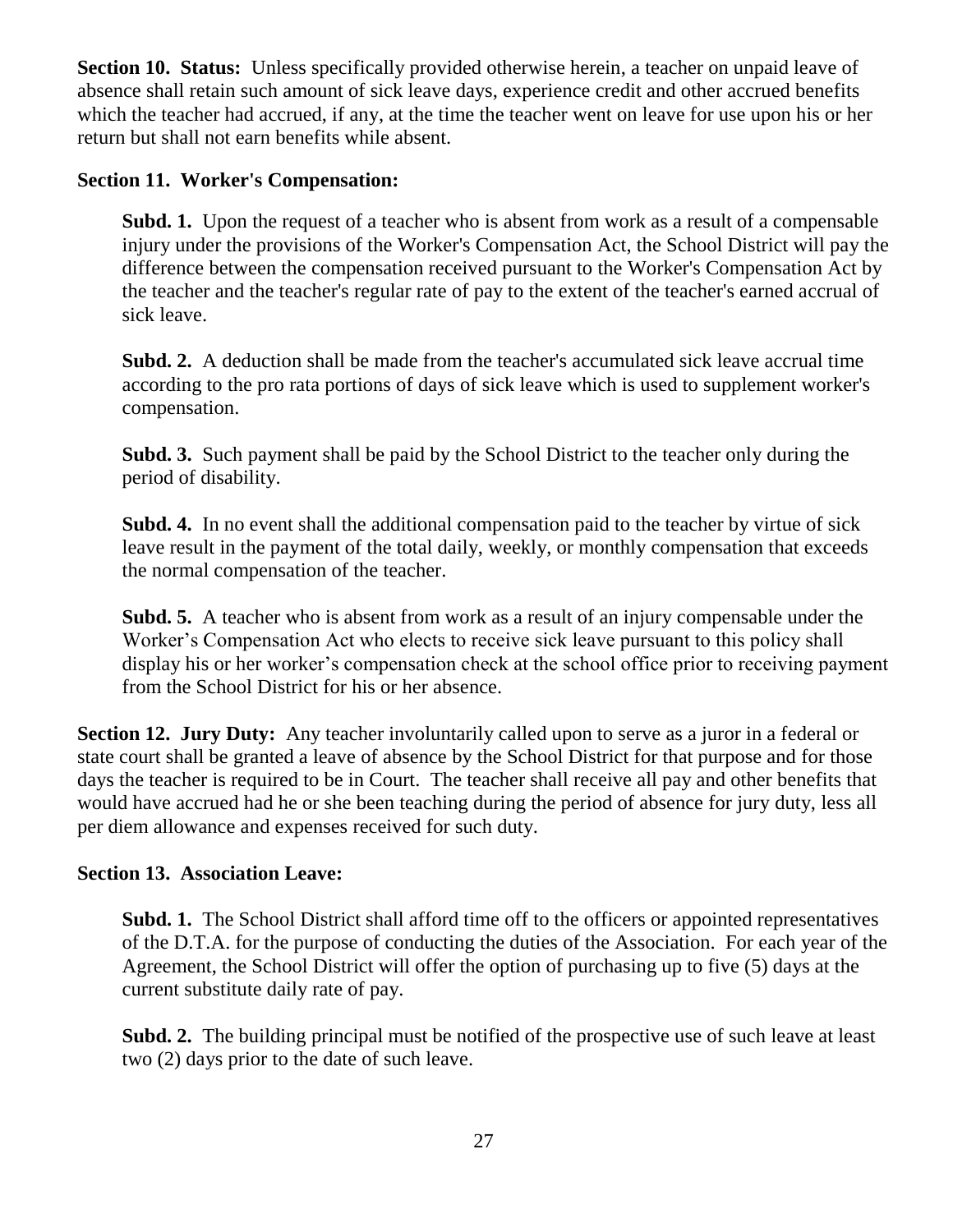**Subd. 3.** No individual teacher shall be entitled to more than two (2) days Association leave with the exception of the Association President.

#### **Section 14. Short Term Leave Without Pay:**

**Subd. 1.** The School District shall grant short term leaves without pay up to a maximum of twenty (20) days District wide per year. The superintendent may grant exceptions in rare and unusual cases. Vacations are an example of a situation that is not a rare and unusual case. For the purposes of this section, short term leaves of absence shall mean five (5) consecutive work days or fewer. A teacher on short term leave shall remain eligible for all group insurance benefits and School District premium contributions.

**Subd. 2.** Teachers wishing to take a short term leave without pay shall notify the superintendent. Short term leaves shall be granted on a first come, first serve basis until the maximum number of twenty days has been used. A teacher is eligible to take short term leave without pay only once every five years. The teacher going on the leave agrees to prepare lesson plans for the substitute teacher for each day that the teacher will be on leave.

**Subd. 3.** A teacher will not be allowed to take more than five short term leave days without pay per school year.

#### **ARTICLE XI HOURS OF SERVICE**

**Section 1. Basic Duty Day:** The basic teacher duty day shall be eight hours, inclusive of lunch. Teachers assigned to work in Title I programs or as a Basic Requirements Tutor may have different starting and ending times than most other teachers. This section is subject to the provisions of Article XI, Section 4. Teachers shall be allowed to leave 15 minutes prior to the end of the duty day each Friday.

**Section 2. Part Time Employees:** The School District reserves the right to employ such personnel as it deems desirable or necessary on a part time or casual basis.

**Section 3. Lunch Period:** Full-time teachers shall be provided a duty free lunch period of 25 minutes.

**Section 4. Additional Activities:** In addition to the basic school day, teachers may be required to participate in school activities beyond the basic teacher's day as are required by the School District. Such activities shall include, but not be limited to, student conferences, parent conferences and meetings called by the administration.

#### **ARTICLE XII LENGTH OF THE SCHOOL YEAR**

**Section 1. Teacher Duty Days:** The School Board shall establish the number of school days and teacher duty days for the next school year, and the teachers shall perform services on those days as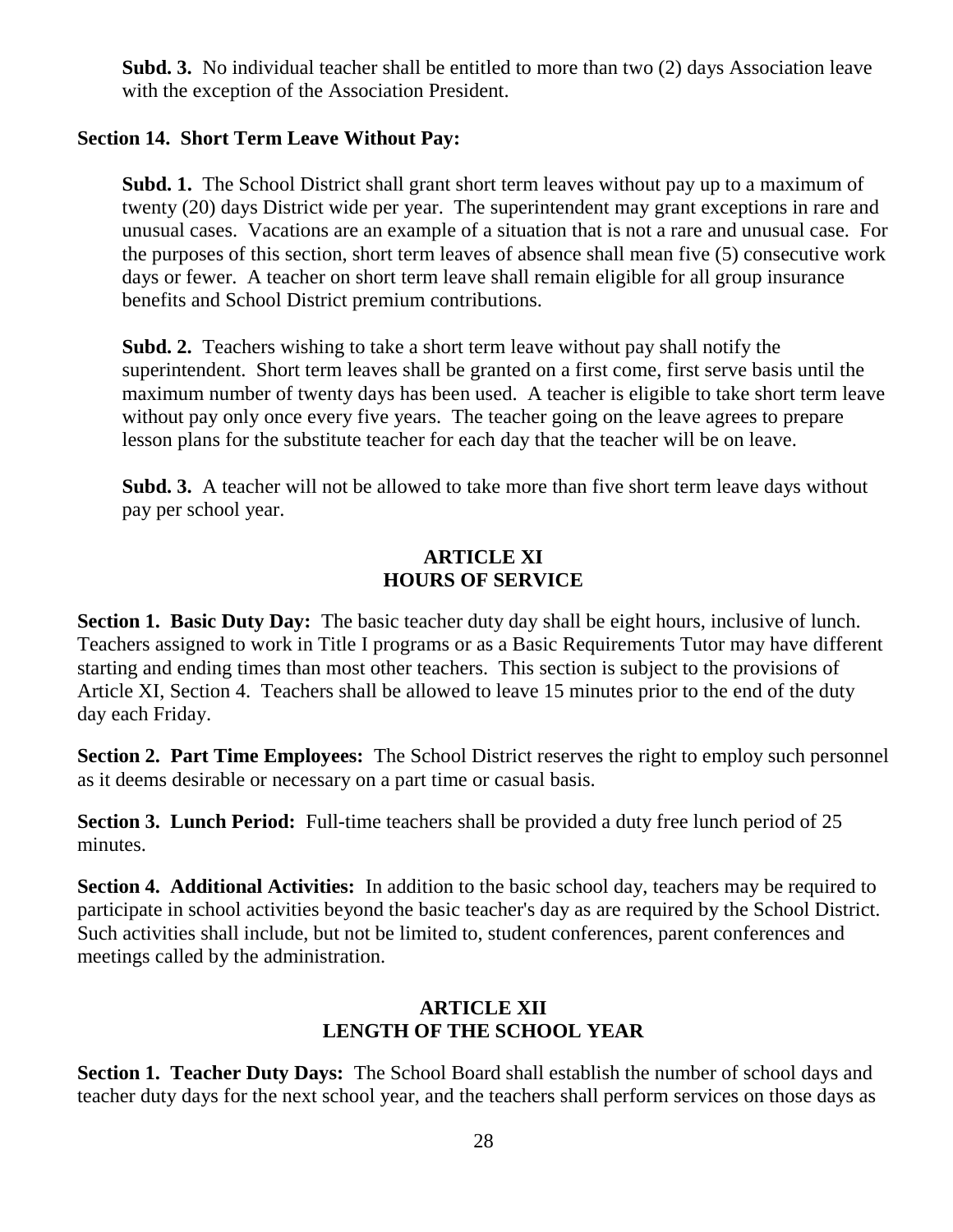determined by the School Board, including those legal holidays on which the School Board is authorized to conduct school, and pursuant to such authority as determined to conduct school. Teacher duty days for those teachers working the school year shall consist of 181 duty days.

**Section 2. Emergency Closings:** In the event of a student day or teacher day lost for any emergency, the teacher shall perform teaching or teaching-related duties on that day or other such day, in lieu thereof as the School District shall determine, if any.

**Section 3. Meet and Confer:** The exclusive representative shall be afforded an opportunity to meet and confer with the School District prior to adoption of the calendar and prior to making any change in the calendar after adoption.

#### **Section 4. Modifications in Calendar, Length of School Day:**

**Subd. 1.** In the event of an energy shortage, severe weather, or other exigency, the School District reserves the right to modify the school calendar, and, if school is closed on a normal duty day(s), the teachers shall perform duties on that day or such other day(s) in lieu thereof as the School District shall determine, if any.

**Subd. 2.** In the event the District does not schedule a make-up day for any day canceled under Article XII, Section 4, the Teacher shall have pay deducted at the full daily rate.

**Subd. 3.** In the event of an energy shortage, severe weather, or other exigency, the School District further reserves the right to modify the length of the school day, as the School District shall determine, but with the understanding that the total number of hours shall not be increased, i.e., a four (4) day week with increased hours per day but the total weekly hours not more than the regular five (5) day week.

**Subd. 4.** Prior to modifying the scheduled length of the school day pursuant to Subd. 3 hereof, or scheduling more than two (2) makeup days pursuant to Subd. 1 hereof, the School District shall afford to the Association the opportunity to meet and confer on such matters.

**Subd. 5.** The School District may take action under this section whether the emergency conditions listed are officially declared by the state or federal government or whether state or federal officials merely recommend a change in the school day or school calendar.

# **ARTICLE XIII UNREQUESTED LEAVE AND SENIORITY LIST**

**Section 1. Purpose:** This Article governs the placement of teachers on unrequested leave of absence ("ULA").

# **Section 2. Definitions:**

**Subd. 1. License:** In any year in which the School District is placing teachers on ULA, only those teaching licenses actually received by the Superintendent's office as of January 1 of that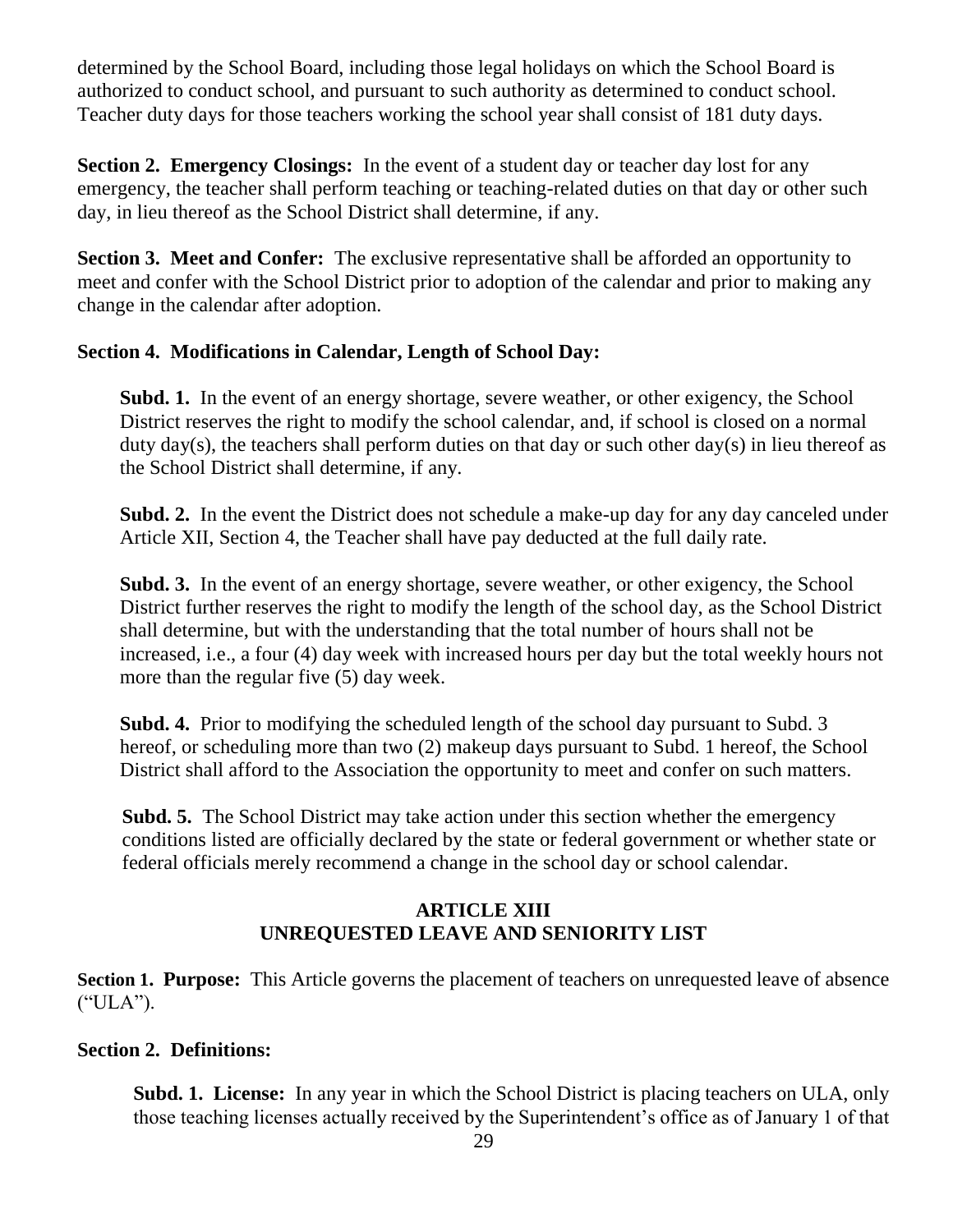year are considered for purposes of determining ULA within areas of licensure. A license filed after January 1 will be considered for purposes of reinstatement, but not for ULA.

**Subd. 2. Teacher:** For purposes of this Article, "teacher" means a member of the teachers' bargaining unit who holds a valid license from the State of Minnesota to perform the particular service for which the person is employed by the District.

**Subd. 3. Seniority:** For purposes of this Article, "seniority" means the first day of actual service in the District. A teacher will retain seniority while on an approved leave of absence. A teacher will also retain seniority if the teacher's employment is legally terminated by resignation or nonrenewal pursuant to Minnesota Statutes section 122A.40, but the teacher is subsequently reinstated by action of the School Board without any interruption of service.

**Subd. 4. Seniority Tiebreakers:** In the case of equal seniority, the following criteria will be applied in the following order until the tie is broken: (a) years of service teaching in the District; (b) total graduate level credits beyond a bachelor's degree; (c) the District's consideration of performance, training, experience, skills in special assignments, and other factors deemed relevant to the District.

**Subd. 5. Continuing contract teachers:** A teacher who has acquired continuing contract rights must not be placed on ULA while a probationary teacher is retained in a position for which the continuing contract teacher is licensed.

**Section 3. Grounds for ULA:** The District may place on ULA, without pay or fringe benefits, as many teachers as the District determines necessary because of discontinuance of position, lack of pupils, financial limitations, or merger of classes caused by consolidation of districts. The unrequested leave is effective at the close of the school year.

**Section 4. Placement on ULA:** Teachers who have acquired continuing contract rights shall be placed on unrequested leave of absence in fields in which they are licensed in the inverse order of seniority. The District is not required to realign positions or transfer or reassign a more senior teacher to a different position in order to accommodate the seniority claim of a teacher who is being placed on ULA or is asserting a right of reinstatement.

**Section 5. No Dropping of License:** A teacher may not exercise seniority to displace another teacher in a different licensure area by dropping the license in the subject matter in which the teacher is currently assigned by the District. If a teacher drops the license which qualified the teacher for the teacher's current assignment, the District may place the teacher on ULA, and the teacher will have no bumping or reinstatement rights.

**Section 6. Notification of Placement on ULA and Hearing Right:** The District will provide written notice to all teachers who are being placed on ULA. The notice will state the applicable ground(s) for the action and will notify the teacher(s) of the right to request a hearing on the proposed placement within fourteen (14) calendar days from the receipt of the notice. A continuing contract teacher who is placed on ULA may request a hearing within fourteen (14) calendar days, if the teacher believes the District has failed to place teachers on ULA in the inverse order of seniority in the field(s)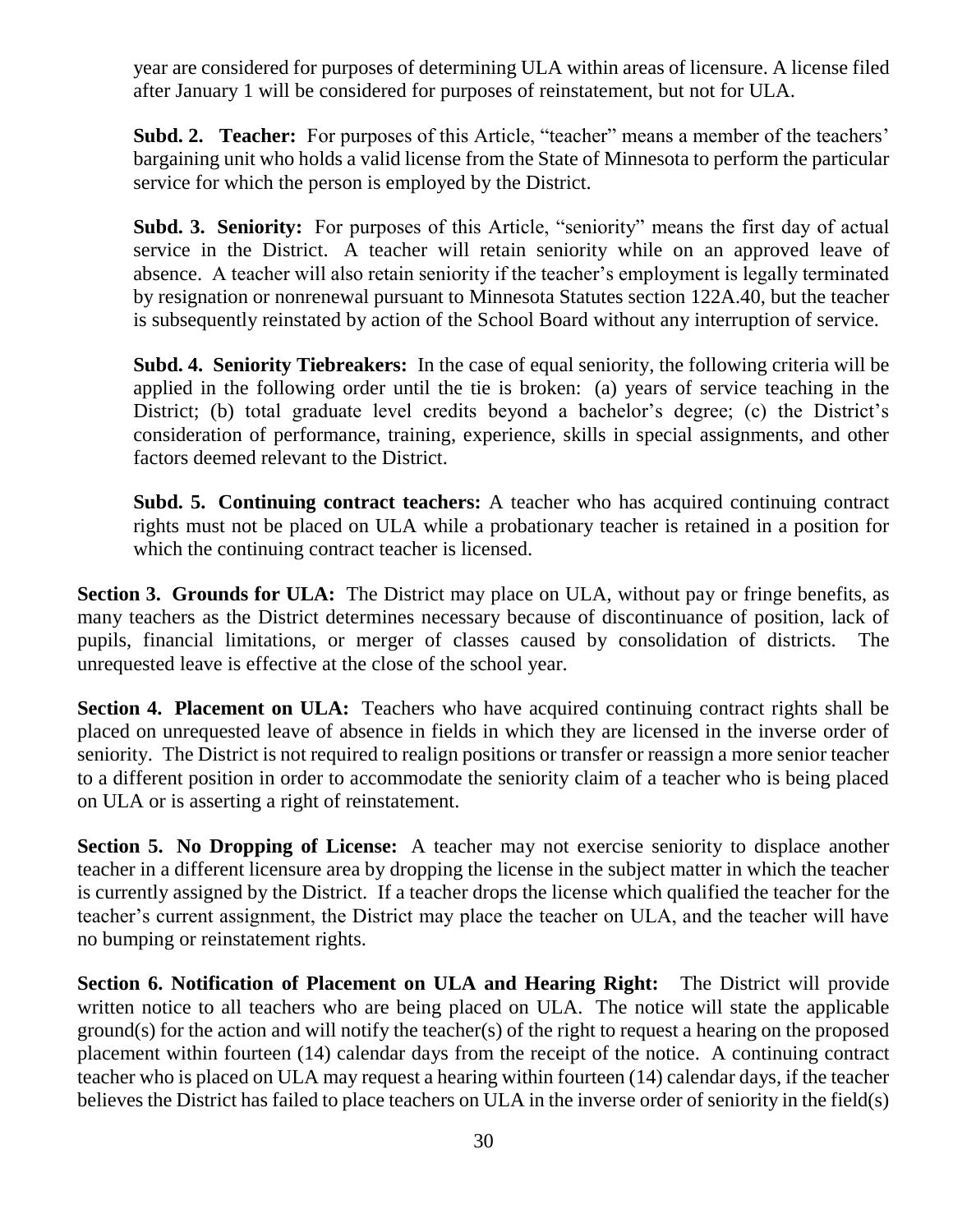in which they are currently licensed. If timely requested, the hearing will be held before an independent hearing officer selected by the District. The failure to request a hearing within fourteen (14) calendar days will be deemed to be acquiescence to the District's action.

**Section 7. Rights During Leave:** Any teacher placed on ULA may engage in teaching or any other occupation while on ULA and may receive unemployment compensation if otherwise eligible for such compensation under the law. The placement of a teacher on ULA will not result in a loss of seniority in the event the teacher is later reinstated.

**Section 8. Reinstatement Rights:** For a period of five (5) calendar years after being placed on ULA, teachers have a right to be reinstated, in the inverse order in which they were placed on ULA, to the positions from which they were placed on ULA or, if not available, to vacant positions for which they are licensed. All reinstatement rights will automatically terminate after five (5) calendar years. The District may not employ a new teacher in a vacant position for which a teacher with reinstatement rights is qualified. Additionally, the District may not reinstate a teacher to a position for which the teacher holds only a provisional license, other than a vocational education license, while another teacher who holds a non-provisional license in the same field remains on ULA.

**Section 9. Notification of Reinstatement:** If a position becomes available for a teacher with reinstatement rights, the District will notify the teacher by United States mail or email using the last mailing address or email address the teacher provided to the District. The teacher will have fourteen (14) calendar days (as evidenced by the postmark or email) to notify the District, in writing, that the teacher is accepting or rejecting the offer of reinstatement. If written acceptance or rejection is not received by the District within fourteen (14) calendar days (as evidenced by the postmark or email), the teacher will be deemed to have waived the right to reinstatement and will forfeit any further reinstatement rights, unless the teacher is under contract with another school district at the time reinstatement notification is given, in which case reinstatement rights will continue for the five-year period. A full-time teacher on ULA does not forfeit the right to be reinstated to a full-time position by accepting or refusing to accept a part-time position with the District.

**Section 10. Teacher Responsibilities on ULA.** Teachers on ULA are responsible for notifying the District of any change of mailing or email address. In addition, teachers on ULA are responsible for notifying the District by April 1 of each year if the teacher is requesting reinstatement for the following school year. Any right to reinstatement will automatically terminate if a teacher on ULA fails to provide such notice by April 1.

**Section 11. Seniority List:** The District must annually post a seniority list (by name, date of employment, licensure, and qualification) in an official place in each school building in the District. The District will post the list in each building on or before November 15 of each school year. Any teacher who disagrees with his or her order of seniority on the list will have ten (10) calendar days from the date of posting to file a written objection and supply written documentation or other reliable evidence to the Superintendent's Office establishing that the seniority list is inaccurate. Within thirty (30) calendar days after publishing the initial seniority list, the District will evaluate any written objections to the seniority list and will make any changes the District deems warranted. The District will then publish a final seniority list, which will be conclusive and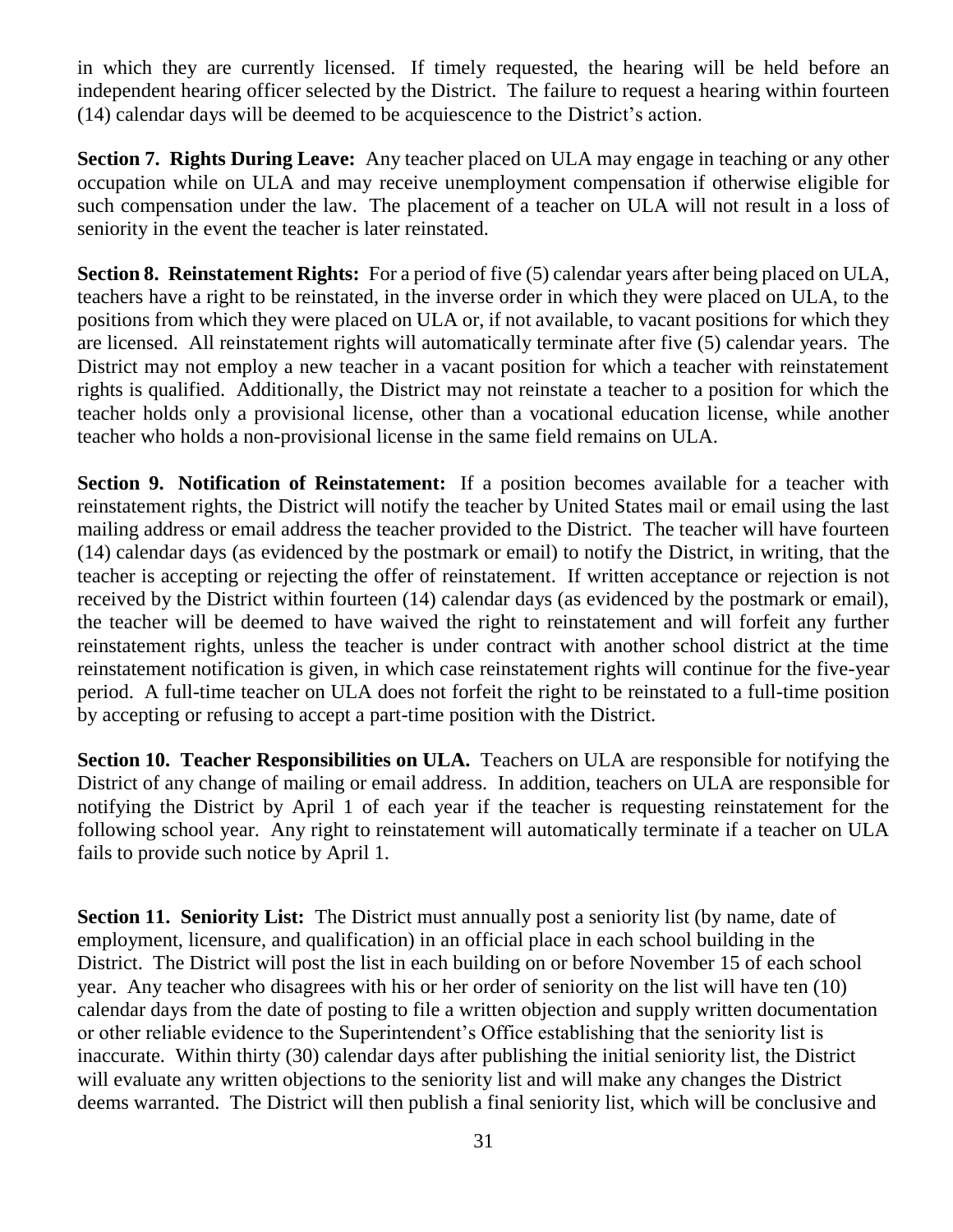binding unless the objecting teacher timely files a grievance and establishes through arbitration that his or her placement on the list is inaccurate.

#### **ARTICLE XIV TITLE I AND EARLY CHILDHOOD FAMILY EDUCATION TEACHERS**

**Section 1. Salary:** Title I, Assurance of Mastery and Early Childhood Family Education teachers shall be paid according to the hourly rate stated in Schedule E. Years of service will be recognized each year if the teacher has worked at least 55% of the previous year in this program.

#### **Section 2. Leave of Absence:**

**Subd. 1. Sick Leave:** Each teacher who qualifies under this Article shall be credited with sick leave at a rate of eleven (11) working days for the school year. Unused sick leave days may accumulate to a maximum credit of eighty (80) days sick leave per teacher. Sick leave shall be granted under the conditions set forth in Article X Section 1 Subd. 3 - 8.

**Subd. 2. Family Leave:** Each teacher shall be credited with family leave under the conditions set forth in Article X Section 2.

**Subd. 3. Personal Leave:** Each teacher shall be granted two (2) personal leave days per year under the conditions set forth in Article X Section 4. Subd. 2(a) and (b).

**Subd. 4. Bereavement Leave:** Each teacher shall be granted bereavement leave under the conditions set forth in Article IX Section 8.

#### **Section 3. Unrequested Leave and Seniority List:**

**Subd. 1.** There shall be a separate seniority list for teachers qualifying under this Article.

**Subd. 2.** No teacher qualified under this Article will be allowed to bump a regular classroom teacher.

**Subd. 3.** No regular classroom teacher will be allowed to bump a teacher qualified under this Article.

**Subd. 4.** All other provisions of Article XIII of this Agreement shall apply.

**Section 4. New Teaching Positions:** Teachers qualified under this Article who wish to make a formal application for a classroom teaching position shall be guaranteed an interview for such a position.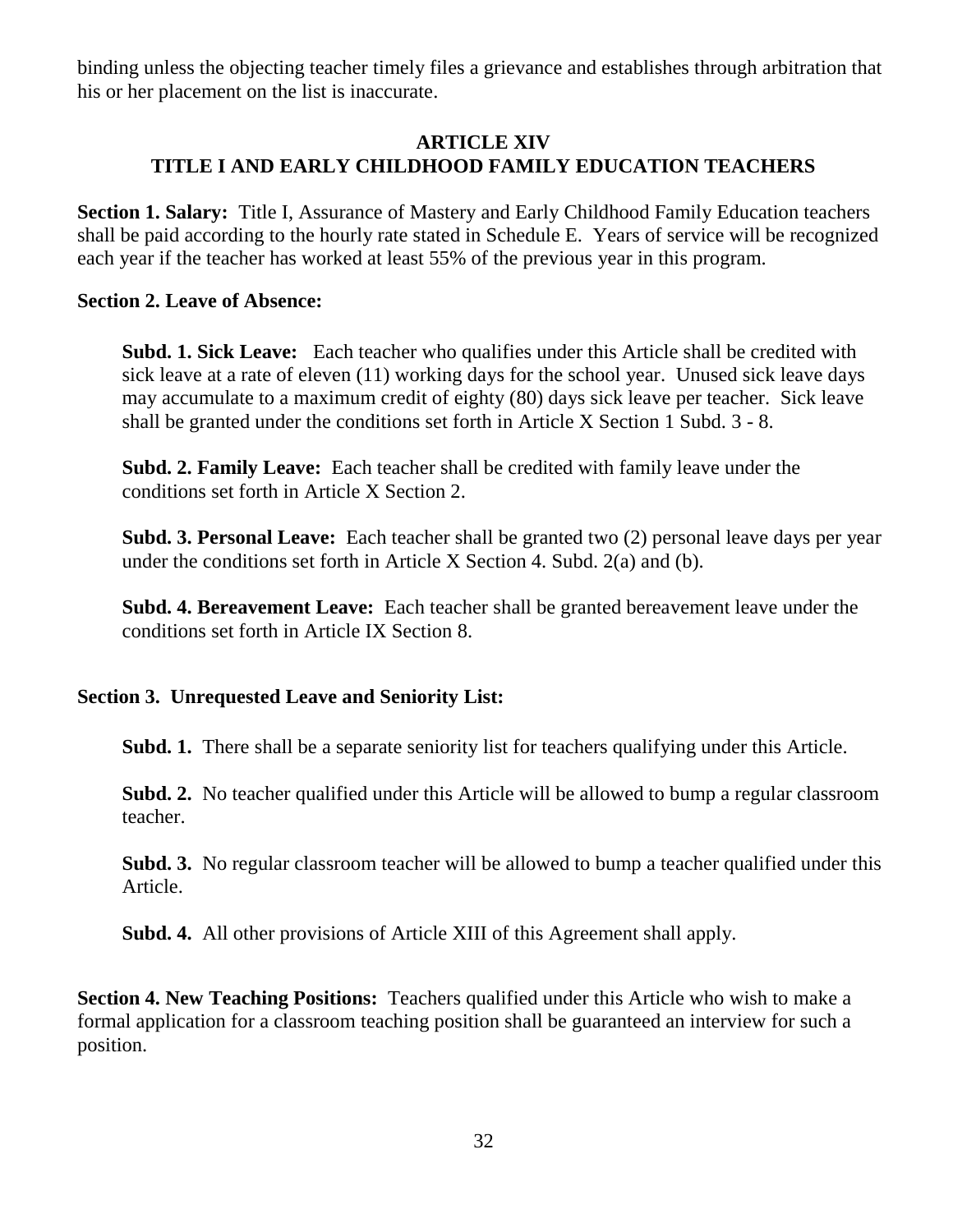#### **ARTICLE XV SUSPENSION WITHOUT PAY**

**Section 1. Without Pay:** A teacher may be suspended without pay for good and sufficient reason. Any such suspension is subject to the grievance procedure.

**Section 2. Notice:** Suspension shall take effect upon the teacher's receipt of written notification from the superintendent of schools to the teacher, stating the grounds for suspension together with a statement that the teacher may make a written request for a hearing before the School Board to review the suspension within five (5) calendar days after receipt of such notification. If no hearing is requested within such five (5) calendar day period, it shall be deemed acquiescence by the teacher to the suspension.

**Section 3. Hearing:** If the teacher requests a hearing within the five (5) calendar day period the hearing shall take place within ten (10) calendar days after receipt of the request for hearing. The hearing shall be held before the School Board. The School Board reserves the right to affirm, reduce or reverse the suspension action. In the event the suspension is reversed or reduced, the teacher shall be compensated appropriately for any salary loss during the period of the suspension not affirmed by the School Board. The teacher shall be notified of the date, time and place of the hearing and the School Board shall issue its decision within (10) calendar days after the conclusion of the hearing.

**Section 4. Effective Date:** The suspension shall take effect upon receipt by the teacher of the written notice of suspension or shall take effect after receipt as otherwise indicated in the written notice of suspension. The suspension shall continue in effect for the time period provided in the written notice or as otherwise decided by the Board.

**Section 5. Grievance:** The decision of the School Board shall be subject to the grievance procedure as provided in this Agreement commencing at the arbitration level, provided written notification requesting arbitration is received by the superintendent within five (5) calendar days after receipt of the School Board's decision.

# **ARTICLE XVI MEET AND CONFER**

**Section 1. Rights:** The exclusive representative and the School District shall meet and confer pursuant to M.S. 179A.08.

#### **ARTICLE XVII GRIEVANCE PROCEDURE**

**Section 1. Definitions and Interpretations:** For purposes of this Article, the following terms have the following meanings or interpretations: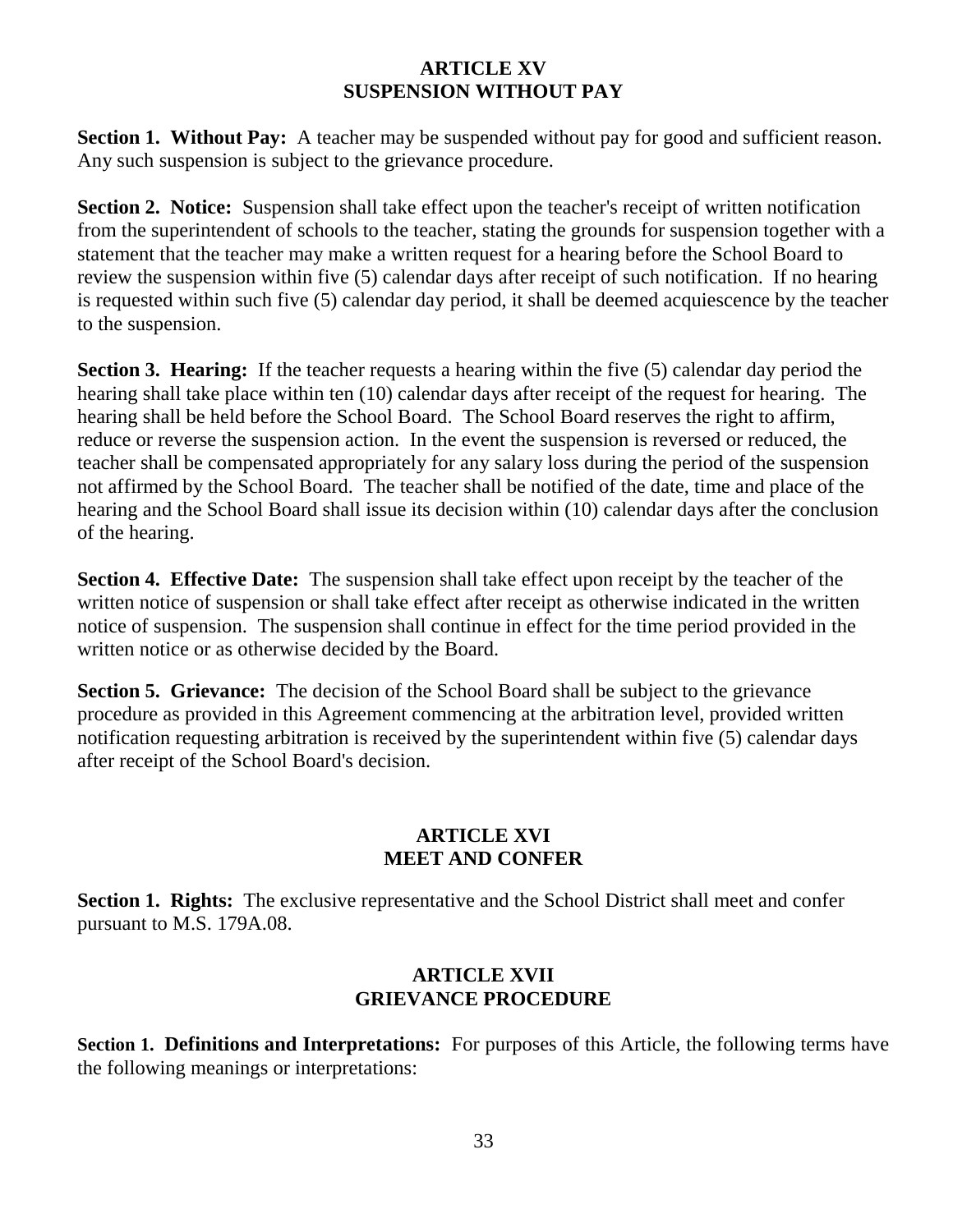**Subd. 1. "***Grievance"* means an allegation by a teacher resulting in a dispute or disagreement between the teacher and the District as to the interpretation or application of terms and conditions of employment insofar as such matters are contained in this Agreement.

**Subd. 2. "***Day"* means a working day. A working day is defined as all week days not designated as holidays by state law.

**Subd. 3. Computation of Time:** In computing any period of time for purposes of this Article, the date of the act, event, or default for which the designated period of time begins to run will not be included. The last day of the period so computed will be counted, unless it is a Saturday, a Sunday, or a legal holiday, in which event the period runs until the end of the next day which is not a Saturday, Sunday, or a legal holiday.

**Subd. 4. Filing and Postmark:** The filing or service of any notice or document will be timely if it bears a postmark of the United States mail within the time period or if it is hand-delivered within the time period.

**Subd. 5. Waiver of Steps and Extension of Time Periods:** If both parties agree in writing, Level One, Two and/or Three of the grievance procedures may be bypassed so the grievance may be brought directly to the next level. The parties may also agree in writing to extend the time periods stated in this Article.

**Section 2. Time Limitation and Waiver:** A grievance will not be valid for consideration unless it is submitted in writing to the supervising principal, setting forth the facts, the specific provision(s) of the Agreement allegedly violated, and the particular relief sought within twenty days after the grievance arose or should have reasonably become known to the teacher. Failure to file any grievance within such period will be deemed a waiver of the grievance. Failure to appeal a grievance from one level to another within the time periods stated in this Article will also constitute a waiver of the grievance.

**Section 3. Adjustment of Grievance:** The School Board and the teacher must attempt to adjust all grievances which may arise during the course of employment of any teacher within the School District in the following manner:

**Subd. 1. Level I:** An effort will first be made to adjust an alleged grievance informally between the teacher and the building principal. If the grievance is not resolved through informal discussions, the principal will give a written decision on the grievance to the parties involved within five days after receipt of the written grievance.

**Subd. 2. Level II:** In the event the grievance is not resolved at Level I, the decision rendered may be appealed to the Superintendent, provided such appeal is submitted in writing within five days after receipt of the Level I decision. If a grievance is properly appealed to the Superintendent, the Superintendent, or a designee, will set a time to meet with the teacher regarding the grievance within ten days after receipt of the appeal. Within five days after the meeting, the Superintendent or his/her designee will issue a decision in writing to the parties involved.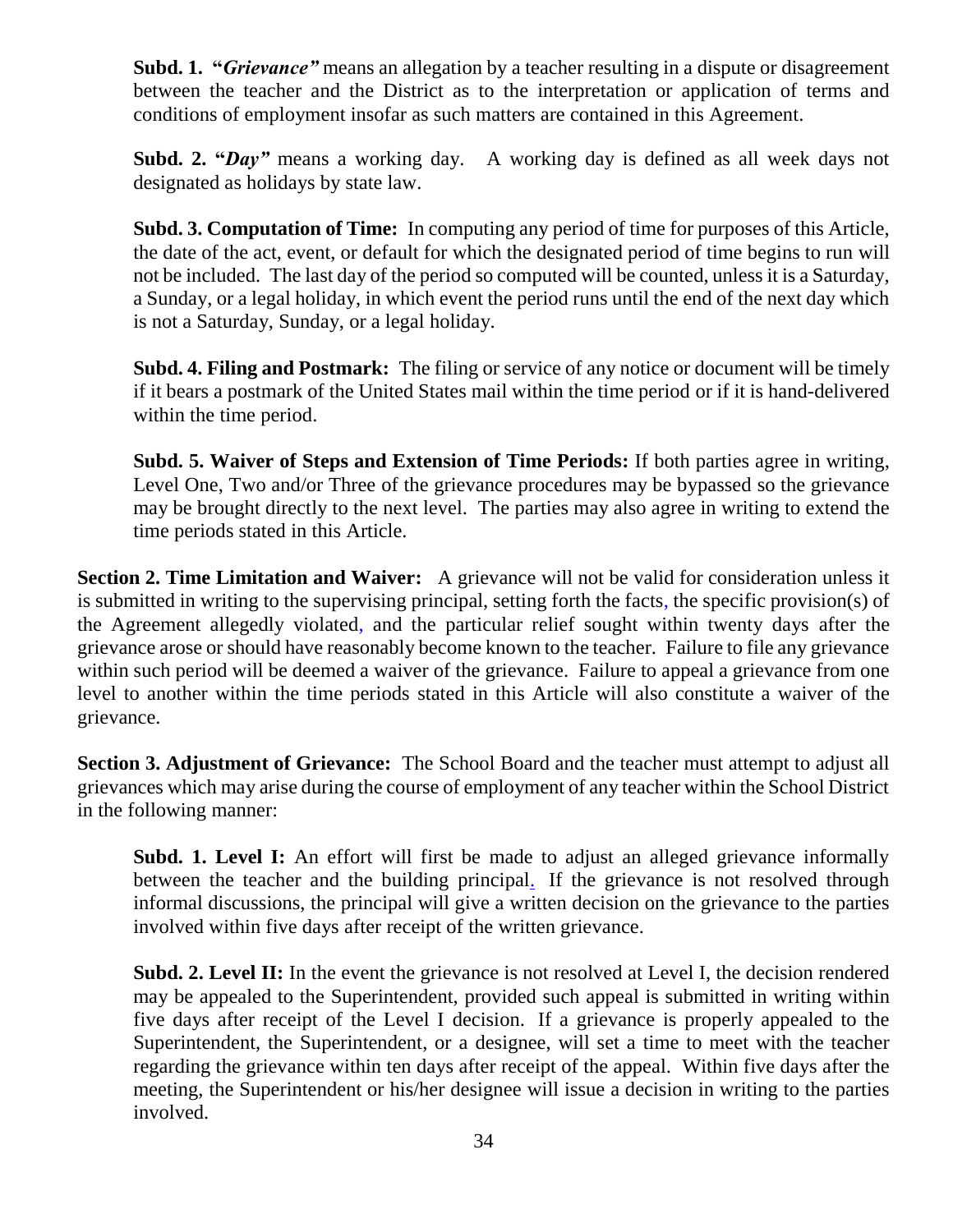**Subd. 3. Level III:** In the event the grievance is not resolved in Level II, the decision rendered may be appealed to the School Board, provided such appeal is submitted in writing within five days after receipt of the Level II decision. If a grievance is appealed to the School Board, one or more representatives of the School Board will set a time to hear the grievance within ten days after receipt of the appeal. Within ten days after the meeting, the representative(s) of the School Board will issue a decision in writing to the parties involved.

**Subd. 4. Representative:** The teacher, administrator, or School Board may be represented during any step of the procedure by a designee or representative of that party.

**Section 4. Denial of Grievance:** Failure by the School Board or its representative to issue a decision within the time periods provided herein will constitute a denial of the grievance, and the teacher may appeal it to the next level.

**Section 5. Rights of Teachers to Participate:** No reprisals of any kind will be taken by either party or by any member of the administration against any party in interest, any organization representative, any member of the committee or any other participant in the grievance procedure by reason of such participation.

**Section 6. Arbitration Procedures:** In the event that the teacher and the School Board are unable to resolve any grievance, the grievance may be submitted to arbitration as defined herein:

**Subd. 1. Request:** A request to submit to grievance arbitration must be in writing signed by the aggrieved party and representative. The request must be filed in the office of the Superintendent within ten days following the Level III decision.

**Subd. 2. Prior Procedure Required:** No grievance will be considered by the arbitrator if the grievance has not been first duly processed in accordance with the grievance procedure and appeal provision.

**Subd. 3. Selection of Arbitrator:** Upon the proper submission of a grievance under the terms of this procedure, the parties will, within ten days after the request to arbitrate, attempt to agree upon the selection of an arbitrator. If no agreement on an arbitrator is reached, either party may request the Bureau of Mediation Services (BMS) to submit a list of arbitrators, providing such request is made within fifteen days after request for arbitration. The request will ask that the list be provided within thirty days after the receipt of said request. Failure to agree upon an arbitrator or the failure to request an arbitrator within the time periods provided herein will constitute a waiver of the grievance.

**Subd. 4. Hearing:** The grievance will be heard by a single arbitrator. Both parties may be represented by such person or persons as they choose and designate, and the parties will have the right to a hearing at which time both parties will have the opportunity to submit evidence, offer testimony, and make oral or written arguments relating to the issues before the arbitrator. The proceeding before the arbitrator will be a hearing de novo.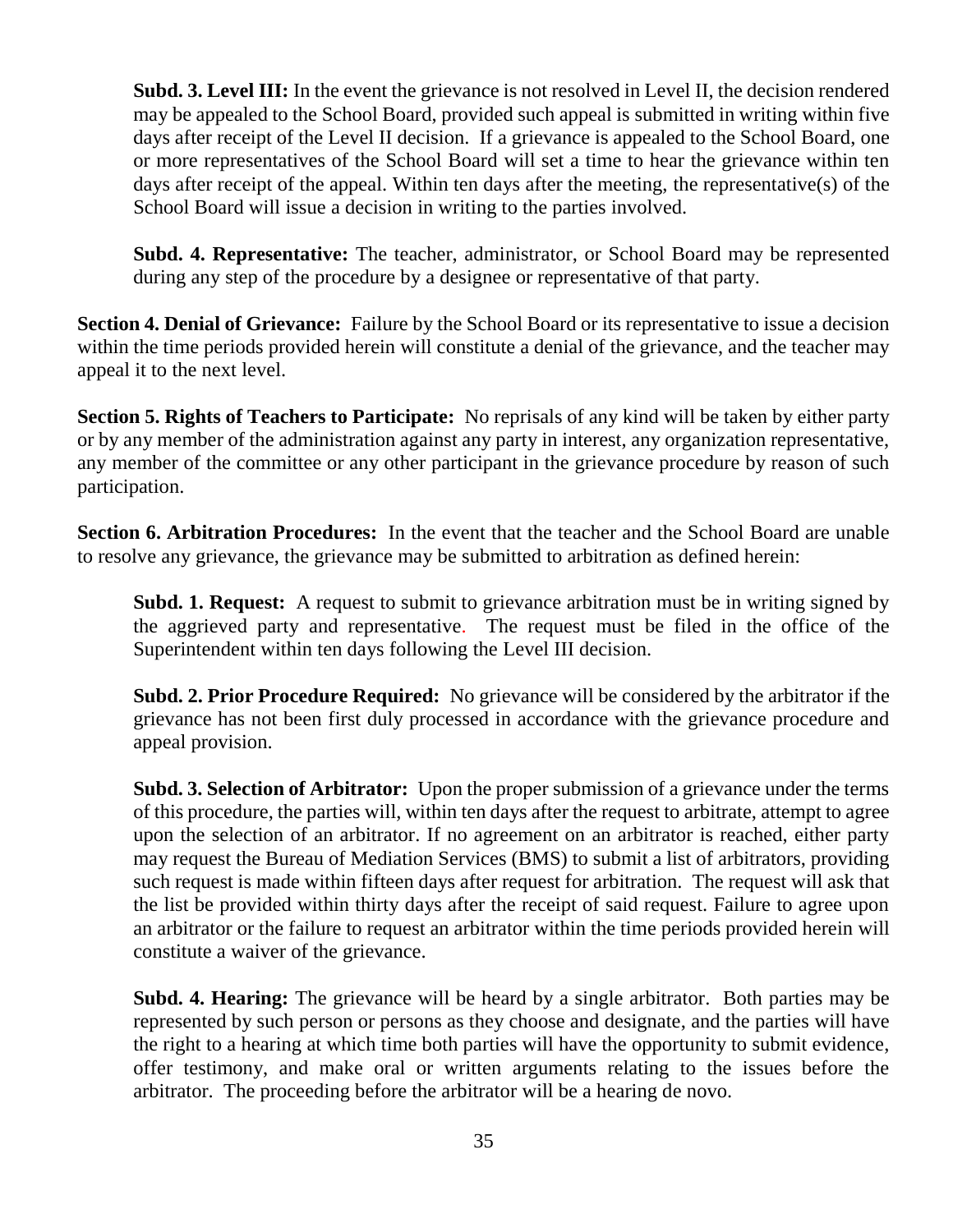**Subd. 5. Decision:** The decision by the arbitrator must be rendered within thirty calendar days after the close of the hearing. Decisions by the arbitrator in cases properly before the arbitrator will be final and binding upon the parties, as provided in P.E.L.R.A.

**Subd. 6. Expenses:** Each party must bear its own expenses in connection with arbitration including expenses relating to the party's representatives, witnesses, and any other expenses which the party incurs in connection with presenting its case in arbitration. A transcript or recording of the hearing will be made at the request of either party. The incurred expense will be borne by the requesting party. The parties will share equally fees and expenses of the arbitrator, the cost of the transcript or recording, if requested by both parties, and any other expenses which the parties mutually agree are necessary for the conduct of the arbitration.

**Subd. 7. Jurisdiction:** The arbitrator will have jurisdiction over disputes or disagreements relating to grievances properly before the arbitrator pursuant to the terms of this procedure. The jurisdiction of the arbitrator must not extend to proposed changes in terms and conditions of employment as defined herein and contained in this written Agreement, nor will an arbitrator have jurisdiction over any grievance which has not been submitted to arbitration in compliance with the terms of the grievance and arbitration procedure as outlined above; nor will the jurisdiction of the arbitrator extend to matters of inherent managerial policy, which include but are not limited to such areas of discretion or policy as the functions and programs of the District, its overall budget, utilization of technology, the organizational structure, and selection and direction and number of personnel. In considering any issue in dispute the arbitrator will give due consideration to the statutory rights and obligations of the School Board to efficiently manage and conduct its operations within the legal limitations surrounding the financing of such operations.

**Subd. 8. Election of Remedies and Waiver:** A party instituting any action, proceeding, or complaint in a federal or state court of law, or before an administrative tribunal, federal agency, state agency, or seeking relief through any statutory process for which relief may be granted, the subject matter of which may constitute a grievance under this Agreement, waives any and all rights to pursue a grievance under this Article. Upon instituting a proceeding in another forum, the teacher waives any right to initiate a grievance pursuant to this Article or, if the grievance is pending in the grievance procedure, the right to pursue it further will be immediately waived. This section does not apply to actions to compel arbitration as provided in this Agreement or to enforce the award of an arbitrator.

#### **ARTICLE XVIII DURATION**

**Section 1. Term and Reopening Negotiations:** This Agreement shall remain in full force and effect for a period commencing on July 1, 2021 through June 30, 2023, and thereafter until modifications are made pursuant to the P.E.L.R.A. If either party desires to modify or amend this Agreement commencing on July 1, 2023, it shall give written notice of such intent no later than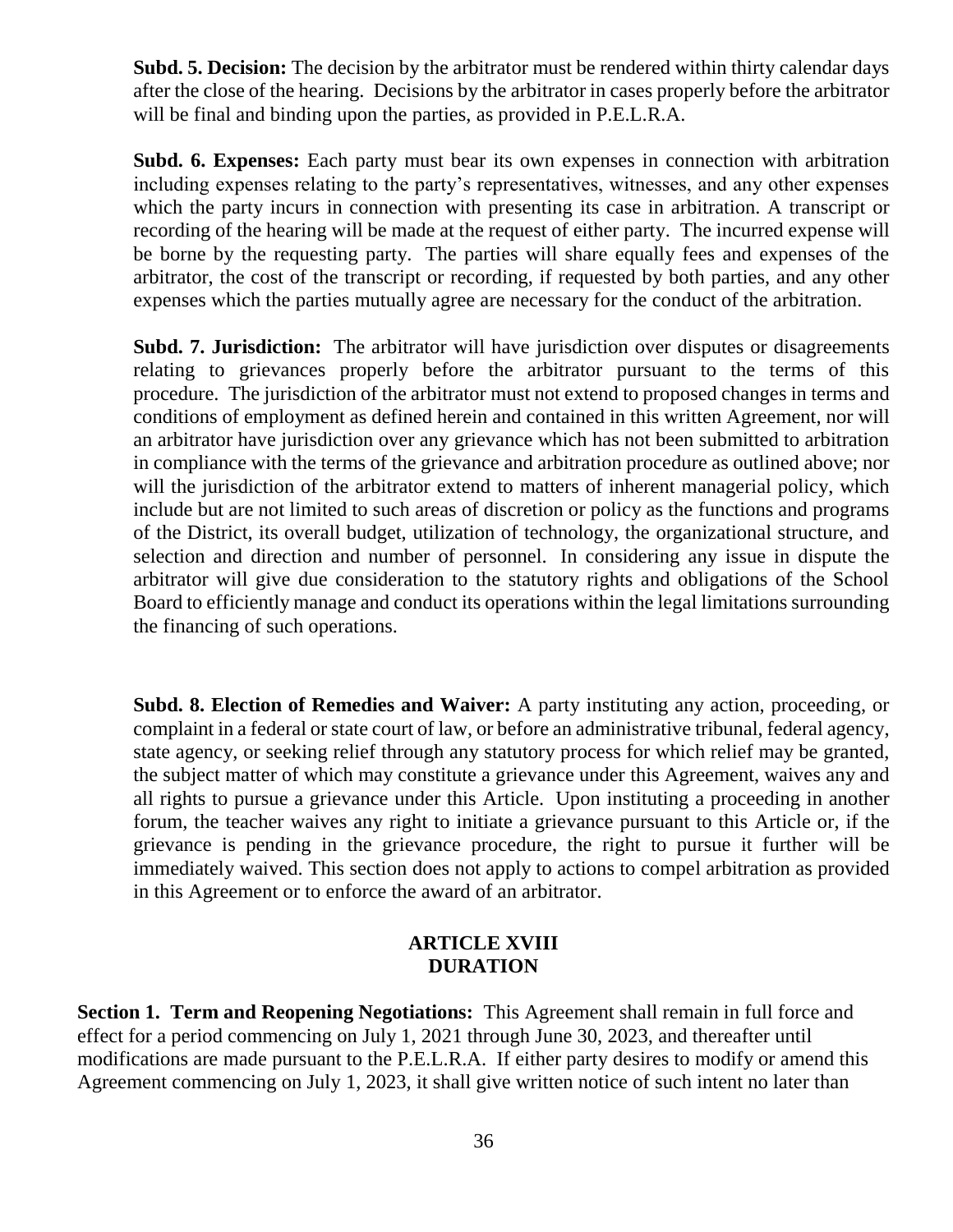May 1, 2023. Unless otherwise mutually agreed, the parties shall not commence negotiations earlier than February 1, 2023.

**Section 2. Effect:** This Agreement constitutes the full and complete agreement between the School District and the exclusive representative representing the teachers of the District. The provisions herein relating to terms and conditions of employment supersede any and all prior agreements, resolutions, practices, School District policies, rules or regulations concerning terms and conditions of employment inconsistent with these provisions.

**Section 3. Finality:** Unless otherwise mutually agreed by the parties, any matters relating to the current Agreement term, whether or not referred to in this Agreement, shall not be open for negotiation during the term of this Agreement.

**Section 4. Severability:** The provisions of this Agreement shall be severable, and if any provisions thereof or the application of any such provision under any circumstances is held invalid, it shall not affect any other provisions of this Agreement or the application of any provision thereof.

IN WITNESS THEREOF, the parties have executed this Agreement as follows:

| <b>DELANO TEACHERS ASSOCIATION</b>  | <b>INDEPENDENT SCHOOL DISTRICT NO. 879</b> |  |  |
|-------------------------------------|--------------------------------------------|--|--|
| <b>DTA</b> President                | Chairman                                   |  |  |
| <b>DTA</b> Secretary                | Clerk                                      |  |  |
| <b>Chief Teacher Negotiator</b>     | <b>Chief District Negotiator</b>           |  |  |
| Dated this<br>day of February, 2022 | Dated this<br>day of February, 2022        |  |  |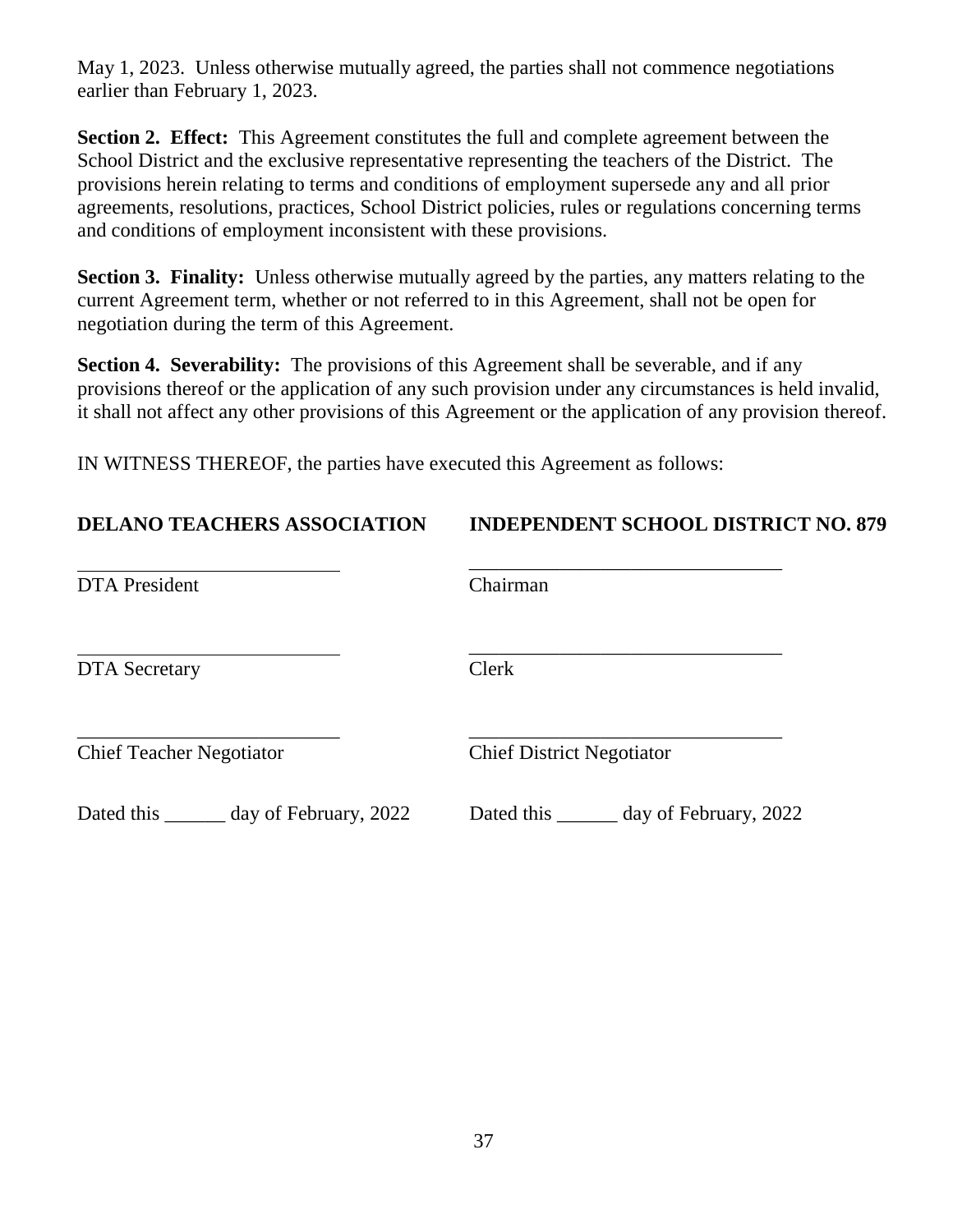# **SCHEDULE A District 879 2021-2022**

| <b>Career 12</b>                   | 57,226 | 65,182       | 68,195       | 71,216       | 74,225          | 77,243       | 80,240       |
|------------------------------------|--------|--------------|--------------|--------------|-----------------|--------------|--------------|
| <b>Career 11</b>                   | 56,726 | 63,319       | 66,147       | 68,981       | 71,811          | 74,636       | 77,465       |
| <b>Career 10</b>                   | 56,106 | 59,942       | 62,587       | 65,234       | 67,879          | 70,526       | 73,170       |
| <b>Career 9</b>                    | 56,106 | 58,567       | 61,030       | 63,491       | 65,948          | 68,409       | 70,876       |
| <b>Career 8</b>                    | 54,916 | 57,190       | 59,467       | 61,747       | 64,021          | 66,298       | 68,573       |
| <b>Career 7</b>                    | 53,724 | 55,815       | 57,905       | 60,000       | 62,091          | 64,187       | 66,275       |
| <b>Career 6</b>                    | 52,532 | 54,436       | 56,345       | 58,251       | 60,161          | 62,070       | 63,977       |
| <b>Career 5</b>                    | 51,339 | 53,058       | 54,785       | 56,510       | 58,231          | 59,958       | 61,679       |
| <b>Career 4</b>                    | 50,142 | 51,681       | 53,226       | 54,764       | 56,302          | 57,840       | 59,383       |
| <b>Career 3</b>                    | 48,954 | 50,308       | 51,661       | 53,018       | 54,371          | 55,727       | 57,085       |
| <b>Career 2</b>                    | 47,757 | 48,932       | 50,099       | 51,274       | 52,445          | 53,613       | 54,785       |
| <b>Career 1</b>                    | 45,946 | 46,935       | 47,919       | 48,905       | 49,889          | 50,879       | 51,865       |
| Probationary<br>3                  | 44,754 | 45,558       | 46,355       | 47,159       | 47,962          | 48,765       | 49,568       |
| <b>Probationary</b><br>$\mathbf 2$ | 43,561 | 44,180       | 44,797       | 45,414       | 46,036          | 46,649       | 47,272       |
| <b>Probationary</b><br>1           | 42,368 | 42,802       | 43,235       | 43,669       | 44,105          | 44,535       | 44,971       |
| <b>STEP</b>                        | BA     | <b>BA+15</b> | <b>BA+30</b> | <b>BA+45</b> | <b>BA+60/MA</b> | <b>MA+15</b> | <b>MA+30</b> |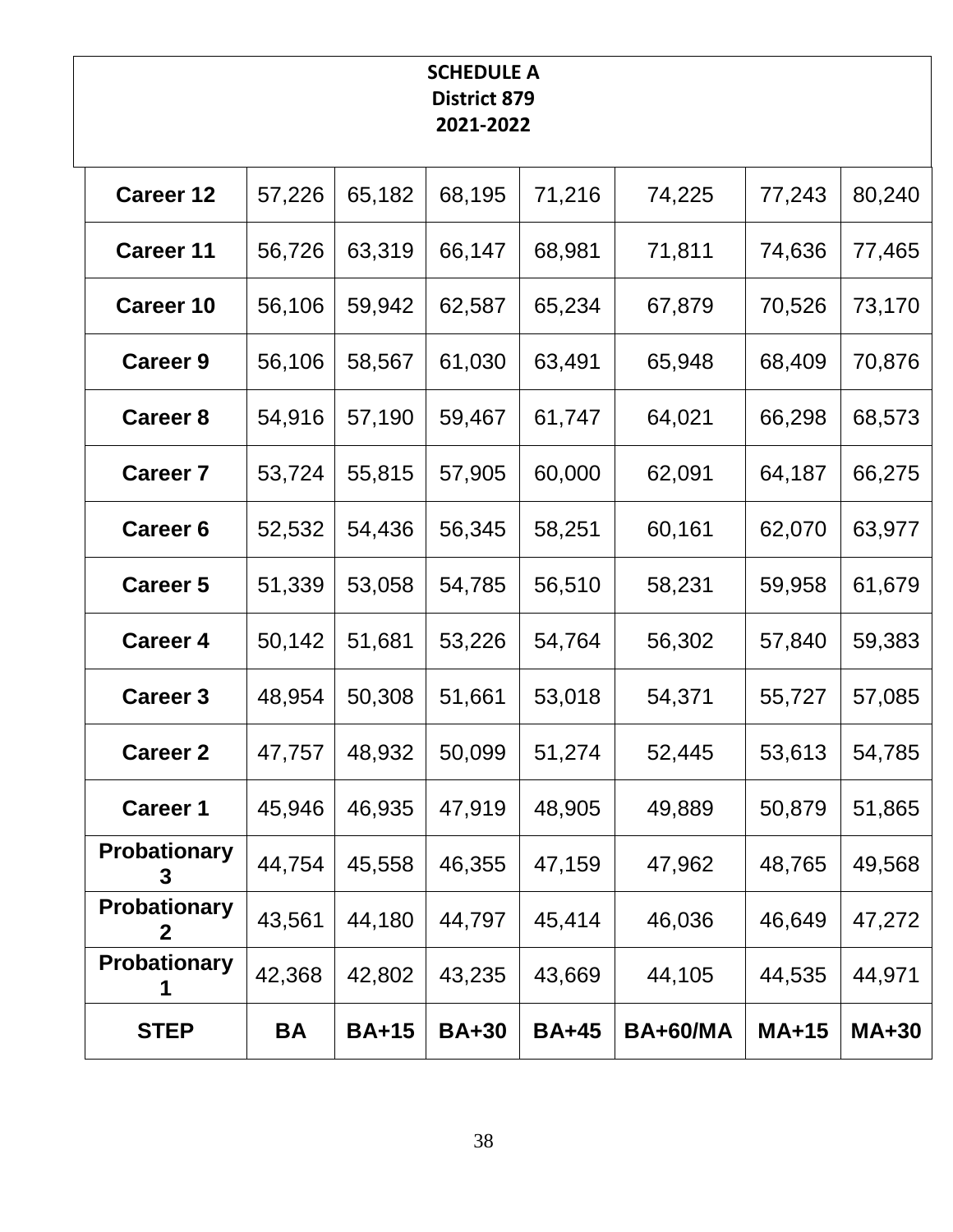# **SCHEDULE B District 879 2022-2023**

| <b>Career 12</b>                        | 58,871    | 66,986       | 70,059       | 73,140       | 76,209          | 79,288       | 82,344       |
|-----------------------------------------|-----------|--------------|--------------|--------------|-----------------|--------------|--------------|
| <b>Career 11</b>                        | 57,861    | 64,585       | 67,470       | 70,360       | 73,247          | 76,129       | 79,014       |
| <u>Career 10</u>                        | 57,228    | 61,141       | 63,839       | 66,539       | 69,237          | 71,936       | 74,633       |
| <u>Career 9</u>                         | 57,228    | 59,739       | 62,250       | 64,761       | 67,267          | 69,778       | 72,293       |
| <b>Career 8</b>                         | 56,014    | 58,334       | 60,656       | 62,982       | 65,302          | 67,624       | 69,944       |
| <b>Career 7</b>                         | 54,799    | 56,932       | 59,064       | 61,200       | 63,333          | 65,470       | 67,600       |
| <b>Career 6</b>                         | 53,583    | 55,525       | 57,472       | 59,416       | 61,364          | 63,311       | 65,257       |
| <b>Career 5</b>                         | 52,365    | 54,120       | 55,881       | 57,640       | 59,395          | 61,157       | 62,913       |
| <b>Career 4</b>                         | 51,145    | 52,715       | 54,290       | 55,859       | 57,428          | 58,997       | 60,571       |
| <b>Career 3</b>                         | 49,933    | 51,315       | 52,694       | 54,078       | 55,459          | 56,841       | 58,227       |
| <b>Career 2</b>                         | 48,713    | 49,911       | 51,101       | 52,300       | 53,494          | 54,686       | 55,881       |
| <u>Career 1</u>                         | 46,865    | 47,874       | 48,877       | 49,883       | 50,887          | 51,896       | 52,902       |
| <b>Probationary</b><br>$\overline{3}$   | 45,649    | 46,469       | 47,282       | 48,102       | 48,922          | 49,740       | 50,559       |
| Probationary<br>$\overline{\mathbf{2}}$ | 44,432    | 45,064       | 45,693       | 46,323       | 46,956          | 47,582       | 48,217       |
| <b>Probationary</b><br><u>1</u>         | 43,215    | 43,658       | 44,099       | 44,543       | 44,987          | 45,426       | 45,870       |
| <u>STEP</u>                             | <u>BA</u> | <u>BA+15</u> | <b>BA+30</b> | <u>BA+45</u> | <b>BA+60/MA</b> | <u>MA+15</u> | <b>MA+30</b> |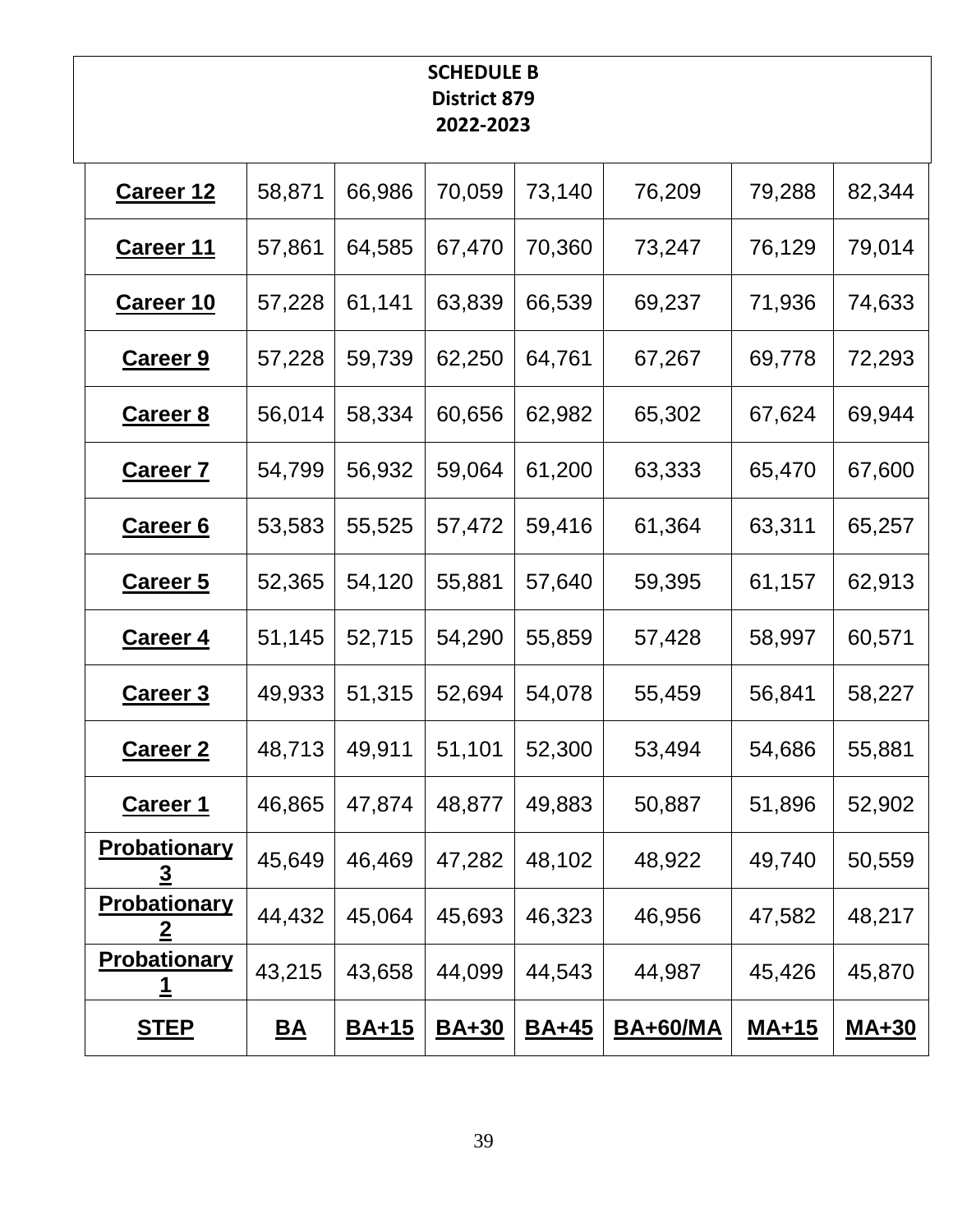# **SCHEDULE C DELANO PUBLIC SCHOOLS 2021-2023 EXTRA-CURRICULAR SALARY SCHEDULE**

| <b>POSITION</b>                                     | 2021-2022 | 2022-2023 |
|-----------------------------------------------------|-----------|-----------|
| <b>Computer Coordinator</b>                         | 5,758     | 5,873     |
| <b>Sr Annual Advisor</b>                            | 1,949     | 1,988     |
| Paper Advisor                                       | 1,273     | 1,298     |
| <b>Junior Class Advisor</b>                         | 1,231     | 1,256     |
| <b>Student Council Advisor</b>                      | 1,236     | 1,261     |
| <b>DIS Student Council Advisor</b>                  | 1,236     | 1,261     |
| Math League                                         | 1,432     | 1,461     |
| <b>Math League Assistant</b>                        | 740       | 754       |
| Math League-Jr High                                 | 597       | 609       |
| Middle School Annual                                | 298       | 304       |
| <b>National Honor Society</b>                       | 1,459     | 1,488     |
| Science Olympiad - 7-9 Head                         | 1,140     | 1,163     |
| Science Olympiad - 7-9 Asst                         | 1,065     | 1,086     |
| Science Olympiad - 10-12 Head                       | 1,140     | 1,163     |
| Science Olympiad - 10-12 Asst                       | 1,065     | 1,086     |
| WEB (Where Everybody Belongs DMS $5th$              |           |           |
| Orientation) and LINK (9 <sup>th</sup> orientation) | 822       | 839       |
| Webmaster                                           | 745       | 759       |
| Dramatics                                           |           |           |
| <b>Fall Play Director</b>                           | 2,733     | 2,787     |
| <b>Associate Director</b>                           | 1,658     | 1,691     |
| <b>Spring Musical Director</b>                      | 2,733     | 2,787     |
| <b>Musical Associate Director</b>                   | 1,658     | 1,691     |
| <b>Musical Choreographer</b>                        | 1,827     | 1,863     |
| <b>Instrumental Orchestra</b>                       | 2,392     | 2,440     |
| One-Act Play                                        | 3,080     | 3,142     |
| Vocal                                               | 2,178     | 2,221     |
| Football                                            |           |           |
| <b>Head Coach</b>                                   | 4,305     | 4,392     |
| Junior-Varsity Coach                                | 2,370     | 2,418     |
| <b>Assistant Coach</b>                              | 2,900     | 2,958     |
| Ninth Grade Coach                                   | 2,227     | 2,271     |
| 7 <sup>th</sup> & 8 <sup>th</sup> Grade Coaches     | 1,943     | 1,982     |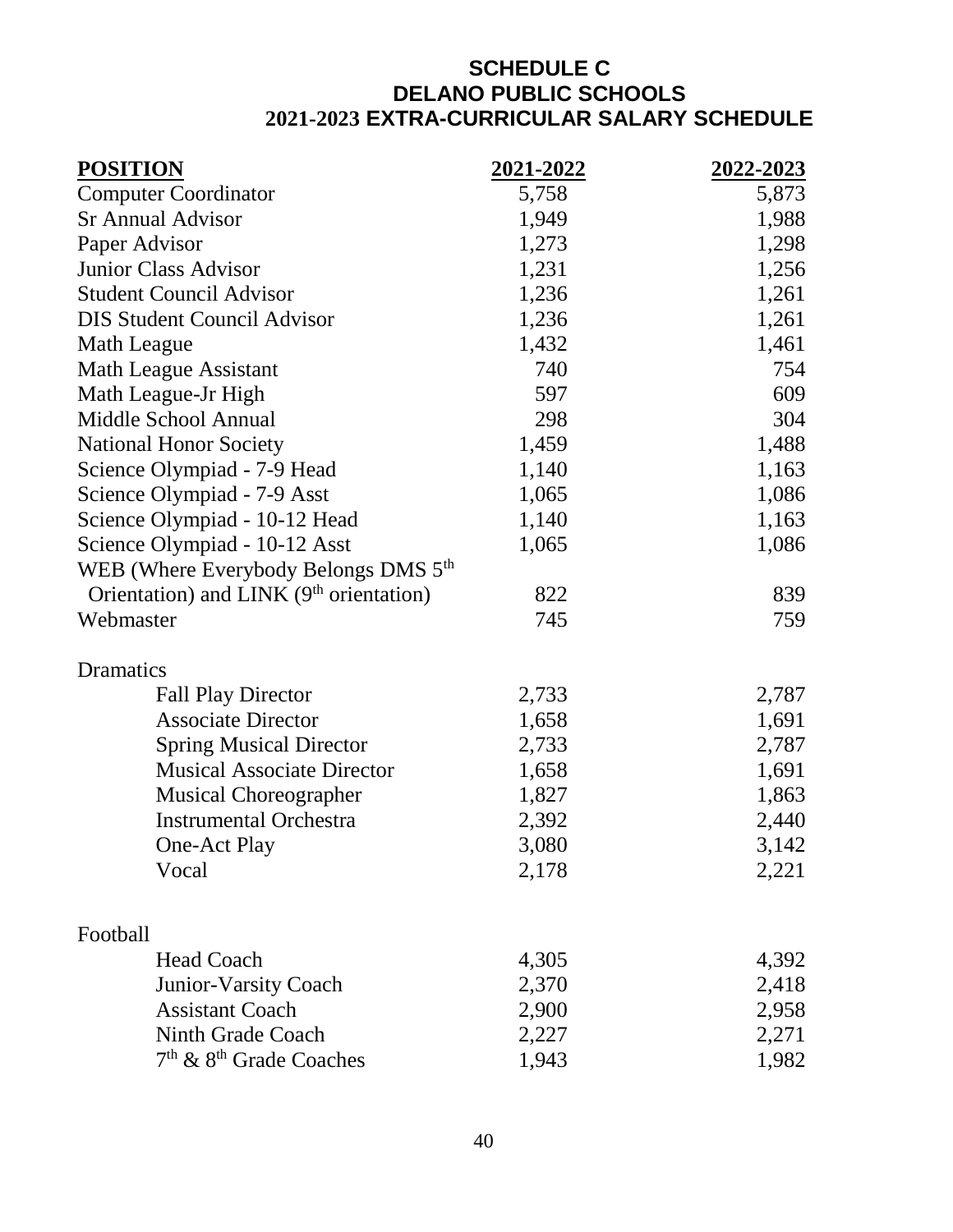| <b>Basketball</b>    |                                               |       |       |
|----------------------|-----------------------------------------------|-------|-------|
|                      | <b>Head Coach</b>                             | 4,346 | 4,433 |
|                      | <b>Assistant Coach</b>                        | 2,911 | 2,969 |
|                      | <b>Junior Varsity</b>                         | 2,911 | 2,969 |
|                      | 9th Grade Coach                               | 2,569 | 2,621 |
|                      | 7th & 8th Grade Coaches                       | 2,006 | 2,046 |
|                      |                                               |       |       |
| Wrestling            |                                               |       |       |
|                      | <b>Head Coach</b>                             | 4,255 | 4,341 |
|                      | <b>Assistant Coach</b>                        | 2,725 | 2,780 |
|                      | 7 <sup>th</sup> & 8 <sup>th</sup> Grade Coach | 1,850 | 1,887 |
|                      |                                               |       |       |
| Tennis               |                                               |       |       |
|                      | <b>Head Coach</b>                             | 3,390 | 3,458 |
|                      | <b>Assistant Coach</b>                        | 2,150 | 2,193 |
|                      | $7th$ & $8th$ Grade Tennis                    | 1,564 | 1,595 |
|                      |                                               |       |       |
| <b>Baseball</b>      |                                               |       |       |
|                      | <b>Head Coach</b>                             | 4,134 | 4,217 |
|                      | <b>Assistant Coach</b>                        | 2,539 | 2,590 |
|                      | Jr. Varsity Coach (or $10th$ grade)           | 2,186 | 2,230 |
|                      | 9th Grade Coach                               | 1,916 | 1,954 |
|                      | 7 <sup>th</sup> & 8 <sup>th</sup> Coach       | 1,742 | 1,777 |
|                      |                                               |       |       |
| Track                |                                               |       |       |
|                      | <b>Head Coach</b>                             | 4,134 | 4,217 |
|                      | <b>Assistant Coach</b>                        | 2,539 | 2,590 |
|                      | 7 <sup>th</sup> & 8 <sup>th</sup> Grade Coach | 1,742 | 1,777 |
|                      |                                               |       |       |
| Volleyball           |                                               |       |       |
|                      | <b>Head Coach</b>                             | 4,255 | 4,341 |
|                      | <b>Junior Varsity Coach</b>                   | 2,725 | 2,780 |
|                      | Ninth Grade Coach                             | 2,289 | 2,335 |
|                      | 7th and 8th Grade Coach                       | 1,857 | 1,895 |
|                      |                                               |       |       |
| <b>Cross Country</b> |                                               |       |       |
|                      | <b>Head Coach</b>                             | 3,751 | 3,826 |
|                      | <b>Assistant Coach</b>                        | 2,249 | 2,294 |
|                      |                                               |       |       |
| Swim                 |                                               |       |       |
|                      | <b>Head Coach</b>                             | 4,255 | 4,341 |
|                      | <b>Junior Varsity Coach</b>                   | 2,725 | 2,780 |
|                      |                                               |       |       |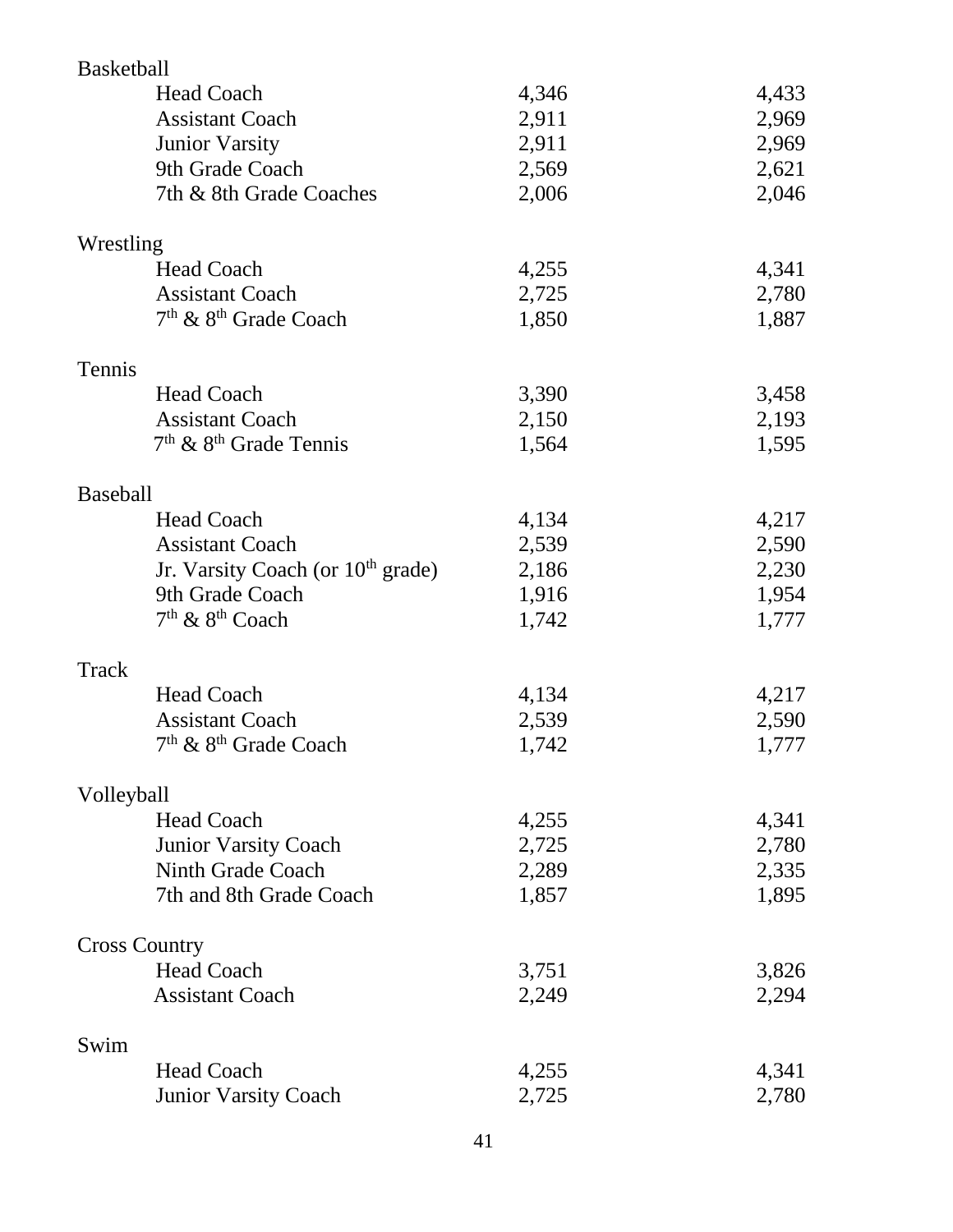| Golf                                               |       |       |
|----------------------------------------------------|-------|-------|
| <b>Head Coach</b>                                  | 3,893 | 3,971 |
| Asst/7 <sup>th</sup> & 8 <sup>th</sup> Grade Coach | 2,498 | 2,548 |
| Cheerleading                                       | 3,230 | 3,295 |
| Dance Team                                         |       |       |
| <b>Head Coach</b>                                  | 4,167 | 4,250 |
| <b>Junior Varsity Coach</b>                        | 2,672 | 2,725 |
| Softball                                           |       |       |
| <b>Head Coach</b>                                  | 4,134 | 4,217 |
| <b>Assistant Coach</b>                             | 2,539 | 2,590 |
| <b>Junior Varsity Coach</b>                        | 2,186 | 2,230 |
| 9th Grade Coach                                    | 1,916 | 1,954 |
| $7th$ & $8th$ Grade Coach                          | 1,742 | 1,777 |
| <b>Gymnastics</b>                                  |       |       |
| <b>Head Coach</b>                                  | 4,305 | 4,392 |
| <b>Assistant Coach</b>                             | 2,900 | 2,958 |
| $7th$ & $8th$ Grade Coach                          | 1,943 | 1,982 |
| Soccer                                             |       |       |
| <b>Head Coach</b>                                  | 3,751 | 3,826 |
| <b>Assistant Coach</b>                             | 2,249 | 2,294 |
| 7 <sup>th</sup> & 8 <sup>th</sup> Grade Coach      | 1,564 | 1,595 |
| Hockey                                             |       |       |
| <b>Head Coach</b>                                  | 4,255 | 4,341 |
| <b>Assistant Coach</b>                             | 2,725 | 2,780 |
| Jr. Varsity                                        | 2,340 | 2,387 |
| Lacrosse                                           |       |       |
| <b>Head Coach</b>                                  | 3,390 | 3,458 |
| <b>Junior Varsity Coach</b>                        | 2,150 | 2,193 |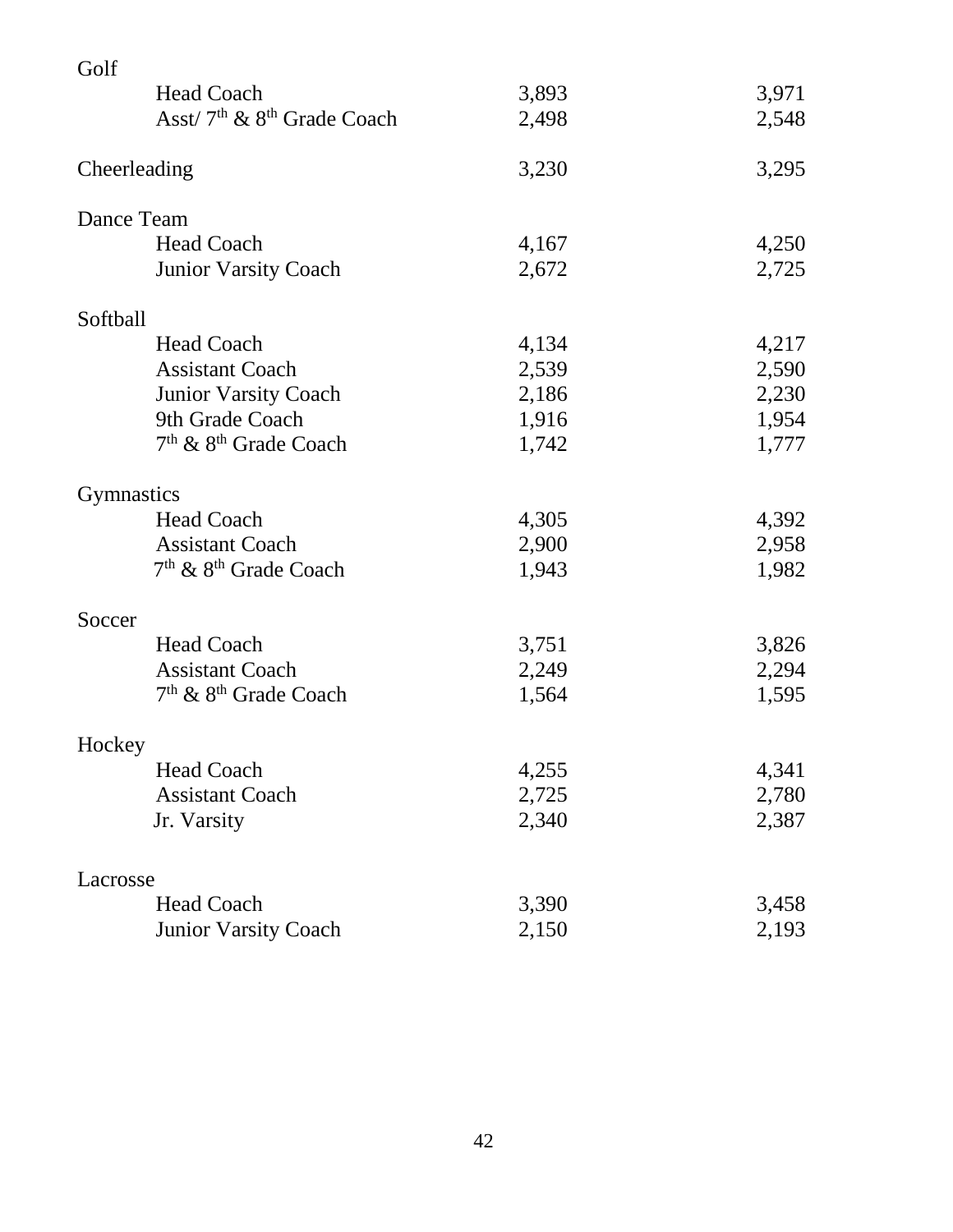**In addition to the base rates for the activities listed above, a teacher shall be entitled to an additional increment equal to 6.5% of said base rate for each year of experience in this School District in that activity. The maximum number of increments to be paid shall be eight (52%). The year following payment of the eighth increment for extracurricular experience in the same activity, a longevity increment shall be paid in the following amounts:**

|                             | $21 - 22$ | $22 - 23$ |                             | $21 - 22$ | $22 - 23$ |
|-----------------------------|-----------|-----------|-----------------------------|-----------|-----------|
| <b>Head Coaches</b>         | \$463     | 472       |                             |           |           |
| <b>Assistant/JV Coaches</b> | \$353     | 360       | <b>Advisors</b>             | \$251     | 256       |
| $7th$ & $8th$ Coaches       | \$251     | 256       | <b>Math League</b>          | \$251     | 256       |
| Head Drama                  | \$353     | 360       | Speech                      | \$251     | 256       |
| <b>Associate Directors</b>  | \$251     | 256       | <b>Computer Coordinator</b> | \$569     | 581       |

At the time of initial employment, a teacher who has had coaching (directing) experience in other school districts will be placed on the salary schedule as agreed between the School District and the teacher. The maximum prior experience that can be recognized for a new teacher shall be six years.

When a teacher moves up in a sport or activity (e.g., Assistant Coach to Head Coach or Associate Director to Director), that teacher will be given three - fourths (3/4) of his or her experience credit to apply to the new compensation figure. If the teacher moves up two levels (e.g. junior high coach to head varsity coach), that teacher will be given one half (1/2) credit of his or her experience to apply to the new compensation figure. When a teacher moves to a lower position within a specific sport or activity, he or she will be allowed to retain all of their experience credit and apply it to the compensation allocated to the lesser position.

When a coach or director holds two positions in the same activity (e.g., musical director and choreographer) the person shall be paid the entire salary for the highest paying position and 1/2 the salary for the second position. Shared positions are not covered under this provision.

If an extra-curricular advisor / coach holds two positions simultaneously, within the same activity, they may be reimbursed for only 50% of the second position.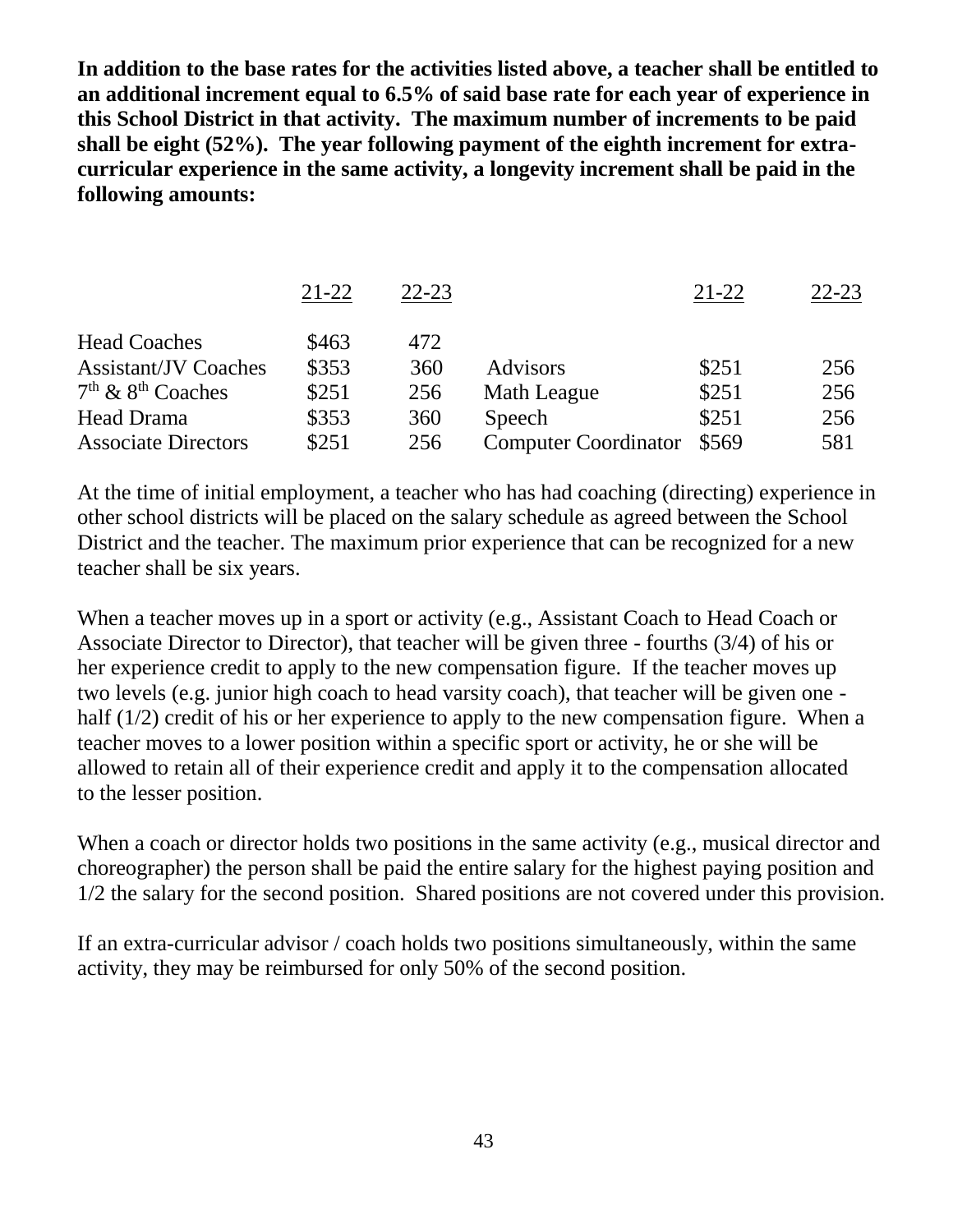| <b>POSITION</b>                       | 2021-2022      | 2022-2023      |
|---------------------------------------|----------------|----------------|
| Pep Band                              | \$2,775        | \$2,831        |
| Extra Vocal                           | \$1,693        | \$1,727        |
| <b>Jazz Band</b>                      | \$1,693        | \$1,727        |
| <b>Set Construction Fall Play</b>     | \$494          | \$504          |
| <b>Spring Musical</b><br>One-Act Play | \$499<br>\$256 | \$509<br>\$261 |
| Chaperones                            | \$35.59        | \$36.30        |
|                                       | per event      | per event      |
| <b>Ticket Seller</b>                  | \$28.47        | \$29.04        |
|                                       | per event      | per event      |
| Timekeeper/Scorer                     | \$35.59        | \$36.30        |
|                                       | per event      | per event      |
| Announcer                             | \$35.59        | \$36.30        |
|                                       | per event      | per event      |
| <b>Athletic Supervisor</b>            | \$56.95        | \$58.09        |
|                                       | per event      | per event      |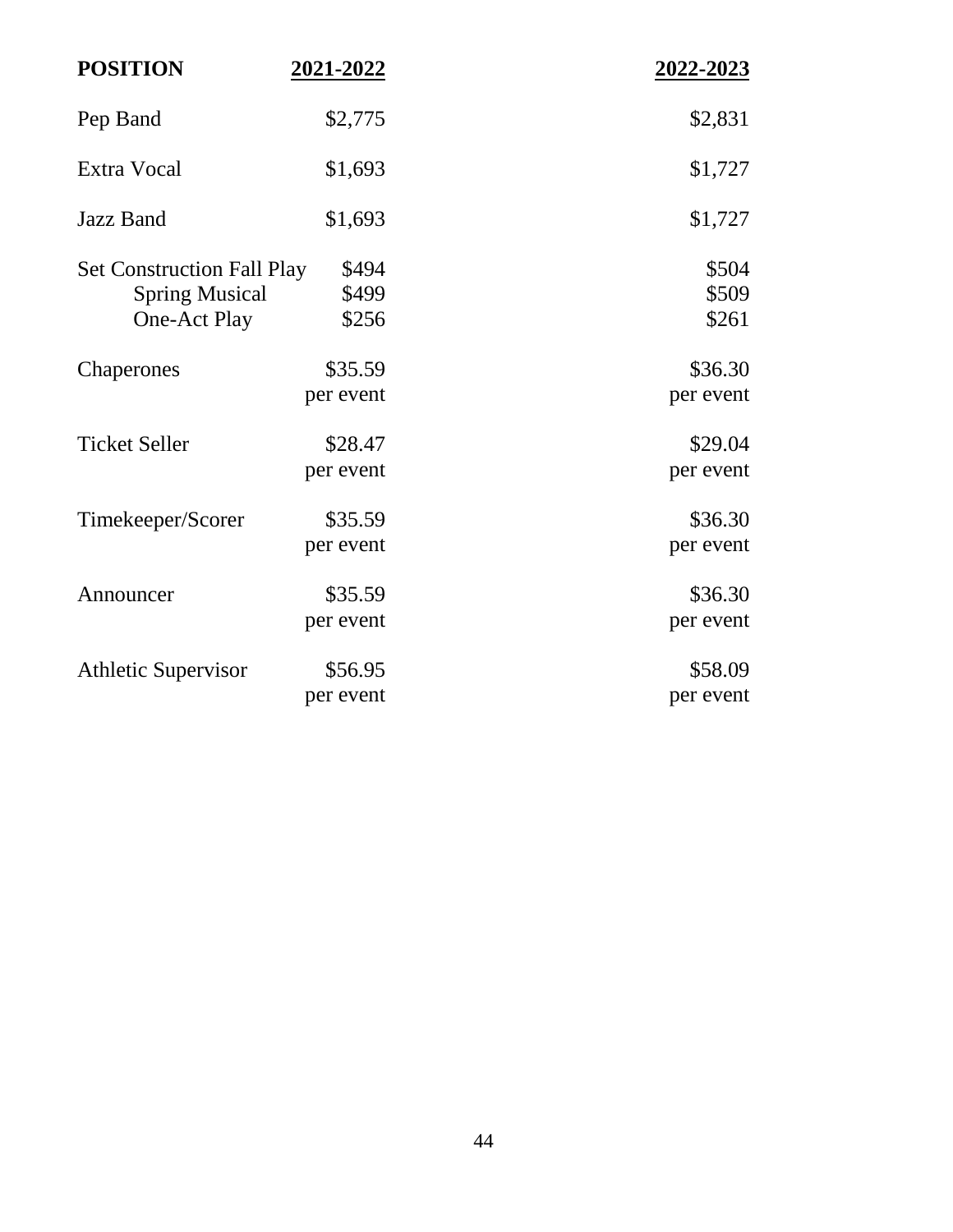# **SCHEDULE D DELANO PUBLIC SCHOOL 2021-2023**

| <b>POSITION</b>                                                                                      | 2021-2022             | 2022-2023             |
|------------------------------------------------------------------------------------------------------|-----------------------|-----------------------|
| <b>Summer School/WTC Teaching</b>                                                                    | 32.18/hr              | 32.82/hr              |
| Homebound Instruction –<br><b>Outside of Duty Day</b>                                                | 28.20/hr plus mileage | 28.77/hr plus mileage |
| <b>Targeted Services</b>                                                                             | 30.54/hr              | 31.15/hr              |
| Detention – After regular working hours                                                              | 28.20/hr              | 28.77/hr              |
| Homework Help                                                                                        | 25.38/hr              | $25.89$ /hr           |
| Kindergarten Round-Up                                                                                | 25.38/hr              | 25.89/hr              |
| Counselor                                                                                            | 25.38/hr              | 25.89/hr              |
| <b>School Nurse</b>                                                                                  | 25.38/hr              | $25.89$ /hr           |
| <b>Summer Band</b>                                                                                   | 25.38/hr              | 25.89/hr              |
| <b>Activities Director</b>                                                                           | 25.38/hr              | 25.89/hr              |
| <b>Marching Band</b>                                                                                 | 25.38/hr              | 25.89/hr              |
| <b>Curriculum Writing</b><br>(Teachers involved in this activity<br>will do so on a volunteer basis) | 32.18/hr              | 32.82/hr              |
| <b>Summer Computer Coordination</b><br>(after 60 hours)                                              | 25.38/hr              | 25.89/hr              |
| Curriculum Director / Staff Development                                                              | 25.38/hr              | 25.89/hr              |
| <b>Staff Academy Teachers</b>                                                                        | 27.63/hr              | 28.18/hr              |
| <b>Mentor Coordinator</b>                                                                            | 2,762                 | 2,817                 |
| <b>Teacher Relicensure Positions</b>                                                                 | \$15/license<br>45    | \$15.25/license       |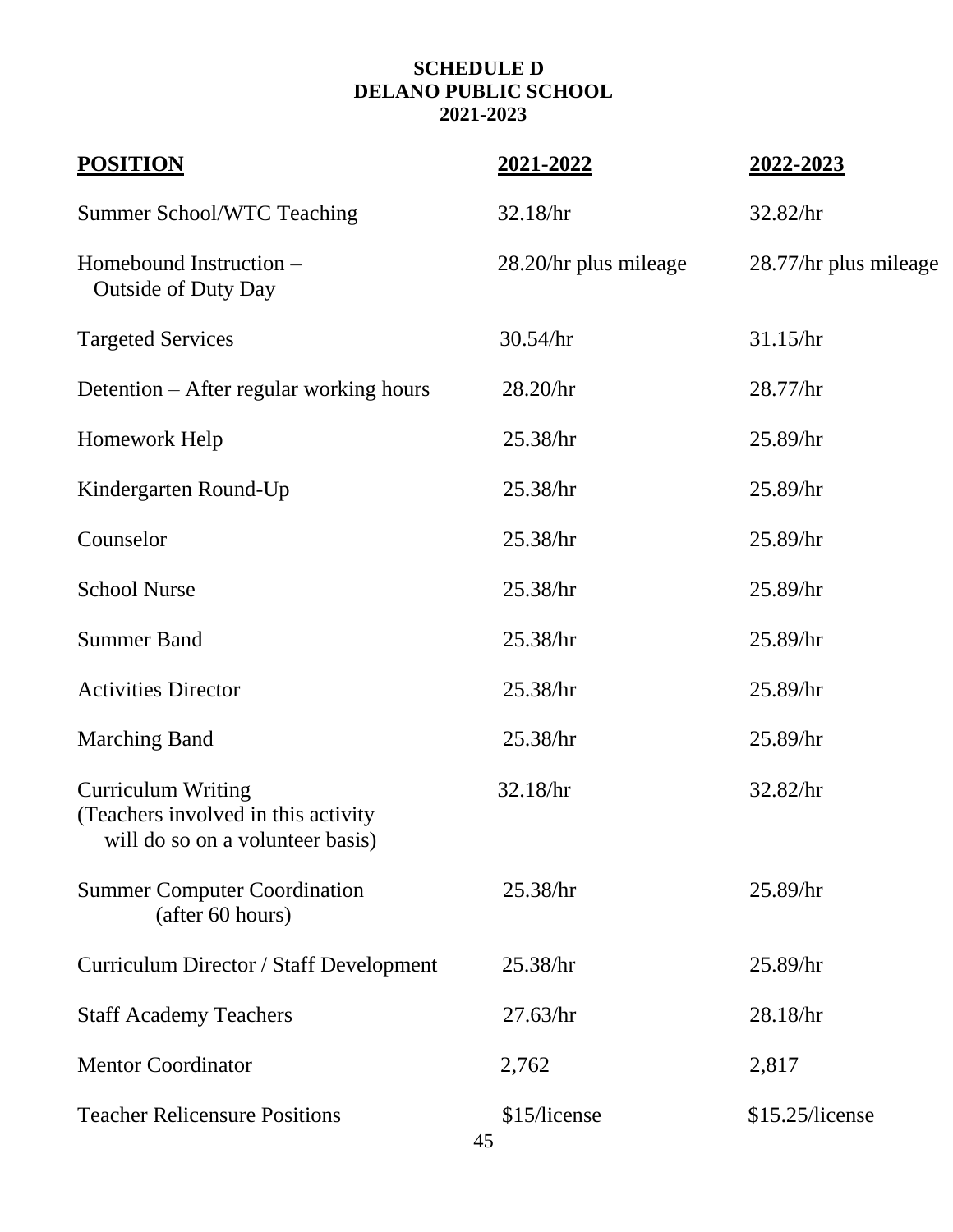#### **SCHEDULE E Delano Public Schools**

#### **TITLE I AND EARLY CHILDHOOD FAMILY EDUCATION TEACHERS SALARY SCHEDULE**

| <b>Salary Type</b> | 2021-2022 | 2022-2023 |
|--------------------|-----------|-----------|
| Degreed            | \$27.81   | \$28.36   |

A degreed instructor shall receive the following increases for the years of service indicated:

| Year 1         | \$0.30                        |
|----------------|-------------------------------|
| Year 2         | \$0.60                        |
| Year 3         | \$0.91                        |
| Year 4         | \$1.21                        |
| Year 5         | \$1.56                        |
| Year 6         | \$1.91                        |
| Year 7         | \$2.26                        |
| Year 8         | \$2.61                        |
| Year 9         | \$2.96                        |
| After 10 years | \$0.40 per hour for each year |

An additional stipend of \$3,742 for 2021-2022 and \$3,817 for 2022-2023 is to be given to the teacher who is assigned the Title I lead position. This person will perform duties beyond the primary duties of classroom instruction. If two teachers share this position equally, the stipend will also be shared equally.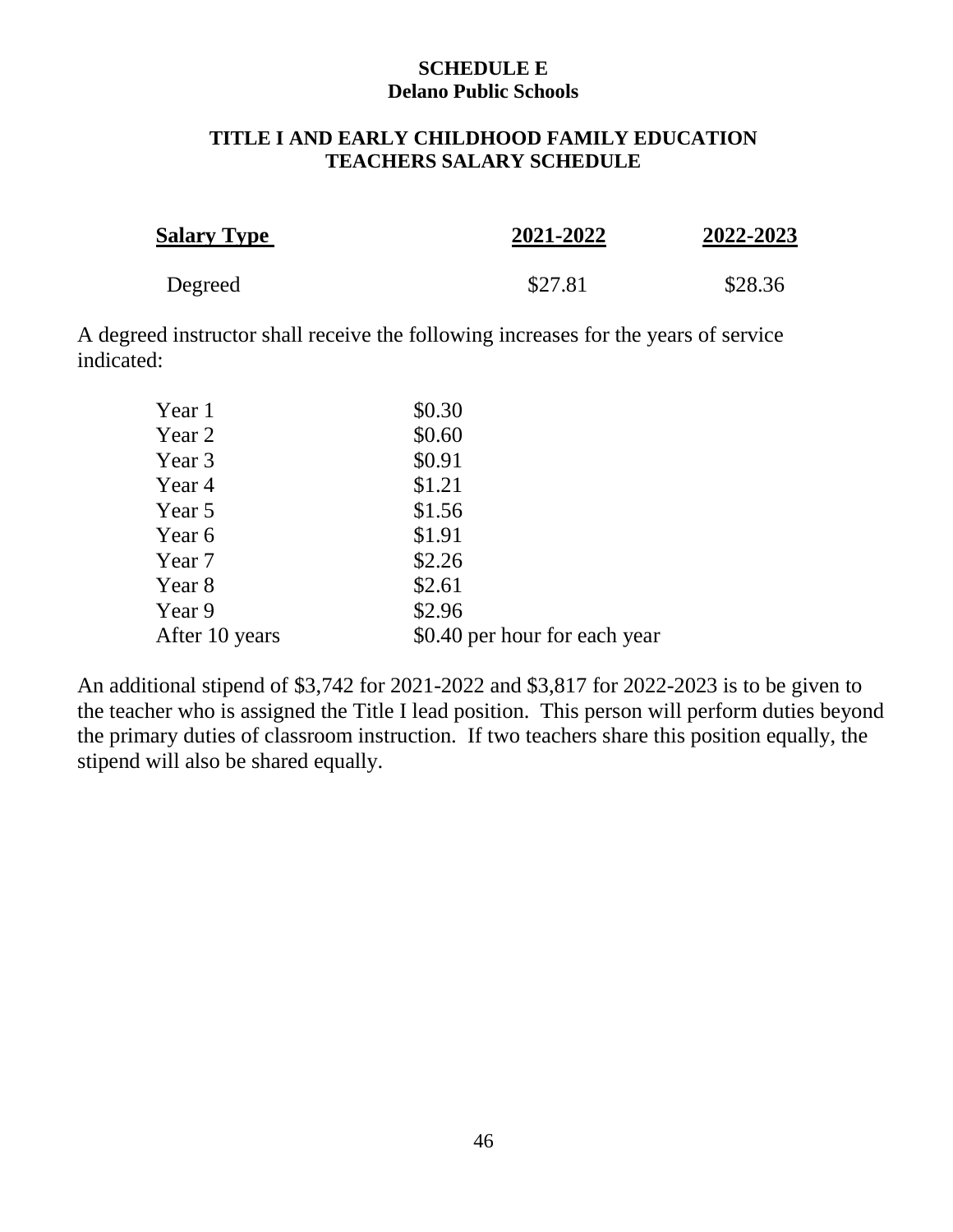#### **APPENDIX 1 Delano Public Schools 403b Plan Phase-In Contributions**

| Year        | $6th$ -9 <sup>th</sup> Year | $10th$ -13 <sup>th</sup> Year | $14th$ -17 <sup>th</sup> Year | $18th$ -21st Year | $22nd$ & Up |
|-------------|-----------------------------|-------------------------------|-------------------------------|-------------------|-------------|
| <b>FY02</b> | $\mathbb{S}$<br>260         | 305<br>$\mathbb{S}^-$         | \$<br>369                     | \$<br>468         | \$638       |
| <b>FY03</b> | \$<br>260                   | 305<br>$\mathbb{S}^-$         | $\mathbb{S}$<br>369           | \$<br>468         | \$638       |
| <b>FY04</b> | \$<br>445                   | 523<br>$\mathbb{S}^-$         | $\mathbb{S}$<br>633           | \$<br>801         | \$2,000     |
| <b>FY05</b> | \$<br>590                   | 693<br>$\mathbb{S}$           | \$<br>839                     | \$1,063           | \$2,000     |
| <b>FY06</b> | 880<br>\$                   | 995<br>$\mathbb{S}^-$         | \$1,200                       | \$1,800           | \$2,000     |
| <b>FY07</b> | \$<br>896                   | \$1,000                       | \$1,200                       | \$2,000           | \$2,000     |
| <b>FY08</b> | \$1,215                     | \$1,445                       | \$1,746                       | \$2,000           | \$2,000     |
| Thereafter* | \$1,215                     | \$1,445                       | \$1,780                       | \$2,000           | \$2,000     |

\* Subject to lifetime maximum of \$31,276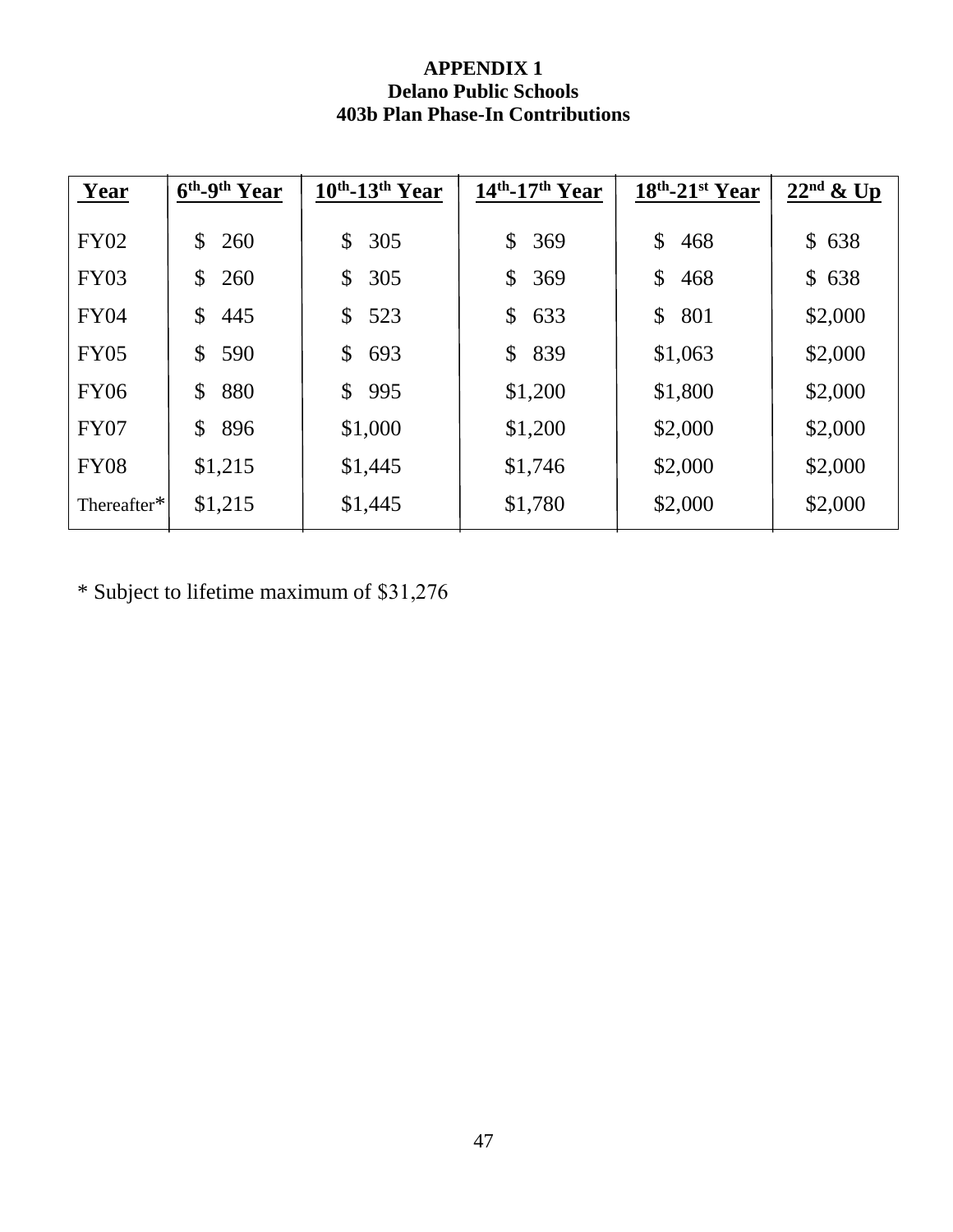#### **APPENDIX 2 Delano Public Schools 403b ANNUAL DISTRICT CONTRIBUTIONS PLUS INTEREST**

| Pay             | <b>District</b>     | <b>District</b>     | <b>Total</b>         |
|-----------------|---------------------|---------------------|----------------------|
| Year            | <b>Contribution</b> | <b>Int Earned</b>   | Value                |
|                 |                     |                     |                      |
| 1               | \$355               | \$11                | \$366                |
| $\overline{2}$  | \$355               | $\overline{$}33$    | \$753                |
| $\overline{3}$  | \$575               | \$62                | \$1,391              |
| $\overline{4}$  | \$690               | \$104               | $\overline{$2,185}$  |
| 5               | \$850               | \$157               | \$3,191              |
| 6               | \$850               | \$217               | \$4,258              |
| $\overline{7}$  | \$1,200             | \$292               | \$5,750              |
| 8               | \$1,200             | \$381               | \$7,331              |
| 9               | \$1,200             | \$476               | \$9,007              |
| 10              | \$1,200             | \$576               | \$10,783             |
| 11              | \$1,200             | \$683               | \$12,666             |
| 12              | \$1,200             | \$796               | \$14,662             |
| 13              | \$1,200             | \$916               | \$16,778             |
| 14              | \$1,200             | \$1,043             | \$19,021             |
| 15              | \$1,200             | \$1,177             | \$21,398             |
| 16              | \$1,200             | $\overline{$1,320}$ | $\overline{$}23,918$ |
| 17              | \$1,200             | \$1,471             | \$26,589             |
| 18              | \$1,200             | \$1,631             | \$29,420             |
| 19              | \$1,200             | \$1,801             | \$32,421             |
| 20              | \$1,200             | \$1,981             | \$35,602             |
| 21              | \$1,200             | \$2,172             | \$38,975             |
| $\overline{22}$ | \$1,200             | \$2,374             | \$42,549             |
| 23              | \$1,200             | \$2,589             | \$46,338             |
| 24              | \$1,200             | \$2,816             | \$50,354             |
| 25              | \$1,200             | \$3,057             | \$54,612             |
| 26              | \$1,200             | \$3,313             | \$59,124             |
| 27              | \$1,200             | \$3,586             | \$63,908             |
| 28              | $\sqrt{31,200}$     | \$3,870             | \$68,978             |
| 29              | \$1,201             | \$4,175             | \$74,354             |
|                 | \$31,276            |                     |                      |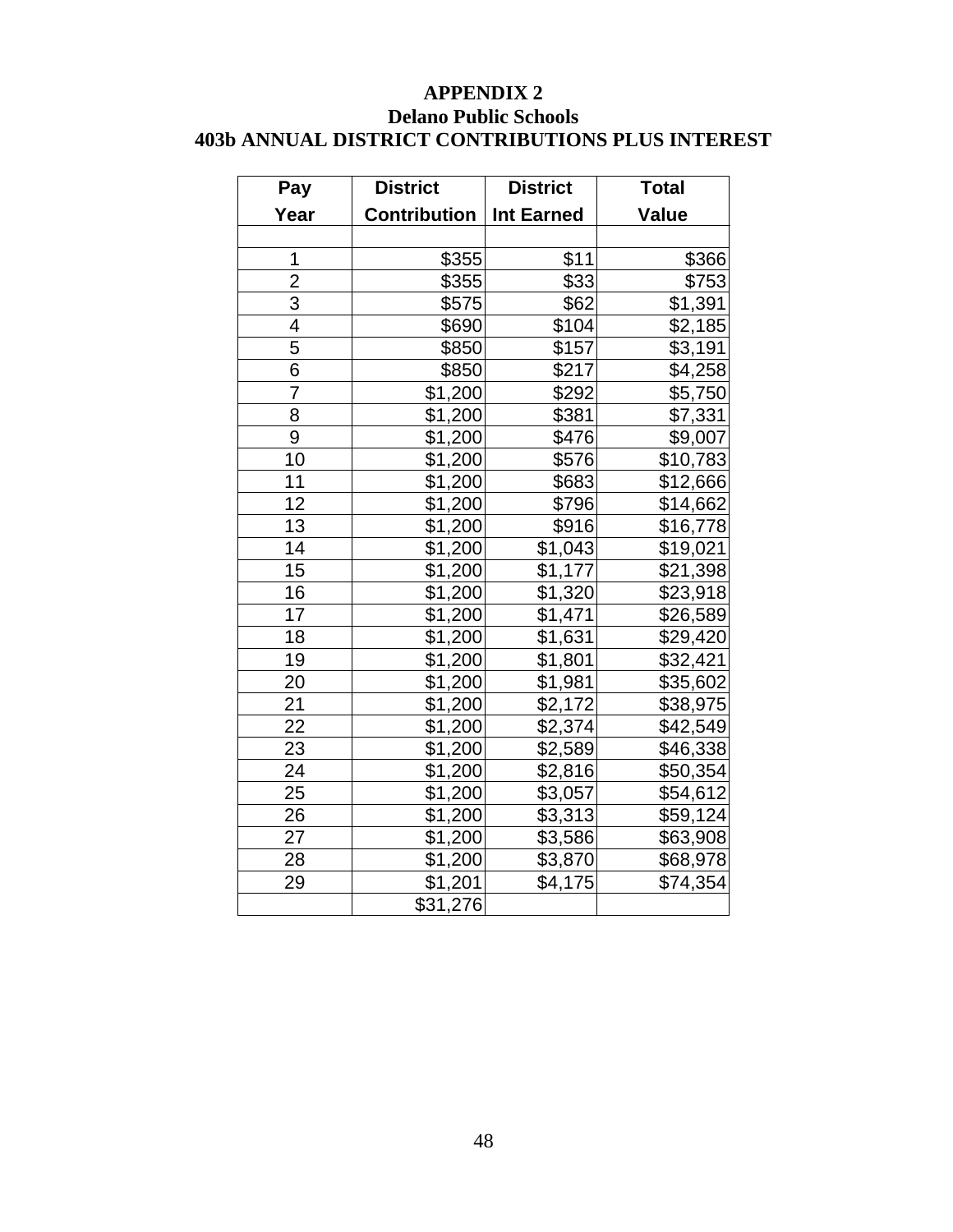# **APPENDIX 3 Delano Public Schools 403b ANNUAL DISTRICT CONTRIBUTIONS PLUS INTEREST For Phased-In Staff as of May 30, 2001 for 2021-2023 contract**

|                  |          | 6-9 Years of Experience |                           |                 | 10-13 Years of Experience |                           |                 | 14-17 Years of Experience |                           |                 | 18-21 Years of Experience |                           |                 | 22+ Years of Experience |                           |
|------------------|----------|-------------------------|---------------------------|-----------------|---------------------------|---------------------------|-----------------|---------------------------|---------------------------|-----------------|---------------------------|---------------------------|-----------------|-------------------------|---------------------------|
| Contrac<br>t     | District | <b>District</b>         | <b>TOTAL</b>              | <b>District</b> | <b>District</b><br>Int    | <b>TOTAL</b>              | <b>District</b> | <b>District</b><br>Int    | <b>TOTAL</b>              | <b>District</b> | <b>District</b><br>Int    | <b>TOTAL</b>              | <b>District</b> | <b>District</b><br>Int  | <b>TOTAL</b>              |
| Year             | Contr    | Int Earned              | VALUE                     | Contr           | Earned                    | VALUE                     | Contr           | Earned                    | VALUE                     | Contr           | Earned                    | VALUE                     | Contr           | Earned                  | VALUE                     |
| <b>FY02</b>      | \$260    | \$8                     | \$268                     | \$305           | \$9                       | \$314                     | \$369           | \$11                      | \$380                     | \$468           | \$14                      | \$482                     | \$638           | \$19                    | \$657                     |
| FY03             | \$260    | \$24                    | \$552                     | \$305           | \$28                      | \$647                     | \$369           | \$34                      | \$783                     | \$468           | \$43                      | \$993                     | \$638           | \$59                    | \$1,354                   |
| <b>FY04</b>      | \$445    | \$46                    | \$1,043                   | \$523           | \$55                      | \$1,225                   | \$633           | \$66                      | \$1,482                   | \$801           | \$84                      | \$1,878                   | \$2,000         | \$141                   | \$3,495                   |
| FYO <sub>5</sub> | \$590    | \$80                    | \$1,713                   | \$693           | \$94                      | \$2,012                   | \$839           | \$114                     | \$2,435                   | \$1,063         | \$145                     | \$3,085                   | \$2,000         | \$270                   | \$5,765                   |
| FYO <sub>6</sub> | \$880    | \$129                   | \$2,723                   | \$995           | \$151                     | \$3,158                   | \$1,200         | \$182                     | \$3,817                   | \$1,800         | \$239                     | \$5,124                   | \$2,000         | \$406                   | \$8,171<br>\$10,72        |
| <b>FY07</b>      | \$896    | \$190                   | \$3,809                   | \$1,000         | \$219                     | \$4,377                   | \$1,200         | \$265                     | \$5,282                   | \$2,000         | \$367                     | \$7,492<br>\$10,00        | \$2,000         | \$550                   | 1<br>\$13,42              |
| <b>FY08</b>      | \$1,215  | \$265                   | \$5,289                   | \$1,445         | \$306                     | \$6,128                   | \$1,746         | \$369                     | \$7,397                   | \$2,000         | \$510                     | $\mathbf{1}$<br>\$12,66   | \$2,000         | \$703                   | \$16,28                   |
| <b>FY09</b>      | \$1,215  | \$354                   | \$6,858                   | \$1,445         | \$411                     | \$7,984                   | \$1,780         | \$497                     | \$9,675<br>\$12,08        | \$2,000         | \$660                     | $\mathbf{1}$<br>\$15,48   | \$2,000         | \$865                   | 9<br>\$19,32              |
| <b>FY10</b>      | \$1,215  | \$448                   | \$8,521<br>\$10,28        | \$1,445         | \$522                     | \$9,951<br>\$12,03        | \$1,780         | \$634                     | 9<br>\$14,64              | \$2,000         | \$820                     | 1<br>\$18,47              | \$2,000         | \$1,037                 | $\overline{7}$<br>\$22,54 |
| <b>FY11</b>      | \$1,215  | \$548                   | 3<br>\$12,15              | \$1,445         | \$640                     | $7^{\circ}$<br>\$14,24    | \$1,780         | \$779                     | \$17,36                   | \$2,000         | \$989                     | 0<br>\$21,63              | \$2,000         | \$1,220                 | 6<br>\$25,95              |
| <b>FY12</b>      | \$1,215  | \$653                   | $\overline{2}$<br>\$14,13 | \$1,445         | \$766                     | $7^{\circ}$<br>\$16,59    | \$1,780         | \$932                     | $\Omega$<br>\$20,23       | \$2,000         | \$1,168                   | 8<br>\$24,99              | \$2,000         | \$1,413                 | 9<br>\$29,57              |
| <b>FY13</b>      | \$1,215  | \$766                   | 2<br>\$16,23              | \$1,445         | \$898                     | 1<br>\$19,07              | \$1,780         | \$1,095                   | 4<br>\$23,28              | \$2,000         | \$1,358                   | 6<br>\$28,55              | \$2,000         | \$1,618                 | 7<br>\$33,41              |
| <b>FY14</b>      | \$1,215  | \$884                   | $\overline{2}$<br>\$18,45 | \$1,445         | \$1,039                   | 4<br>\$21,70              | \$1,780         | \$1,267                   | 2<br>\$26,51              | \$2,000         | \$1,560                   | 6<br>\$32,32              | \$2,000         | \$1,835                 | \$37,47                   |
| <b>FY15</b>      | \$1,215  | \$1,010                 | $\overline{7}$<br>\$20,81 | \$1,445         | \$1,188                   | $\overline{7}$<br>\$24,49 | \$1,780         | \$1,450                   | $\overline{2}$<br>\$29,93 | \$2,000         | \$1,773                   | 9<br>\$36,32              | \$2,000         | \$2,065                 | 6<br>\$41,78              |
| <b>FY16</b>      | \$1,215  | \$1,144                 | 6<br>\$23,31              | \$1,445         | \$1,346                   | 8<br>\$27,45              | \$1,780         | \$1,644                   | 6<br>\$33,56              | \$2,000         | \$2,000                   | 9<br>\$40,56              | \$2,000         | \$2,309                 | 5<br>\$46,35              |
| <b>FY17</b>      | \$1,215  | \$1,285                 | 6<br>\$25,96              | \$1,445         | \$1,513                   | 6<br>\$30,59              | \$1,780         | \$1,850                   | 6<br>\$37,41              | \$2,000         | \$2,240                   | 9<br>\$45,06              | \$2,000         | \$2,567                 | $\overline{2}$<br>\$51,19 |
| <b>FY18</b>      | \$1,215  | \$1,435                 | $\overline{7}$<br>\$28,77 | \$1,445         | \$1,691                   | 2<br>\$33,91              | \$1,780         | \$2,067                   | 3<br>\$41,49              | \$2,000         | \$2,494                   | 3<br>\$49,82              | \$2,000         | \$2,841                 | 3                         |
| <b>FY19</b>      | \$1,215  | \$1,594                 | 6<br>\$31,75              | \$1,445         | \$1,879                   | 6<br>\$37,43              | \$1,780         | \$2,298                   | 2<br>\$45,81              | \$2,000         | \$2,764                   | $\overline{7}$<br>\$53,51 |                 |                         |                           |
| <b>FY20</b>      | \$1,215  | \$1,763                 | 4<br>\$34,91              | \$1,445         | \$2,078                   | 9<br>\$41,17              | \$1,780         | \$2,543                   | 4<br>\$50,39              | \$676           | \$3,010                   | 3                         |                 |                         |                           |
| <b>FY21</b>      | \$1,215  | \$1,942                 | \$38,25                   | \$1,445         | \$2,290                   | 4<br>\$45,13              | \$1,780         | \$2,802                   | \$55,25                   |                 |                           |                           |                 |                         |                           |
| <b>FY22</b>      | \$1,215  | \$2,131                 | $\overline{7}$<br>\$41,80 | \$1,445         | \$2,514                   | 2<br>\$49,32              | \$1,780         | \$3,077                   | 4                         |                 |                           |                           |                 |                         |                           |
| FY23             | \$1,215  | \$2,332                 | 4                         | \$1,445         | \$2,751                   | 9                         |                 |                           |                           |                 |                           |                           |                 |                         |                           |